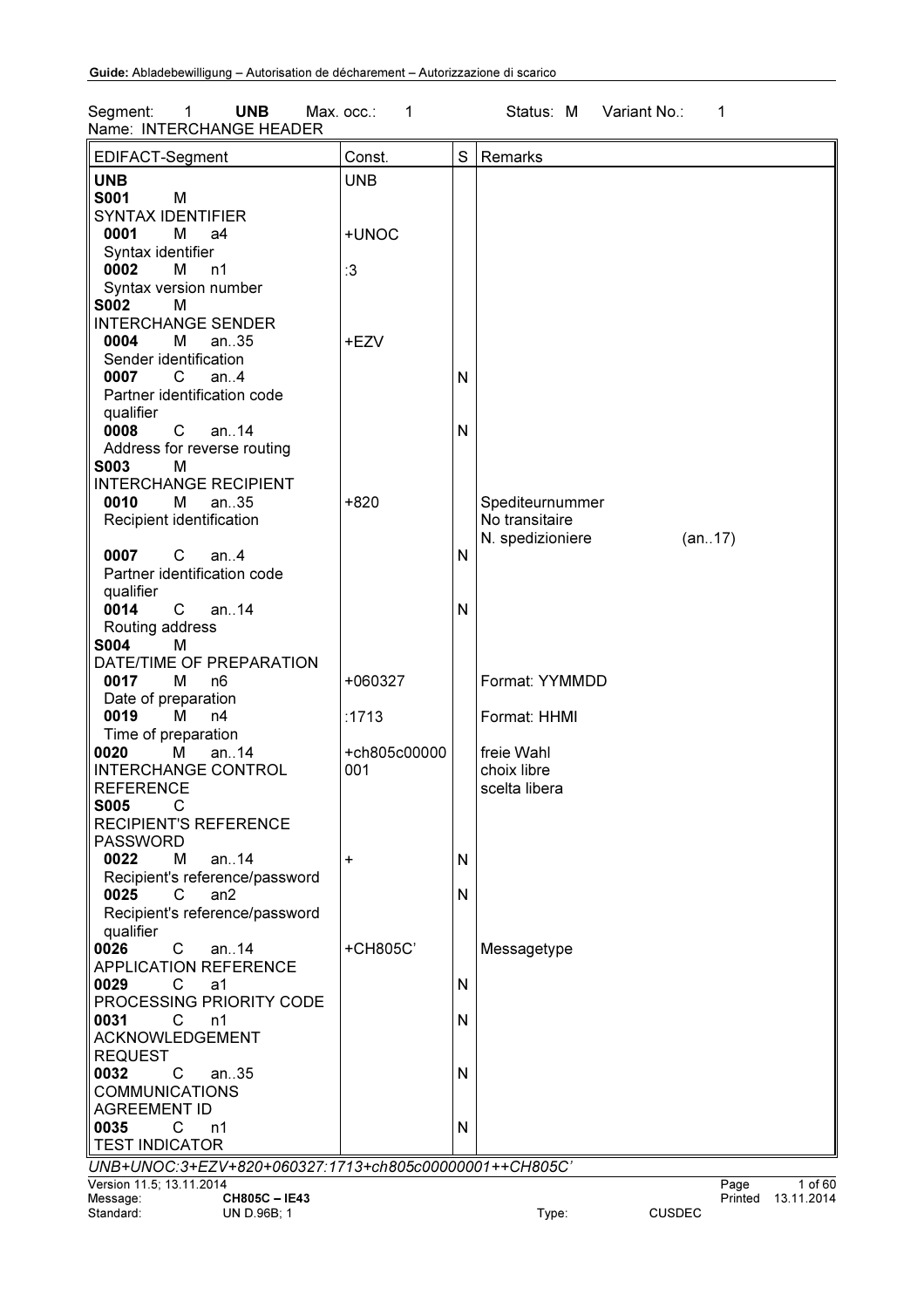Segment: 2 UNH Max. occ.: 1 Status: M Variant No.: 1 Name: MESSAGE HEADER

| EDIFACT-Segment                | Const.       | S | Remarks            |
|--------------------------------|--------------|---|--------------------|
| <b>UNH</b>                     | <b>UNH</b>   |   |                    |
| 0062<br>M<br>an. $14$          | +ch805c00000 |   | freie Wahl         |
| <b>MESSAGE REFERENCE</b>       | 001          |   | choix libre        |
| <b>NUMBER</b>                  |              |   | scelta libera      |
| <b>S009</b><br>м               |              |   |                    |
| <b>MESSAGE IDENTIFIER</b>      |              |   |                    |
| 0065<br>м<br>an.6              | +CUSDEC      |   |                    |
| Message type identifier        |              |   |                    |
| 0052<br>M<br>an.3              | :D           |   |                    |
| Message type version number    |              |   |                    |
| 0054<br>М<br>an $\mathbf{3}$   | :96B         |   |                    |
| Message type release number    |              |   |                    |
| 0051<br>M<br>an.2              | :UN          |   |                    |
| Controlling agency             |              |   |                    |
| 0057<br>an.6<br>$\overline{C}$ | :CH805C'     |   | <b>Messagetype</b> |
| Association assigned code      |              |   |                    |
| 8900<br>C.<br>an $.35$         |              | N |                    |
| <b>COMMON ACCESS</b>           |              |   |                    |
|                                |              |   |                    |
| <b>REFERENCE</b>               |              |   |                    |
| <b>S010</b><br>C               |              |   |                    |
| STATUS OF THE TRANSFER         |              |   |                    |
| 0070<br>M<br>$n_{\cdot}2$      |              | N |                    |
| Sequence message transfer      |              |   |                    |
| number                         |              |   |                    |
| 0073<br>$\mathsf{C}$<br>a1     |              | N |                    |
| First/last sequence message    |              |   |                    |
| transfer indication            |              |   |                    |

*UNH+ch805c00000001+CUSDEC:D:96B:UN :CH805C'*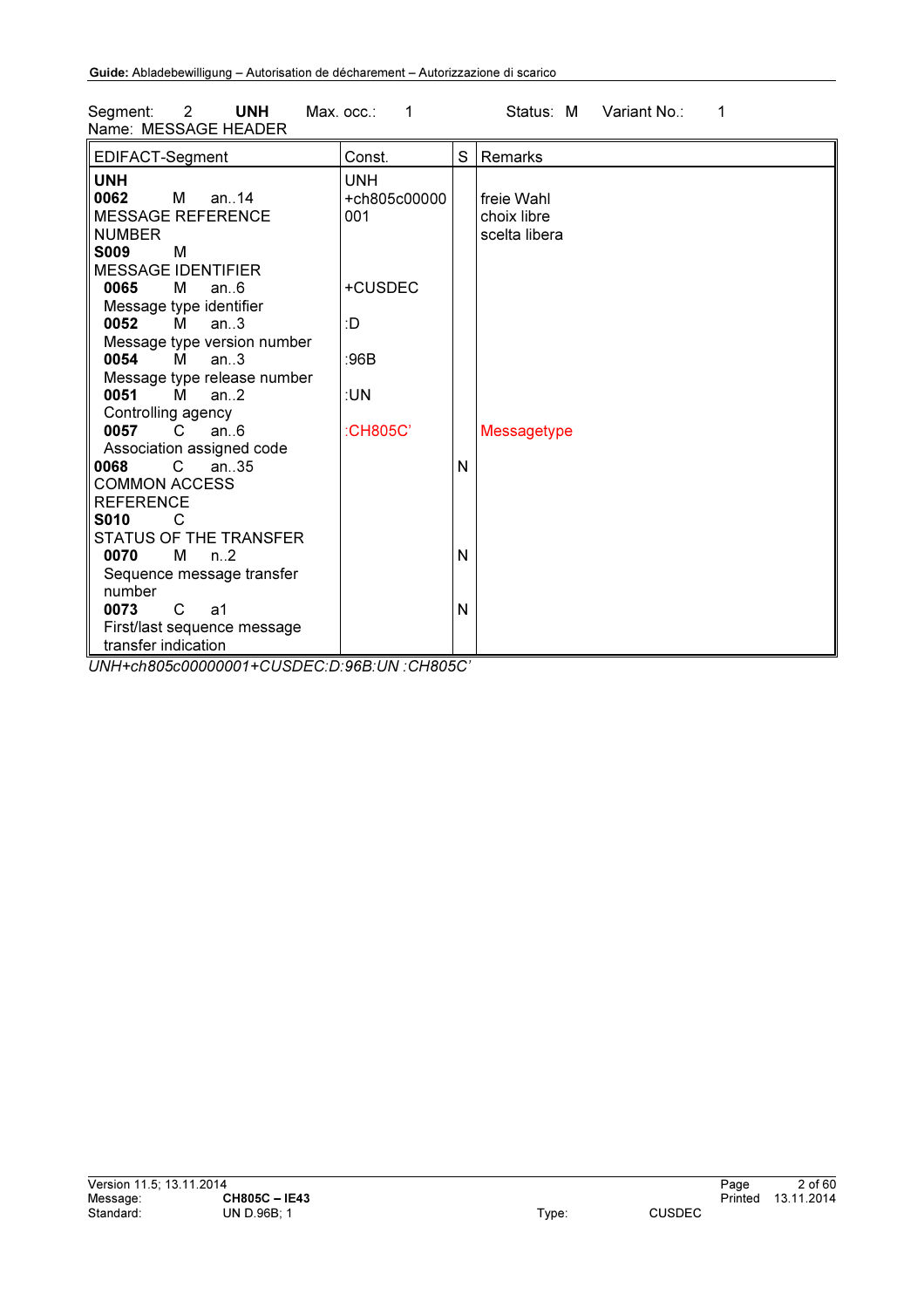| EDIFACT-Segment                | Const.       | S | Remarks                             |        |
|--------------------------------|--------------|---|-------------------------------------|--------|
| <b>BGM</b>                     | <b>BGM</b>   |   |                                     |        |
| C002<br>C                      |              |   |                                     |        |
| DOCUMENT/MESSAGE NAME          |              |   |                                     |        |
| 1001<br>C<br>an.3              | $\ddot{}$    | N |                                     |        |
| Document/message name,         |              |   |                                     |        |
| coded                          |              |   |                                     |        |
| 1131<br>C<br>an.3              |              | N |                                     |        |
| Code list qualifier            |              |   |                                     |        |
| 3055<br>C.<br>an.3             |              | N |                                     |        |
| Code list responsible agency,  |              |   |                                     |        |
| coded                          |              |   |                                     |        |
| 1000<br>C<br>an.35             | :06DE3607005 |   | Nummer Transitdokument (MRN)        |        |
| Document/message name          | 18455M0      |   | No du document de transit           |        |
|                                |              |   | No documento di tranisto            | (an18) |
| C106<br>C                      |              |   |                                     |        |
| DOCUMENT/MESSAGE               |              |   |                                     |        |
| <b>IDENTIFICATION</b>          |              |   |                                     |        |
| an35<br>C<br>1004              | +DeklNrSped0 |   | <b>Deklarationsnummer Spediteur</b> |        |
| Document/message number        | 128'         |   | No déclaration transitaire          |        |
|                                |              |   | N. dichiarazione spedizioniere      | (an17) |
| 1056<br>C<br>an.9              | T2           |   | <b>T-Status</b>                     |        |
| Version                        |              |   | Statut T                            |        |
|                                |              |   | Stato T                             | (an5)  |
| 1060<br>C<br>an.6              | :DAA         |   | Anmeldecode                         |        |
| <b>Revision number</b>         |              |   | Anmeldecode                         |        |
|                                |              |   | Anmeldecode                         | (an5)  |
| 1225<br>$\mathsf{C}$<br>an.3   | $+10$        |   | <b>Art Transitdokument</b>          |        |
| <b>MESSAGE FUNCTION, CODED</b> |              |   | Genre document de transit           |        |
|                                |              |   | Genere documento di transito        | (n.2)  |
| 4343<br>C<br>an.3              | $+VH'$       |   | <b>AAR Daten (Code)</b>             |        |
| RESPONSE TYPE, CODED           |              |   | <b>Code AAR</b>                     |        |
|                                |              |   | <b>Codice AAR</b>                   | (an5)  |

Segment: 3 BGM Max. occ.: 1 Status: M Variant No.: 1 Name: Beginning of message

*BGM+:::06DE360700518455M0+DeklNrSped0128:T2:DAA+10+VH'*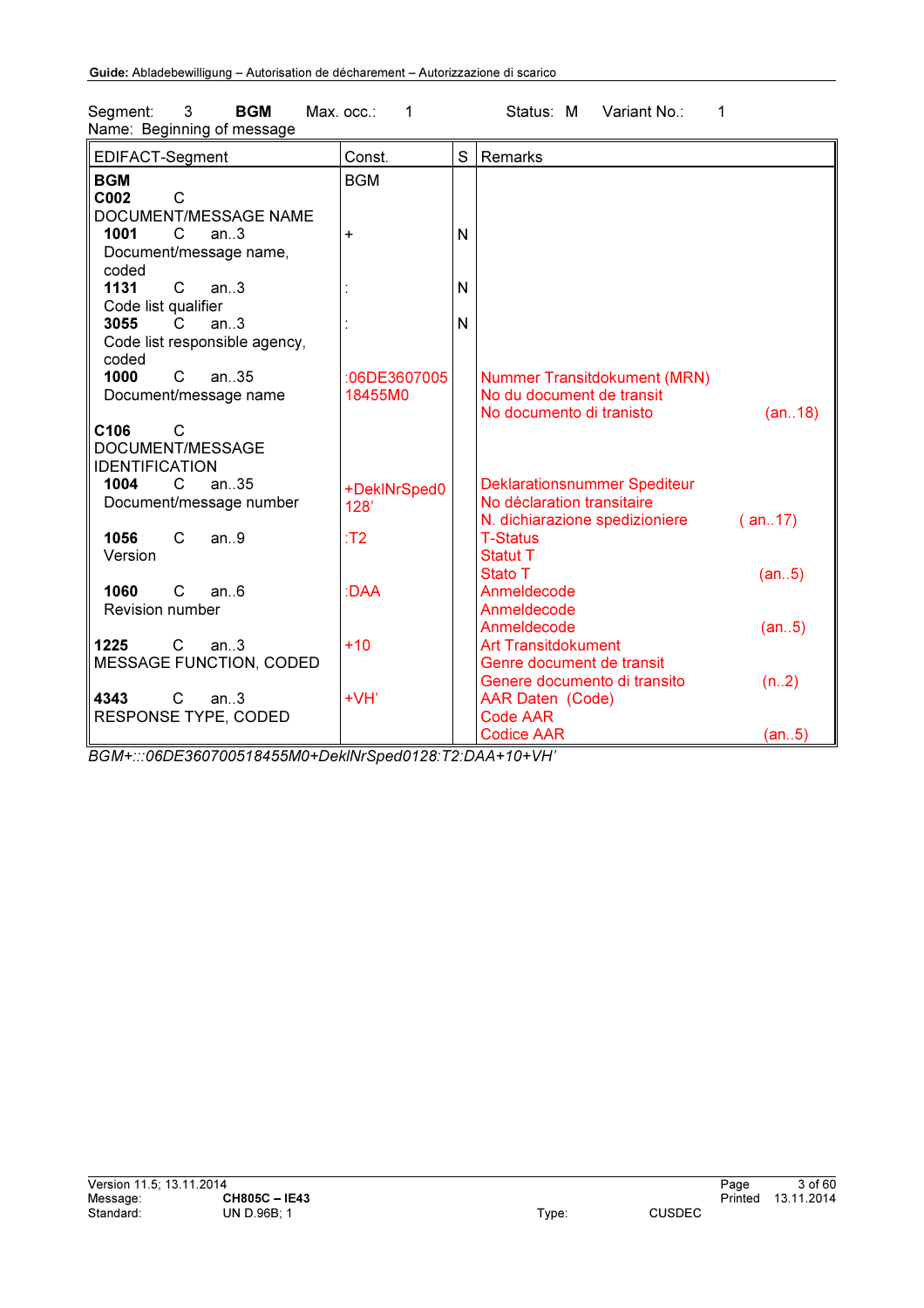| <b>LOC</b><br>Segment:<br>5<br>Name: Place/location identification                       | 99<br>Max. occ.: |           | Status: C<br>Variant No.:<br>1                                      |
|------------------------------------------------------------------------------------------|------------------|-----------|---------------------------------------------------------------------|
| EDIFACT-Segment                                                                          | Const.           | S         | Remarks                                                             |
| <b>LOC</b><br>3227<br>M<br>an.3<br>PLACE/LOCATION QUALIFIER<br>C517<br>C                 | LOC<br>$+35$     |           |                                                                     |
| <b>LOCATION IDENTIFICATION</b><br>3225<br>an $.25$<br>C<br>Place/location identification | $+NL'$           |           | N Ausfuhrland<br>Pays d'exportation<br>Paese d'esportazione<br>(a2) |
| 3225<br>C<br>an25<br>Place/location identification                                       |                  | N         |                                                                     |
| $\mathsf{C}$<br>1131<br>an.3<br>Code list qualifier                                      |                  | N         |                                                                     |
| 3055<br>C<br>an.3<br>Code list responsible agency,<br>coded                              |                  | N         |                                                                     |
| an70<br>3224<br>C<br>Place/location                                                      |                  | N         |                                                                     |
| C519<br>C<br>RELATED LOCATION ONE                                                        |                  |           |                                                                     |
| <b>IDENTIFICATION</b><br>$\mathsf{C}$<br>an25<br>3223<br>Related place/location one      |                  | N         |                                                                     |
| identification<br>1131<br>C<br>an.3                                                      |                  | N         |                                                                     |
| Code list qualifier<br>an.3<br>3055<br>C.<br>Code list responsible agency,<br>coded      |                  | N         |                                                                     |
| 3222<br>C<br>an70<br>Related place/location one<br>C553<br>C                             |                  | ${\sf N}$ |                                                                     |
| RELATED LOCATION TWO<br><b>IDENTIFICATION</b>                                            |                  |           |                                                                     |
| an25<br>3233<br>С<br>Related place/location two<br>identification                        |                  | N         |                                                                     |
| 1131<br>C<br>an.3<br>Code list qualifier                                                 |                  | N         |                                                                     |
| 3055<br>an.3<br>C.<br>Code list responsible agency,<br>coded                             |                  | N         |                                                                     |
| 3232<br>an.70<br>C.<br>Related place/location two                                        |                  | N         |                                                                     |
| $\mathbf{C}$<br>5479<br>an.3<br><b>RELATION, CODED</b>                                   |                  | N         |                                                                     |

*LOC+35+NL'*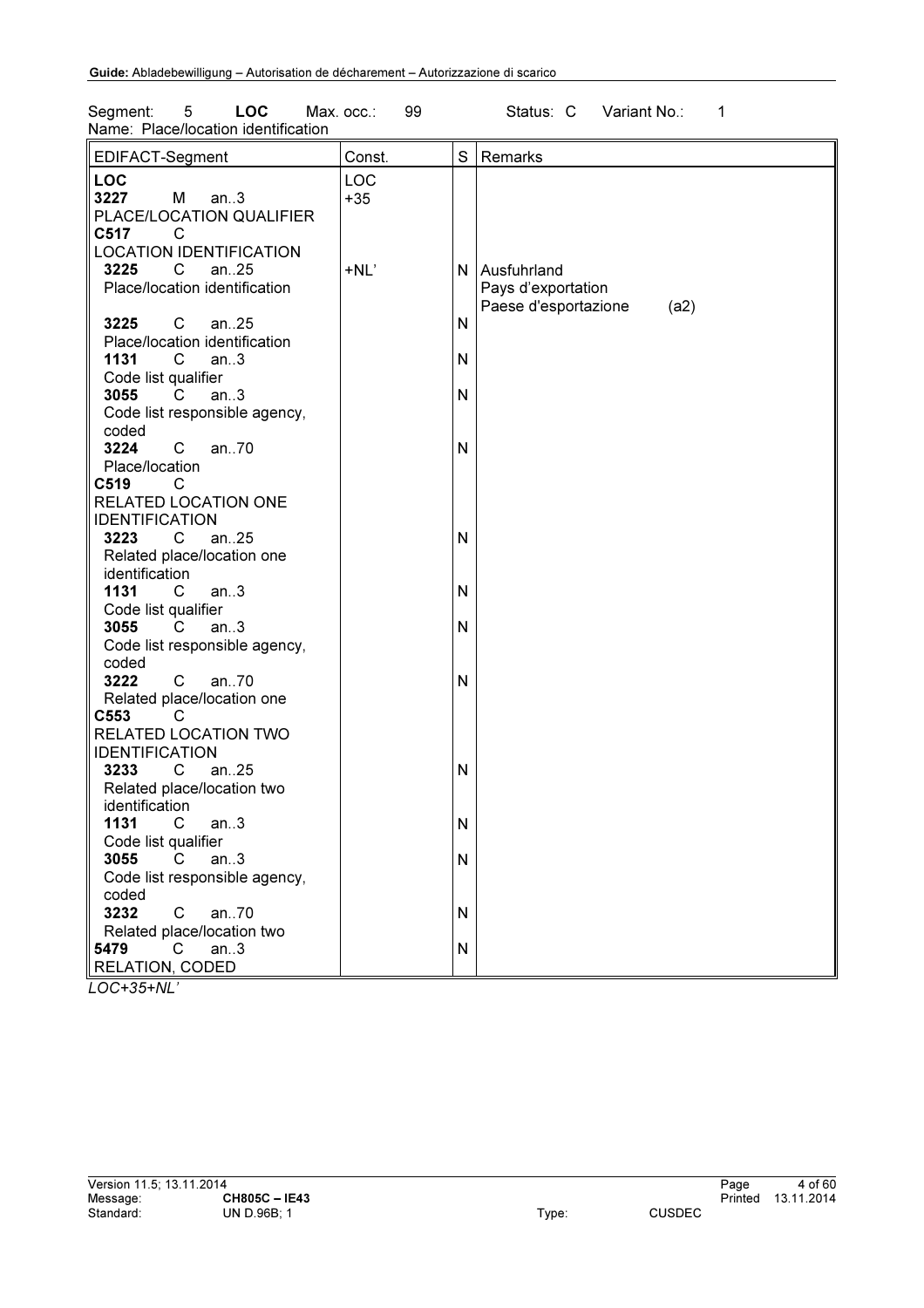| <b>LOC</b><br>Segment:<br>5<br>Name: Place/location identification                       | 99<br>Max. occ.: |           | Status: C<br>Variant No.:<br>1                                              |
|------------------------------------------------------------------------------------------|------------------|-----------|-----------------------------------------------------------------------------|
| EDIFACT-Segment                                                                          | Const.           | S         | Remarks                                                                     |
| <b>LOC</b><br>3227<br>M<br>an.3<br>PLACE/LOCATION QUALIFIER<br>C517<br>C                 | LOC<br>$+36$     |           |                                                                             |
| <b>LOCATION IDENTIFICATION</b><br>3225<br>an $.25$<br>C<br>Place/location identification | +CH'             |           | N   Bestimmungsland<br>Pays de destination<br>Paese di destinazione<br>(a2) |
| 3225<br>C<br>an25<br>Place/location identification                                       |                  | N         |                                                                             |
| $\mathsf{C}$<br>1131<br>an.3<br>Code list qualifier                                      |                  | N         |                                                                             |
| 3055<br>C<br>an.3<br>Code list responsible agency,<br>coded                              |                  | N         |                                                                             |
| 3224<br>C<br>an70<br>Place/location                                                      |                  | N         |                                                                             |
| C519<br>C<br>RELATED LOCATION ONE<br><b>IDENTIFICATION</b>                               |                  |           |                                                                             |
| $\mathsf{C}$<br>an25<br>3223<br>Related place/location one<br>identification             |                  | N         |                                                                             |
| 1131<br>C<br>an.3<br>Code list qualifier                                                 |                  | N         |                                                                             |
| an.3<br>3055<br>C.<br>Code list responsible agency,<br>coded                             |                  | N         |                                                                             |
| 3222<br>C<br>an70<br>Related place/location one<br>C553<br>C                             |                  | ${\sf N}$ |                                                                             |
| RELATED LOCATION TWO<br><b>IDENTIFICATION</b>                                            |                  |           |                                                                             |
| an25<br>3233<br>С<br>Related place/location two<br>identification                        |                  | N         |                                                                             |
| 1131<br>C<br>an.3<br>Code list qualifier                                                 |                  | N         |                                                                             |
| 3055<br>an.3<br>C.<br>Code list responsible agency,<br>coded                             |                  | N         |                                                                             |
| 3232<br>an.70<br>C.<br>Related place/location two                                        |                  | N         |                                                                             |
| 5479<br>$\mathsf{C}$<br>an.3<br>RELATION, CODED                                          |                  | N         |                                                                             |

*LOC+36+CH'*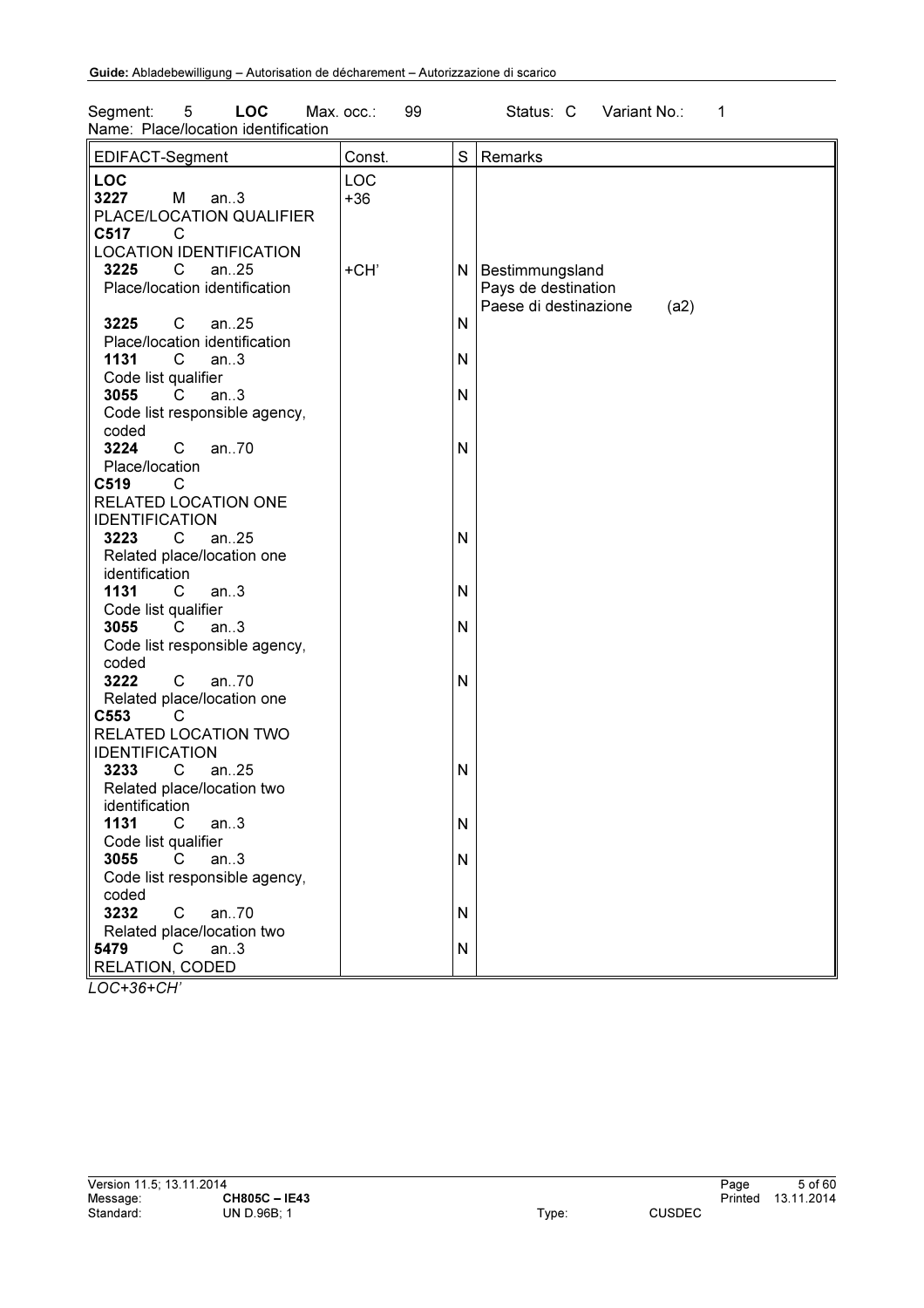| 5<br><b>LOC</b><br>Segment:<br>Name: Place/location identification                                                            | 99<br>Max. occ.: |        | Status: C<br>Variant No.:<br>1                                                                                  |
|-------------------------------------------------------------------------------------------------------------------------------|------------------|--------|-----------------------------------------------------------------------------------------------------------------|
| EDIFACT-Segment                                                                                                               | Const.           | S      | Remarks                                                                                                         |
| <b>LOC</b><br>3227<br>М<br>an.3<br>PLACE/LOCATION QUALIFIER<br>C517<br>C                                                      | LOC<br>$+45$     |        |                                                                                                                 |
| <b>LOCATION IDENTIFICATION</b><br>C<br>3225<br>an $.25$<br>Place/location identification<br>1131<br>C<br>an.3                 | +CH001251'       | N      | N   Dienststellennummer Bestimmung<br>Bureau de douane de destination<br>Ufficio doganale di destinazione (an8) |
| Code list qualifier<br>3055<br>an.3<br>C<br>Code list responsible agency,<br>coded                                            |                  | N      |                                                                                                                 |
| 3224<br>an70<br>C<br>Place/location<br>C519<br>C<br>RELATED LOCATION ONE                                                      |                  | N      |                                                                                                                 |
| <b>IDENTIFICATION</b><br>an25<br>3223<br>$\mathsf{C}$<br>Related place/location one<br>identification                         |                  | N      |                                                                                                                 |
| 1131<br>C<br>an.3<br>Code list qualifier<br>an.3<br>3055<br>C<br>Code list responsible agency,                                |                  | N<br>N |                                                                                                                 |
| coded<br>3222<br>C<br>an70<br>Related place/location one<br>C553<br>C                                                         |                  | N      |                                                                                                                 |
| RELATED LOCATION TWO<br><b>IDENTIFICATION</b><br>3233<br>$\mathsf{C}$<br>an25<br>Related place/location two<br>identification |                  | N      |                                                                                                                 |
| 1131<br>C<br>an.3<br>Code list qualifier<br>3055<br>an.3<br>C                                                                 |                  | N<br>N |                                                                                                                 |
| Code list responsible agency,<br>coded<br>3232<br>C<br>an70                                                                   |                  | N      |                                                                                                                 |
| Related place/location two<br>5479<br>C<br>an.3<br>RELATION, CODED                                                            |                  | N      |                                                                                                                 |

*LOC+45+CH001251'*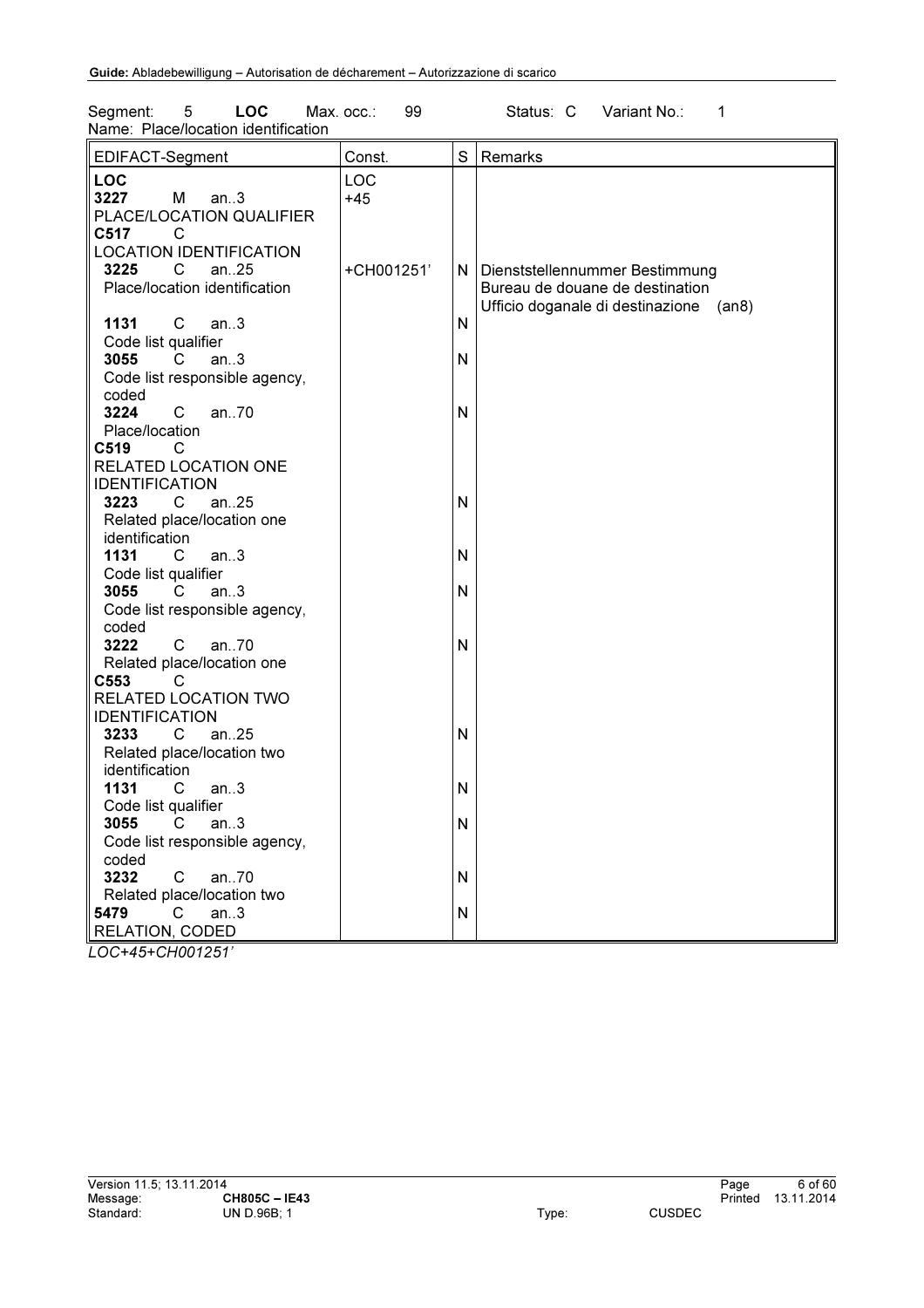| 5<br><b>LOC</b><br>Segment:<br>Name: Place/location identification                                            | Max. occ.:<br>99 |        | Status: C<br>Variant No.:<br>1                                                                        |
|---------------------------------------------------------------------------------------------------------------|------------------|--------|-------------------------------------------------------------------------------------------------------|
| EDIFACT-Segment                                                                                               | Const.           | S      | Remarks                                                                                               |
| <b>LOC</b><br>3227<br>м<br>an.3<br>PLACE/LOCATION QUALIFIER<br>C517<br>C                                      | LOC<br>$+118$    |        |                                                                                                       |
| <b>LOCATION IDENTIFICATION</b><br>3225<br>C<br>an $.25$<br>Place/location identification<br>1131<br>C<br>an.3 | +NL046000'       | N      | N   Dienststellennummer Abgang<br>Bureau de douane de départ<br>Ufficio doganale di partenza<br>(an8) |
| Code list qualifier<br>3055<br>C<br>an.3<br>Code list responsible agency,<br>coded                            |                  | N      |                                                                                                       |
| 3224<br>C<br>an70<br>Place/location<br>C519<br>C<br>RELATED LOCATION ONE                                      |                  | N      |                                                                                                       |
| <b>IDENTIFICATION</b><br>3223<br>C<br>an $.25$<br>Related place/location one<br>identification                |                  | N      |                                                                                                       |
| an.3<br>1131<br>C<br>Code list qualifier<br>3055<br>C<br>an.3<br>Code list responsible agency,                |                  | N<br>N |                                                                                                       |
| coded<br>$\mathsf{C}$<br>3222<br>an70<br>Related place/location one<br>C553<br>C                              |                  | N      |                                                                                                       |
| RELATED LOCATION TWO<br><b>IDENTIFICATION</b><br>3233<br>an.25<br>C<br>Related place/location two             |                  | N      |                                                                                                       |
| identification<br>1131<br>an.3<br>C<br>Code list qualifier                                                    |                  | N      |                                                                                                       |
| 3055<br>C<br>an.3<br>Code list responsible agency,<br>coded<br>3232<br>C<br>an70                              |                  | N<br>N |                                                                                                       |
| Related place/location two<br>$\mathsf{C}$<br>5479<br>an.3<br>RELATION, CODED                                 |                  | N      |                                                                                                       |

*LOC+118+NL046000'*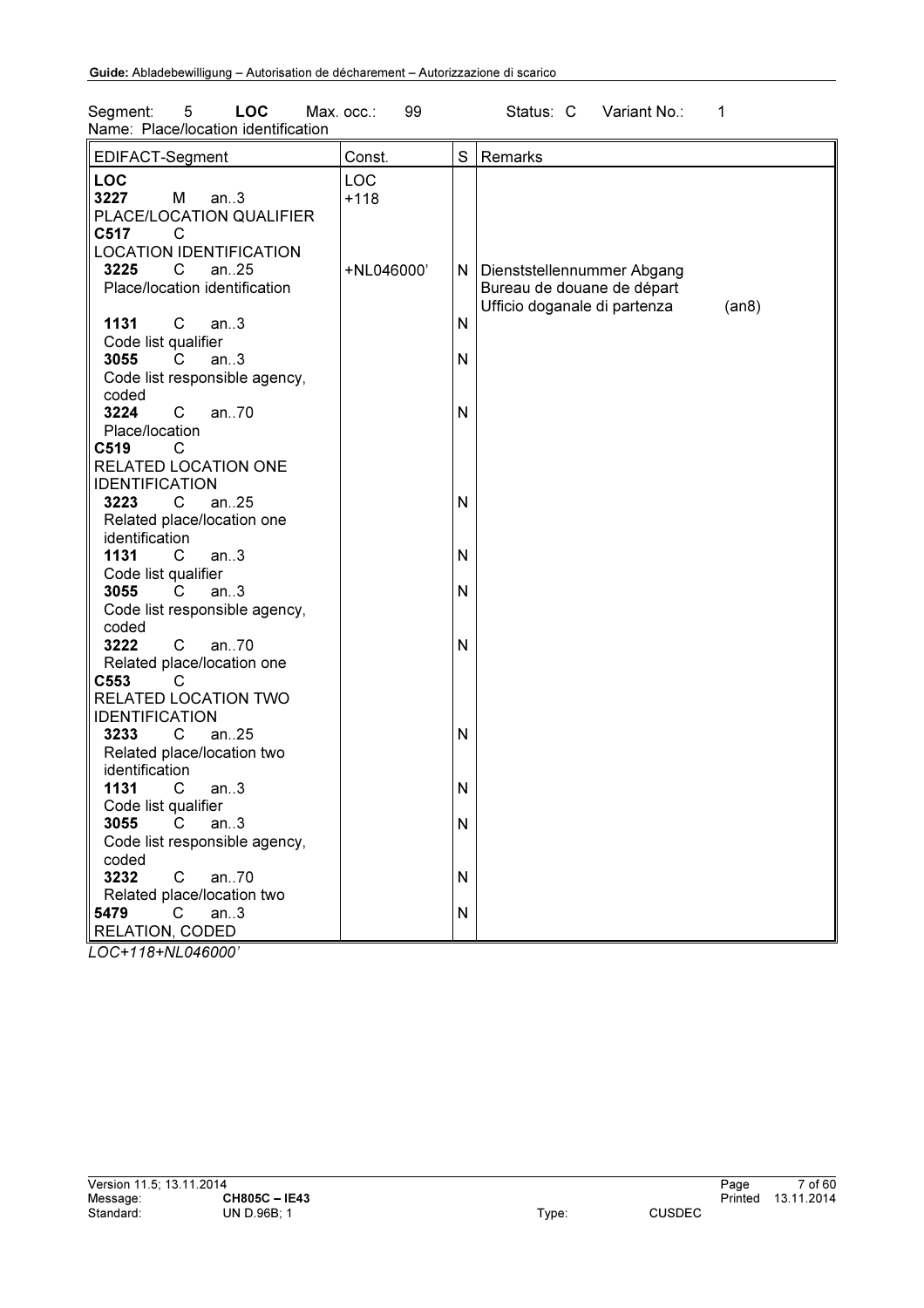| <b>LOC</b><br>5<br>Segment:<br>Name: Place/location identification                                                               | 99<br>Max. occ.:    |        | Status: C<br>Variant No.:<br>1                                                                                                 |
|----------------------------------------------------------------------------------------------------------------------------------|---------------------|--------|--------------------------------------------------------------------------------------------------------------------------------|
| EDIFACT-Segment                                                                                                                  | Const.              | S      | Remarks                                                                                                                        |
| <b>LOC</b><br>3227<br>М<br>an.3<br>PLACE/LOCATION QUALIFIER<br>C517<br>C<br><b>LOCATION IDENTIFICATION</b>                       | <b>LOC</b><br>$+22$ |        |                                                                                                                                |
| 3225<br>an $.25$<br>C<br>Place/location identification<br>$\mathsf{C}$<br>1131                                                   | +CH001251'          | N.     | Dienststellennummer tatsächliche Bestimmung<br>Bureau de douane de destination prévu<br>Ufficio doganale di destinazione (an8) |
| an.3<br>Code list qualifier<br>3055<br>C.<br>an.3<br>Code list responsible agency,                                               |                     | N<br>N |                                                                                                                                |
| coded<br>3224<br>an70<br>C<br>Place/location<br>C519<br>С                                                                        |                     | N      |                                                                                                                                |
| RELATED LOCATION ONE<br><b>IDENTIFICATION</b><br>3223<br>C<br>an.25<br>Related place/location one<br>identification              |                     | N      |                                                                                                                                |
| 1131<br>$\overline{\phantom{a}}$ C<br>an.3<br>Code list qualifier<br>3055<br>C<br>an.3<br>Code list responsible agency,<br>coded |                     | N<br>N |                                                                                                                                |
| 3222<br>C<br>an70<br>Related place/location one<br>C553<br>С                                                                     |                     | N      |                                                                                                                                |
| RELATED LOCATION TWO<br><b>IDENTIFICATION</b><br>$\mathsf{C}$<br>an25<br>3233<br>Related place/location two                      |                     | Ν      |                                                                                                                                |
| identification<br>1131<br>C<br>an.3<br>Code list qualifier                                                                       |                     | N      |                                                                                                                                |
| 3055<br>$\mathsf{C}$<br>an.3<br>Code list responsible agency,<br>coded                                                           |                     | N      |                                                                                                                                |
| 3232<br>an70<br>C<br>Related place/location two<br>5479<br>C<br>an.3                                                             |                     | N<br>N |                                                                                                                                |
| RELATION, CODED                                                                                                                  |                     |        |                                                                                                                                |

*LOC+22+CH001251'*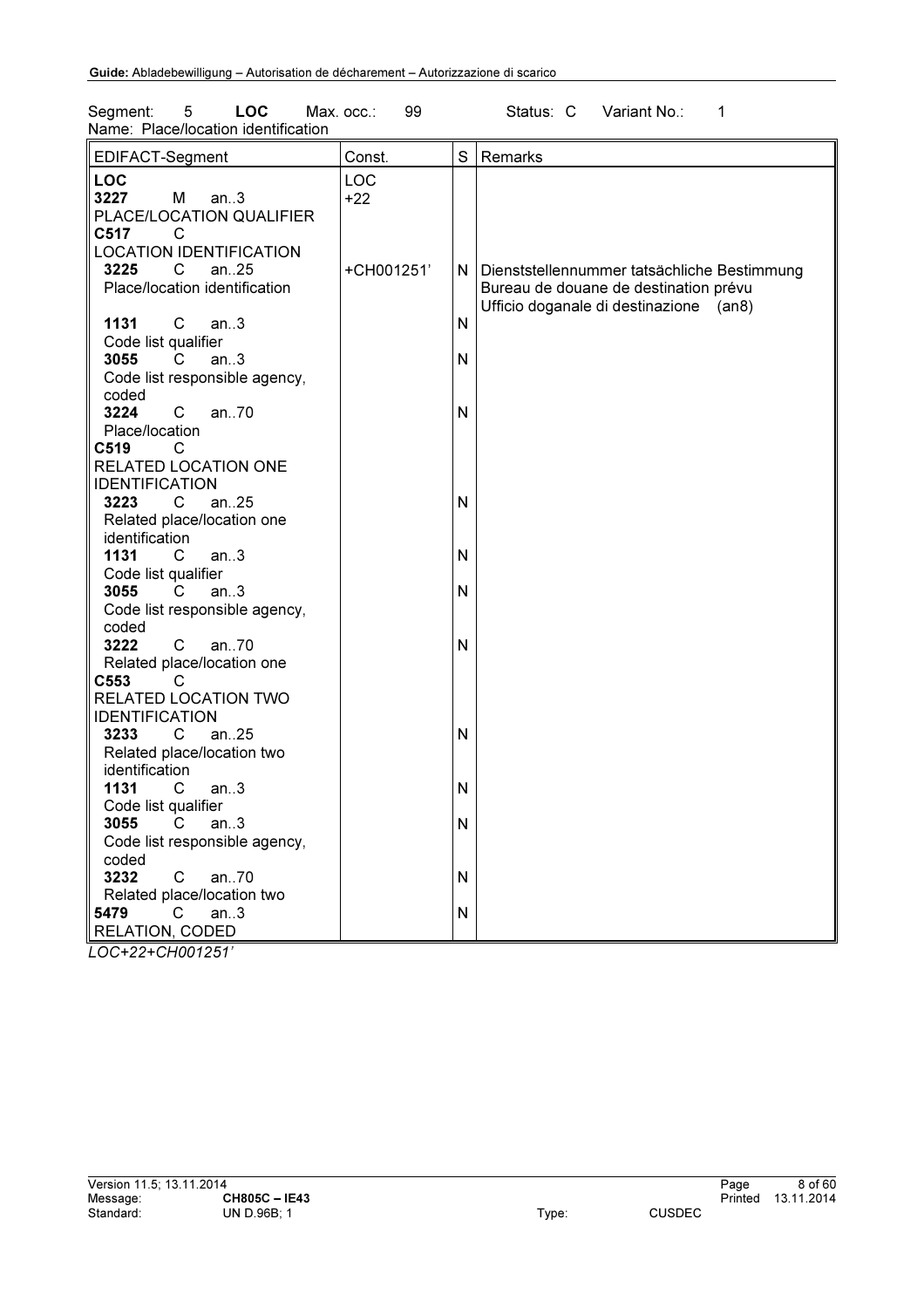| <b>DTM</b><br>- 6<br>Segment:<br>Name: Date/time/period                                                     | 15<br>$Max.$ $occ.$ : |   | Variant No.:<br>Status: C                                                                                      |
|-------------------------------------------------------------------------------------------------------------|-----------------------|---|----------------------------------------------------------------------------------------------------------------|
| EDIFACT-Segment                                                                                             | Const.                | S | Remarks                                                                                                        |
| <b>DTM</b><br>C <sub>50</sub> 7<br>м<br>DATE/TIME/PERIOD<br>2005<br>M<br>an.3<br>Date/time/period qualifier | <b>DTM</b><br>$+261$  |   |                                                                                                                |
| 2380<br>an $35$<br>C<br>Date/time/period                                                                    | :20060327171<br>5'    |   | Annahmedatum und -zeit<br>Date et heure d'acceptation<br>Data e ora dell'accetazione<br>(Format: YYYYMMDDHHMI) |
| C<br>2379<br>an.3<br>Date/time/period format qualifier                                                      |                       | N |                                                                                                                |

*DTM+261:200503271715'*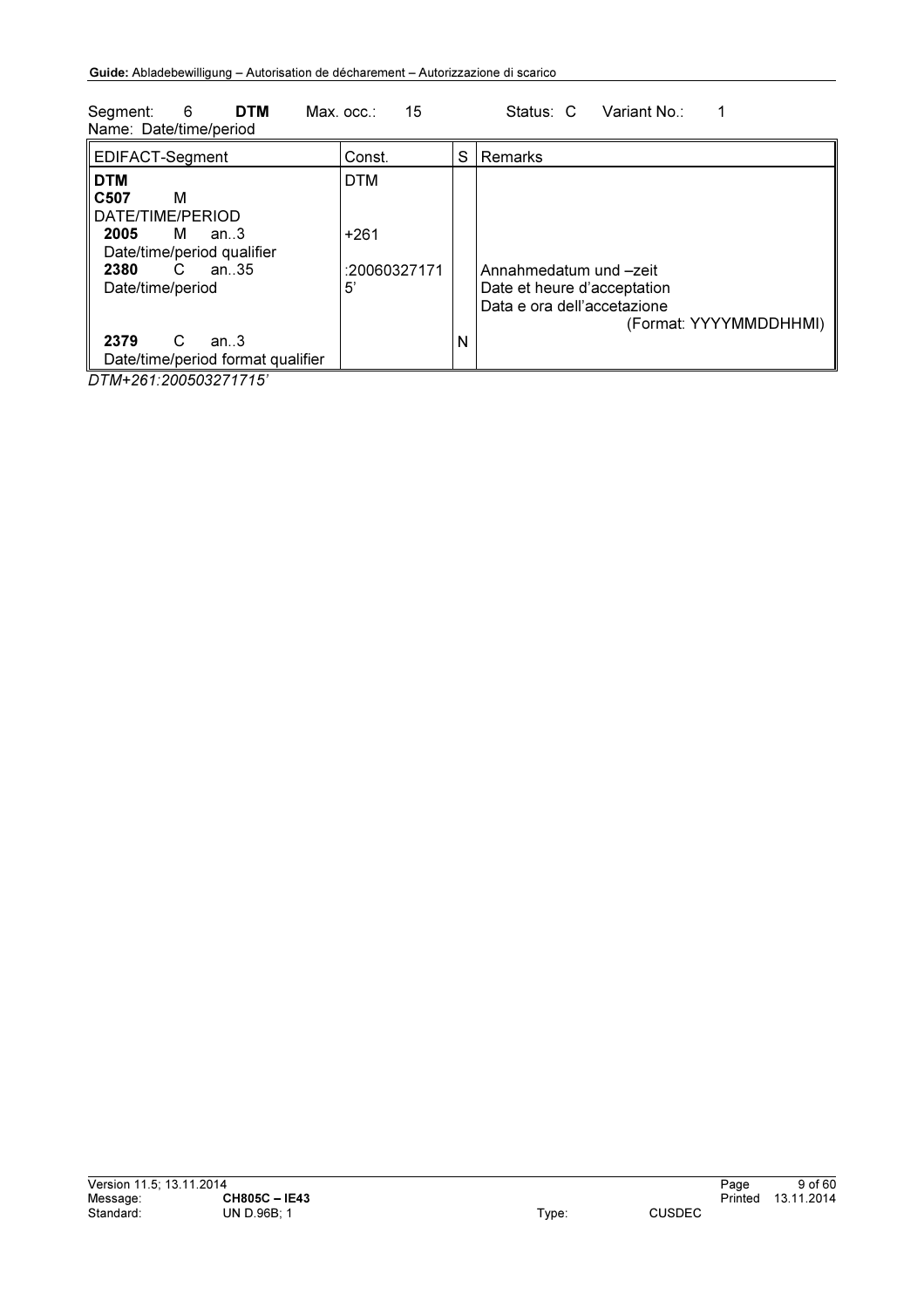| Variant No∴<br><b>DTM</b><br>15<br>6<br>Segment:<br>Status: C<br>$Max.$ $occ.$ :<br>Name: Date/time/period                                                     |                                  |   |                                                                                         |  |  |
|----------------------------------------------------------------------------------------------------------------------------------------------------------------|----------------------------------|---|-----------------------------------------------------------------------------------------|--|--|
| EDIFACT-Segment                                                                                                                                                | Const.                           | S | Remarks                                                                                 |  |  |
| <b>DTM</b><br>C507<br>м<br>DATE/TIME/PERIOD<br>2005<br>м<br>an.3<br>Date/time/period qualifier<br>2380<br>C<br>an. 35<br>Date/time/period<br>2379<br>C<br>an.3 | <b>DTM</b><br>+182<br>:20060325' | N | Datum Austellung AAR<br>Date création AAR<br>(Format YYYYMMDD)<br>Data di creazione AAR |  |  |
| Date/time/period format qualifier                                                                                                                              |                                  |   |                                                                                         |  |  |

*DTM+182:20060325'*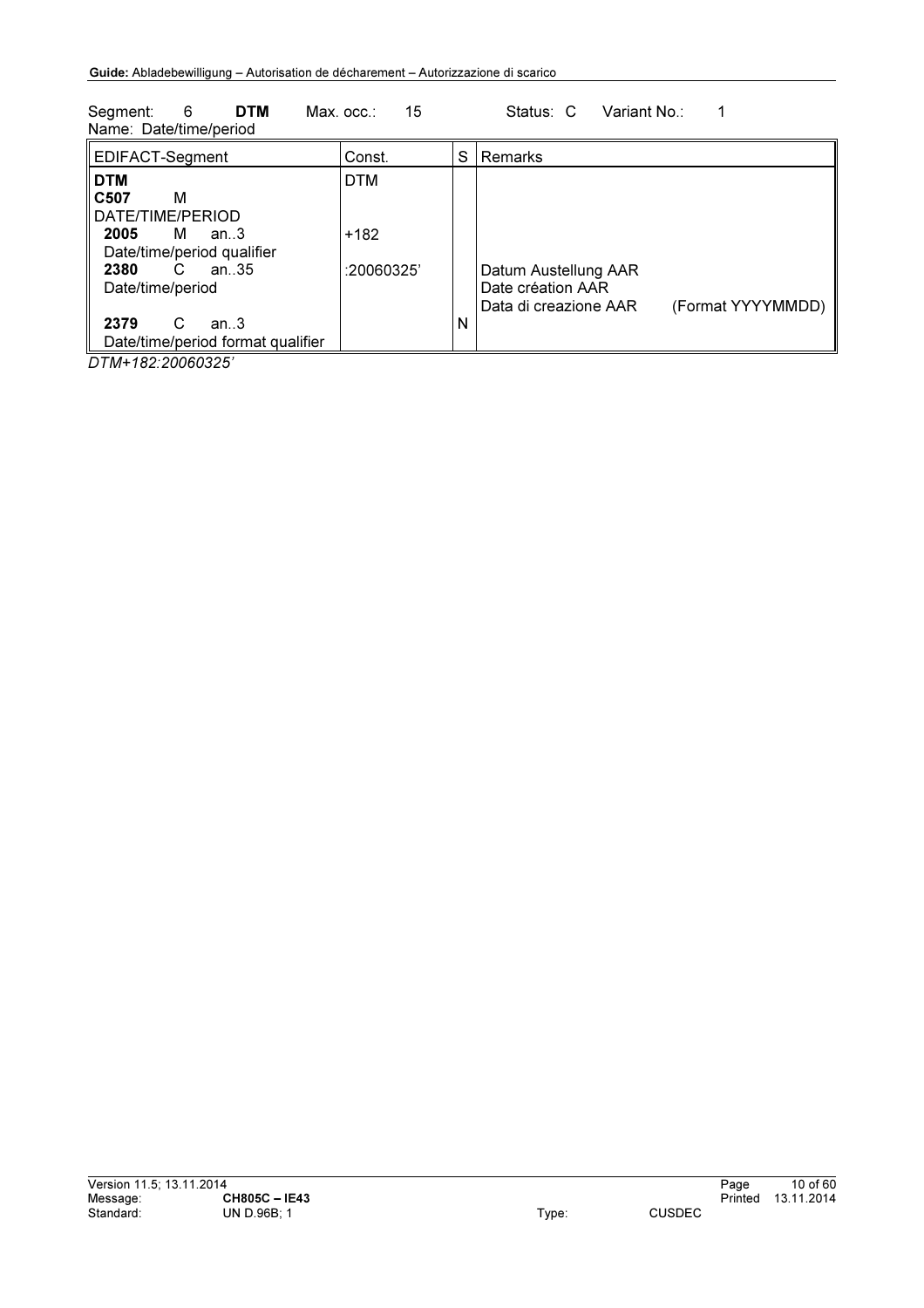| <b>DTM</b><br>6<br>Segment:<br>Name: Date/time/period                                                      | 15<br>Max. occ∴      |   | Variant No.:<br>Status: C                                                |
|------------------------------------------------------------------------------------------------------------|----------------------|---|--------------------------------------------------------------------------|
| EDIFACT-Segment                                                                                            | Const.               | S | Remarks                                                                  |
| <b>DTM</b><br>C <sub>507</sub><br>м<br>DATE/TIME/PERIOD<br>2005<br>M<br>an.3<br>Date/time/period qualifier | <b>DTM</b><br>$+268$ |   |                                                                          |
| an $.35$<br>C<br>2380<br>Date/time/period                                                                  | :20060427            |   | Transitfrist<br>Délai de transit<br>Termine limite<br>(Format: YYYYMMDD) |
| C<br>2379<br>an.3<br>Date/time/period format qualifier                                                     |                      | N |                                                                          |

*DTM+268:20060427'*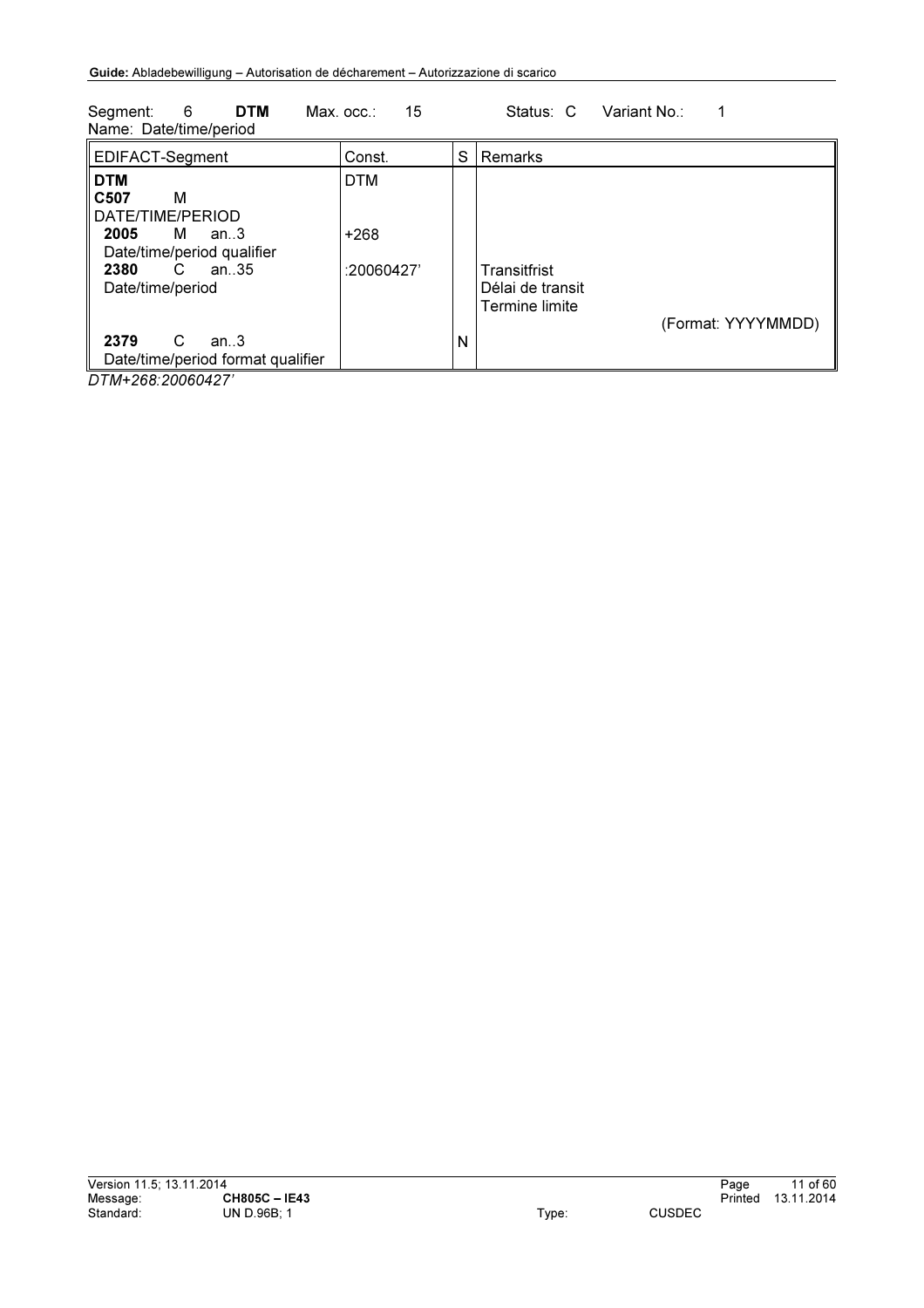| <b>GIS</b><br>25<br>Status: C<br>Variant No.:<br>Segment:<br>Max. occ.∶<br>Name: General indicator                                                              |                    |        |                                                    |  |  |  |
|-----------------------------------------------------------------------------------------------------------------------------------------------------------------|--------------------|--------|----------------------------------------------------|--|--|--|
| EDIFACT-Segment                                                                                                                                                 | Const.             | S      | Remarks                                            |  |  |  |
| <b>GIS</b><br>C <sub>529</sub><br>м<br>PROCESSING INDICATOR<br>7365<br>M<br>an.3<br>Processing indicator, coded                                                 | <b>GIS</b><br>$+0$ |        | Container (Flag)<br>Container<br>Container<br>(n1) |  |  |  |
| C<br>1131<br>an.3<br>Code list qualifier<br>3055<br>C<br>an.3<br>Code list responsible agency,<br>coded<br>7187<br>C<br>an. $17$<br>Process type identification | :109'              | N<br>N |                                                    |  |  |  |

*GIS+0:109'*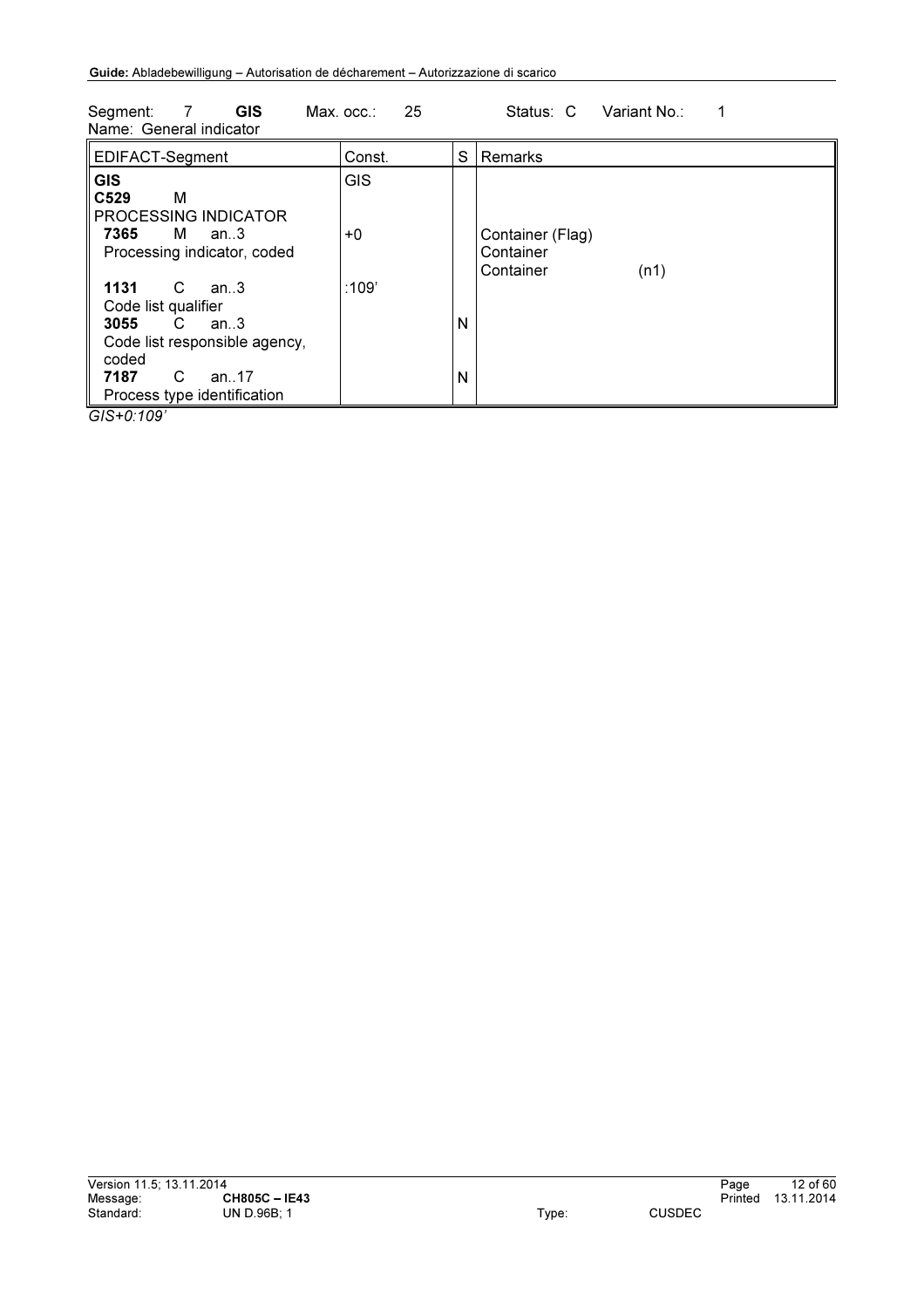| 25<br>Variant No.:<br><b>GIS</b><br>Segment:<br>Status: C<br>$\overline{7}$<br>$Max.$ $occ.$<br>Name: General indicator                                                   |                  |        |                                                                         |  |  |  |
|---------------------------------------------------------------------------------------------------------------------------------------------------------------------------|------------------|--------|-------------------------------------------------------------------------|--|--|--|
| EDIFACT-Segment                                                                                                                                                           | Const.           | S      | Remarks                                                                 |  |  |  |
| <b>GIS</b><br>C <sub>529</sub><br>м<br>PROCESSING INDICATOR<br>7365<br>M an3<br>Processing indicator, coded                                                               | <b>GIS</b><br>+0 |        | Revisionscode (Flag)<br>Code de vérification<br>Codice di vista<br>(n1) |  |  |  |
| 1131<br>C<br>an3<br>Code list qualifier<br>3055<br>$\mathbf{C}$<br>an.3<br>Code list responsible agency,<br>coded<br>C<br>7187<br>an. $17$<br>Process type identification | :120'            | N<br>N |                                                                         |  |  |  |

*GIS+0:120'*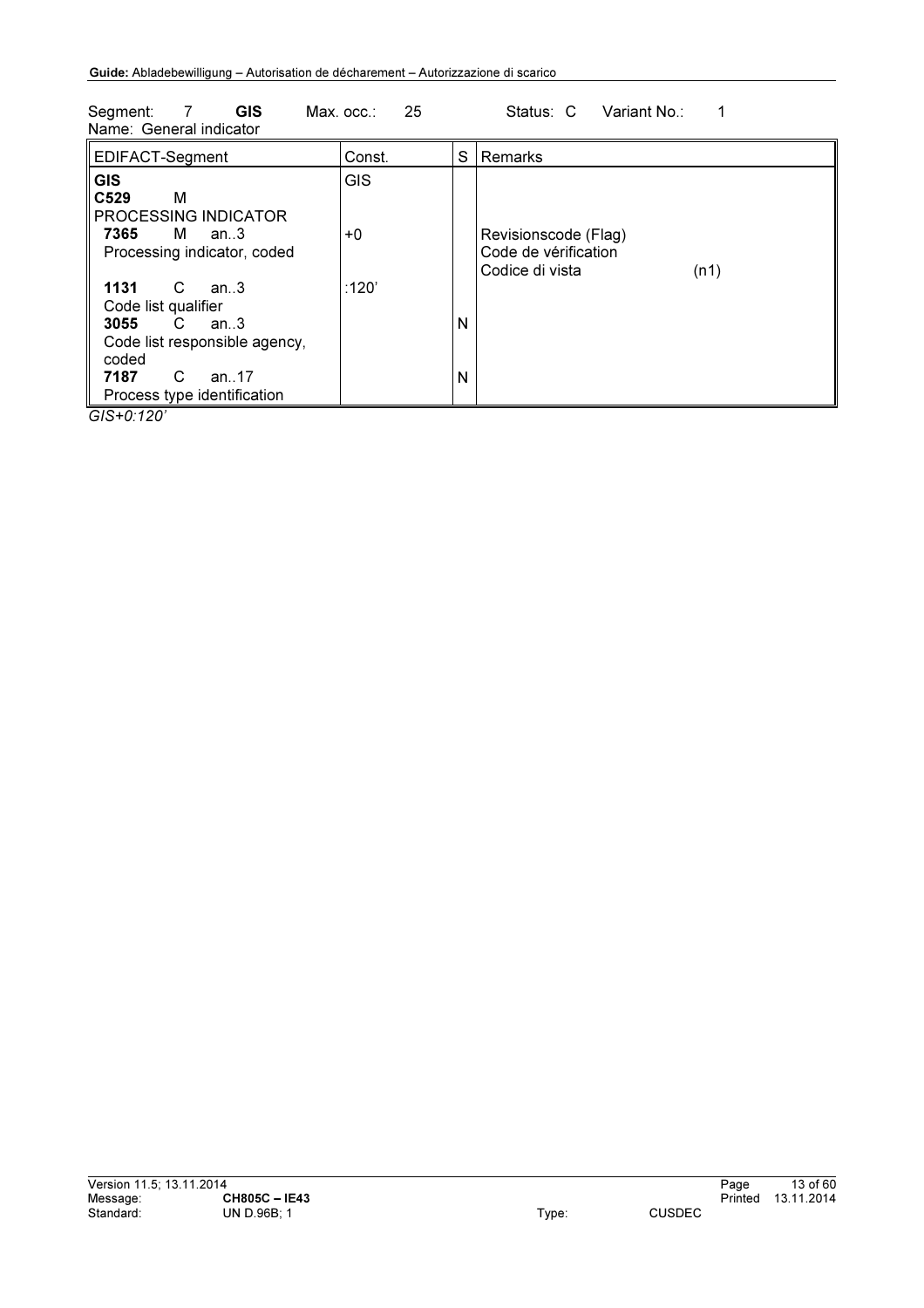| <b>GIS</b><br>Segment:<br>7<br>Name: General indicator                                                                                                                | 25<br>$Max.$ $occ.$ : |        | Variant No.:<br>Status: C                                      |      |
|-----------------------------------------------------------------------------------------------------------------------------------------------------------------------|-----------------------|--------|----------------------------------------------------------------|------|
| EDIFACT-Segment                                                                                                                                                       | Const.                | S      | Remarks                                                        |      |
| <b>GIS</b><br>C <sub>529</sub><br>м<br>PROCESSING INDICATOR<br>7365<br>$M$ an3<br>Processing indicator, coded                                                         | <b>GIS</b><br>$+1$    |        | Freigabe (Flag)<br>Code de libération<br>Codice di liberazione | (n1) |
| C<br>1131<br>an3<br>Code list qualifier<br>3055<br>an.3<br>$\mathbf{C}$<br>Code list responsible agency,<br>coded<br>C<br>7187<br>an17<br>Process type identification | :63'                  | N<br>N |                                                                |      |

*GIS+1:63'*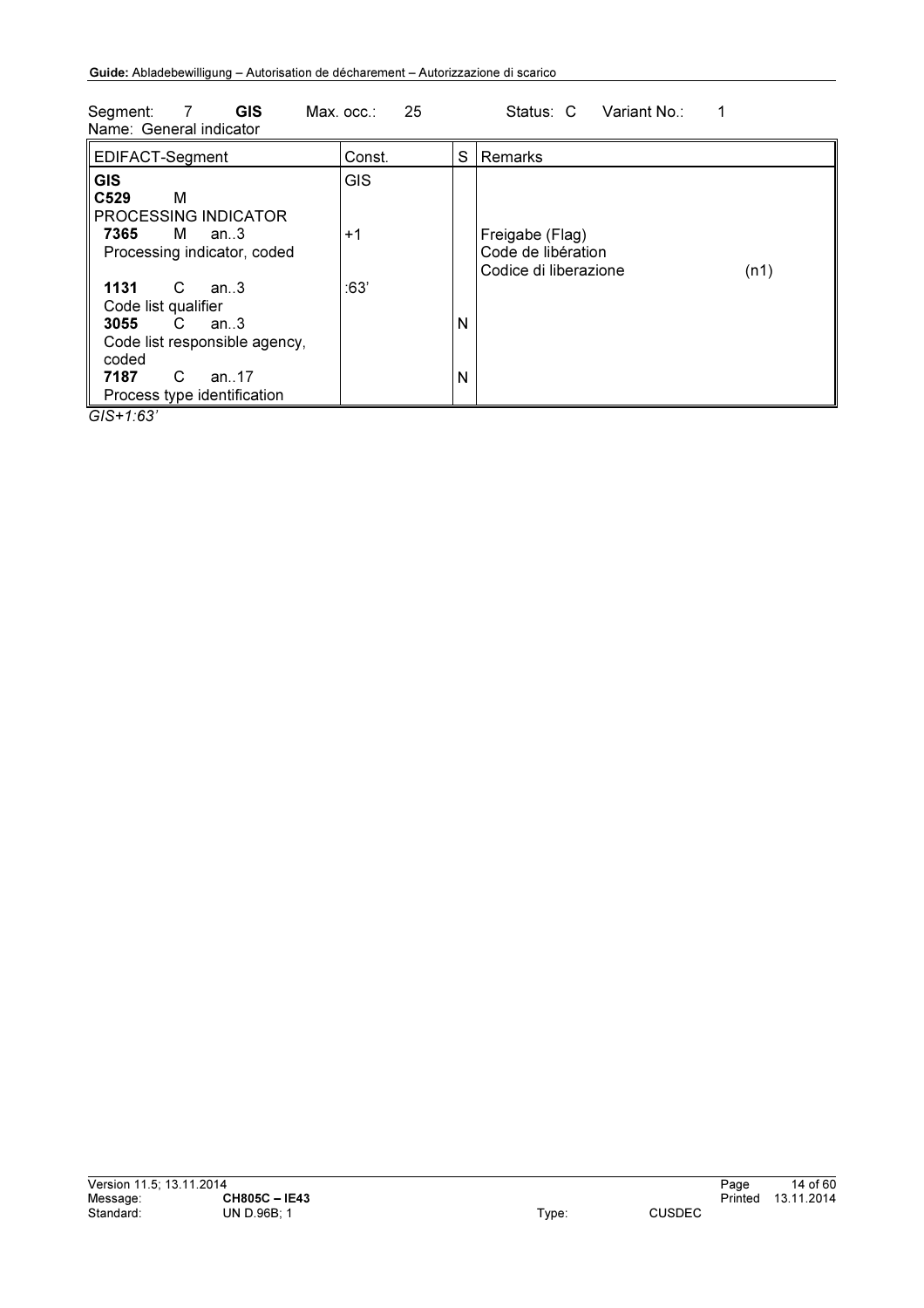| EDIFACT-Segment                 | Const.     | S | Remarks                        |  |
|---------------------------------|------------|---|--------------------------------|--|
| <b>MEA</b>                      | <b>MEA</b> |   |                                |  |
| 6311<br>M <sub>a</sub><br>an.3  | +WT        |   |                                |  |
| <b>MEASUREMENT APPLICATION</b>  |            |   |                                |  |
| <b>QUALIFIER</b>                |            |   |                                |  |
| C502<br>C                       |            |   |                                |  |
| <b>MEASUREMENT DETAILS</b>      |            |   |                                |  |
| 6313<br>C<br>an.3               | +AAD       |   |                                |  |
| Measurement dimension, coded    |            |   |                                |  |
| 6321<br>C<br>an.3               |            | N |                                |  |
| Measurement significance, coded |            |   |                                |  |
| 6155<br>C<br>an.17              |            | N |                                |  |
| Measurement attribute           |            |   |                                |  |
| identification                  |            |   |                                |  |
| 6154 C<br>an $70$               |            | N |                                |  |
| Measurement attribute           |            |   |                                |  |
| C174<br>C                       |            |   |                                |  |
| <b>VALUE/RANGE</b>              |            |   |                                |  |
| 6411<br>$M$ an3                 | +KGM       |   |                                |  |
| Measure unit qualifier          |            |   |                                |  |
| 6314<br>an.18<br>C              | :10000'    |   | Gesamtrohmasse                 |  |
| Measurement value               |            |   | Masse brute totale             |  |
|                                 |            |   | Massa lorda totale<br>(n.11,3) |  |
| 6162<br>C n18                   |            | N |                                |  |
| Range minimum                   |            |   |                                |  |
| 6152<br>n18<br>$\mathcal{C}$    |            | N |                                |  |
| Range maximum                   |            |   |                                |  |
| $\overline{C}$<br>6432<br>n.2   |            | N |                                |  |
| Significant digits              |            |   |                                |  |
| an.3<br>7383<br>C.              |            | N |                                |  |
| SURFACE/LAYER INDICATOR,        |            |   |                                |  |
| CODED                           |            |   |                                |  |
|                                 |            |   |                                |  |

Segment: 9 MEA Max. occ.: 5 Status: C Variant No.: 1 Name: Measurements

*MEA+WT+AAD+KGM :10000'*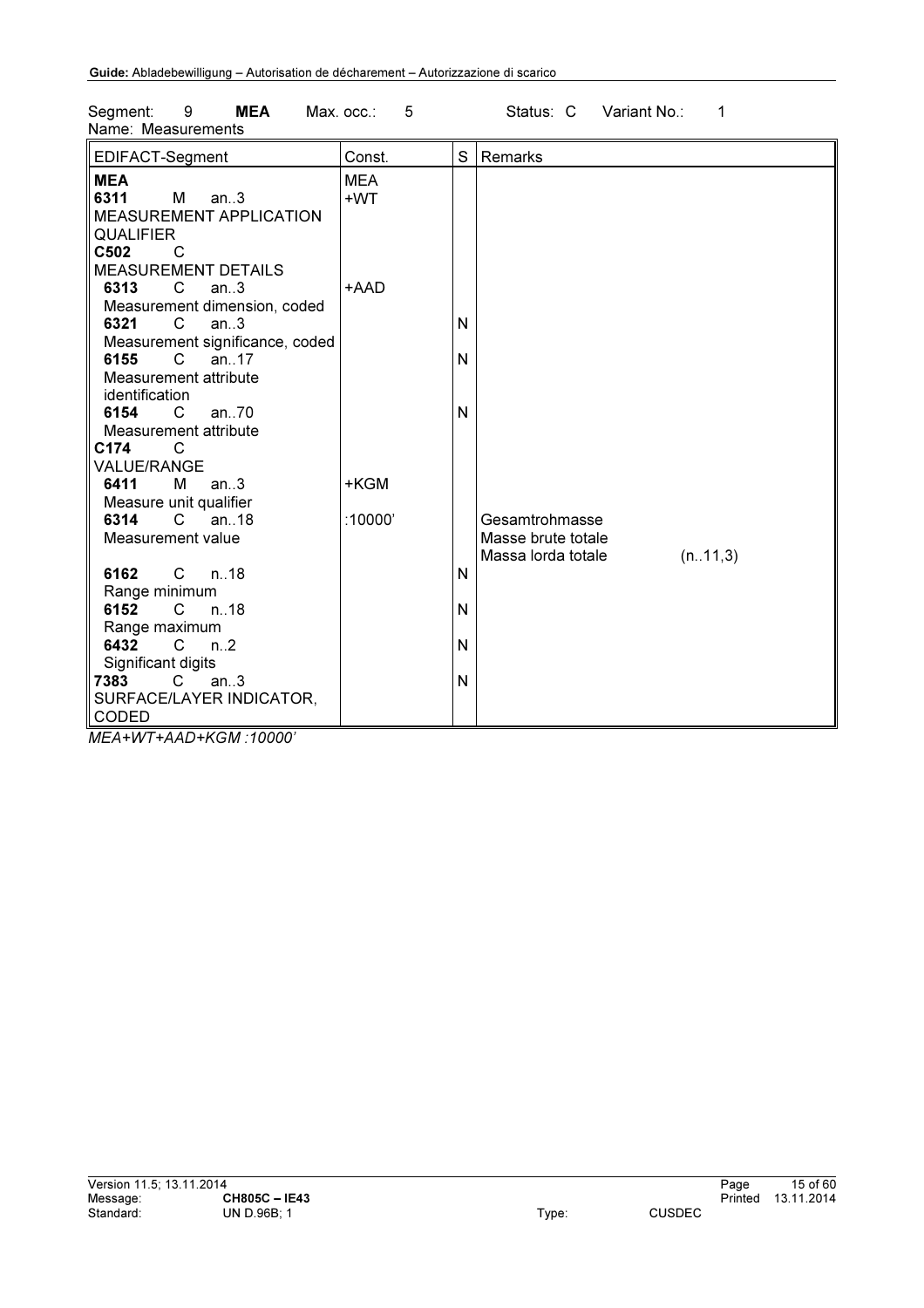| Name: Seal number                |                |   |                                    |
|----------------------------------|----------------|---|------------------------------------|
| EDIFACT-Segment                  | Const.         | S | Remarks                            |
| <b>SEL</b>                       | SEL            |   |                                    |
| 9308<br>м<br>an. $10$            | +0             |   |                                    |
| <b>SEAL NUMBER</b>               |                |   |                                    |
| C <sub>215</sub><br>C            |                |   |                                    |
| <b>SEAL ISSUER</b>               |                |   |                                    |
| 9303<br>C<br>an.3                | +              | N |                                    |
| Sealing party, coded             |                |   |                                    |
| 1131<br>$\overline{C}$<br>an3    |                | N |                                    |
| Code list qualifier              |                |   |                                    |
| 3055<br>C<br>an.3                |                | N |                                    |
| Code list responsible agency,    |                |   |                                    |
| coded                            |                |   |                                    |
| 9302<br>C<br>an $.35$            | :Zverschluss1' |   | Zollverschluss-Zeichen             |
| Sealing party                    |                |   | Marques scellements douan.         |
|                                  |                |   | Marche chiusure doganali<br>(an20) |
| 4517<br>C<br>an.3                |                | N |                                    |
| SEAL CONDITION, CODED            |                |   |                                    |
| $\bigcap I \cup \bigcap  \cup I$ |                |   |                                    |

Segment: 11 SEL Max. occ.: 999 Status: C Variant No.: 1

*SEL+0+:::Zverschluss1'*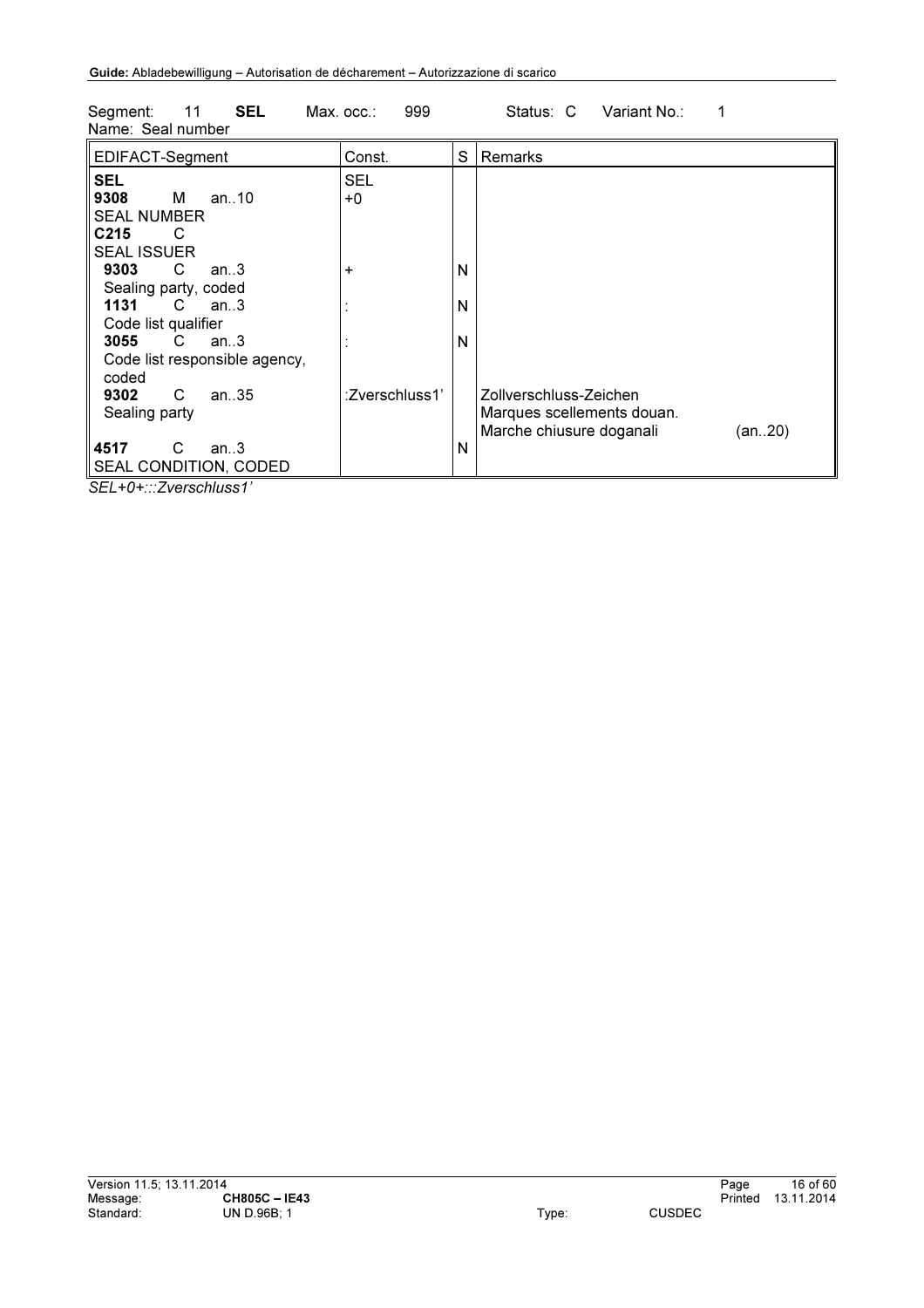| 12<br><b>FTX</b><br>Segment:<br>Name: Free text                                                                                | Max. $occ.:$ 99         |        | Variant No.:<br>Status: C<br>1                                                                      |
|--------------------------------------------------------------------------------------------------------------------------------|-------------------------|--------|-----------------------------------------------------------------------------------------------------|
| EDIFACT-Segment                                                                                                                | Const.                  | S      | Remarks                                                                                             |
| <b>FTX</b><br>4451<br>M<br>an.3<br>TEXT SUBJECT QUALIFIER<br>4453<br>$\mathsf{C}$<br>an.3<br>TEXT FUNCTION, CODED<br>C107<br>С | <b>FTX</b><br>+ADO<br>+ | N      |                                                                                                     |
| <b>TEXT REFERENCE</b><br>4441<br>M<br>an17<br>Free text identification                                                         | $+A3'$                  |        | Kontrollergebniscode<br>Code de résultat du contrôle<br>Codice del risultato del controllo<br>(an2) |
| 1131<br>C<br>an.3<br>Code list qualifier<br>3055<br>C<br>an.3                                                                  |                         | N<br>N |                                                                                                     |
| Code list responsible agency,<br>coded<br>C108<br>$\mathsf{C}$<br><b>TEXT LITERAL</b>                                          |                         |        |                                                                                                     |
| 4440<br>an70<br>M<br>Free text                                                                                                 |                         | N      |                                                                                                     |
| 4440<br>C<br>an.70<br>Free text                                                                                                |                         | N      |                                                                                                     |
| 4440<br>an70<br>C.<br>Free text                                                                                                |                         | N      |                                                                                                     |
| 4440<br>C<br>an70<br>Free text                                                                                                 |                         | N      |                                                                                                     |
| C<br>4440<br>an70<br>Free text                                                                                                 |                         | N      |                                                                                                     |
| 3453<br>C<br>an.3<br>LANGUAGE, CODED<br>$\sim$ $\sim$                                                                          |                         | N      |                                                                                                     |

*FTX+ADO++A3'*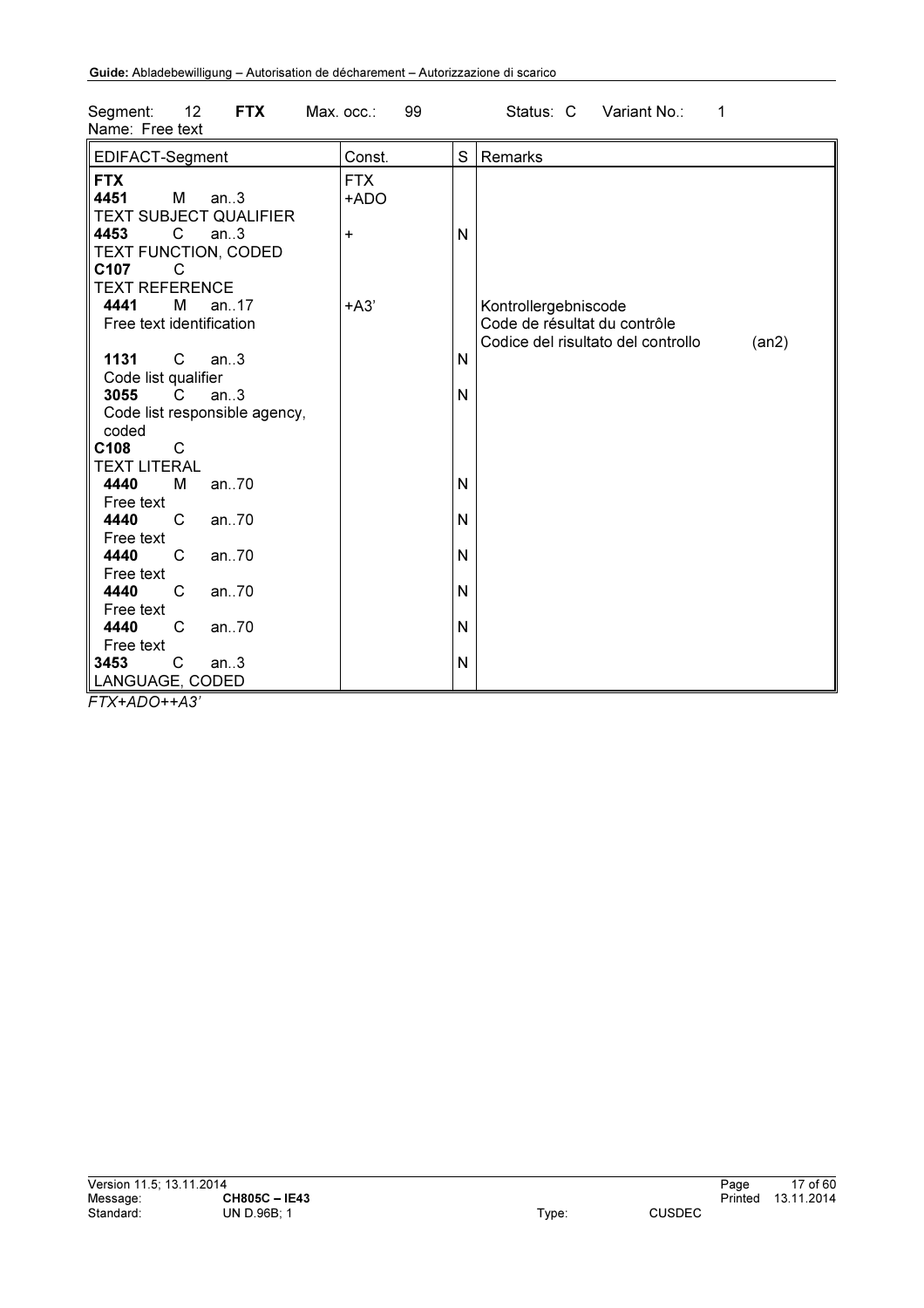| Name: Free text                 |                      |   |                                                |
|---------------------------------|----------------------|---|------------------------------------------------|
| EDIFACT-Segment                 | Const.               | S | Remarks                                        |
| <b>FTX</b><br>4451<br>м<br>an.3 | <b>FTX</b><br>$+ACB$ |   |                                                |
| TEXT SUBJECT QUALIFIER          |                      |   |                                                |
| 4453<br>C<br>an.3               | +                    | N |                                                |
| TEXT FUNCTION, CODED            |                      |   |                                                |
| C107<br>C                       |                      |   |                                                |
| <b>TEXT REFERENCE</b>           |                      |   |                                                |
| 4441<br>м<br>an. $17$           | +                    | N |                                                |
| Free text identification        |                      |   |                                                |
| 1131<br>C<br>an.3               |                      | N |                                                |
| Code list qualifier             |                      |   |                                                |
| 3055<br>an.3<br>C.              |                      | N |                                                |
| Code list responsible agency,   |                      |   |                                                |
| coded                           |                      |   |                                                |
| C108<br>C                       |                      |   |                                                |
| <b>TEXT LITERAL</b>             |                      |   |                                                |
| 4440<br>м<br>an70               | +                    | N |                                                |
| Free text                       |                      |   |                                                |
| 4440<br>C<br>an70               |                      | N |                                                |
| Free text                       |                      |   |                                                |
| 4440<br>C<br>an70               |                      | N |                                                |
| Free text                       |                      |   |                                                |
| 4440<br>C<br>an70               |                      | N |                                                |
| Free text                       |                      |   |                                                |
| 4440<br>C<br>an70               |                      | N |                                                |
| Free text                       |                      |   |                                                |
| 3453<br>C<br>an.3               | +DE'                 |   | Sprachencode Bestimmung                        |
| LANGUAGE, CODED                 |                      |   | Code de langue pays de destination             |
|                                 |                      |   | Codice di lingua paese di destinazione<br>(a2) |

Segment: 12 FTX Max. occ.: 99 Status: C Variant No.: 1

*FTX+ACB++++DE'*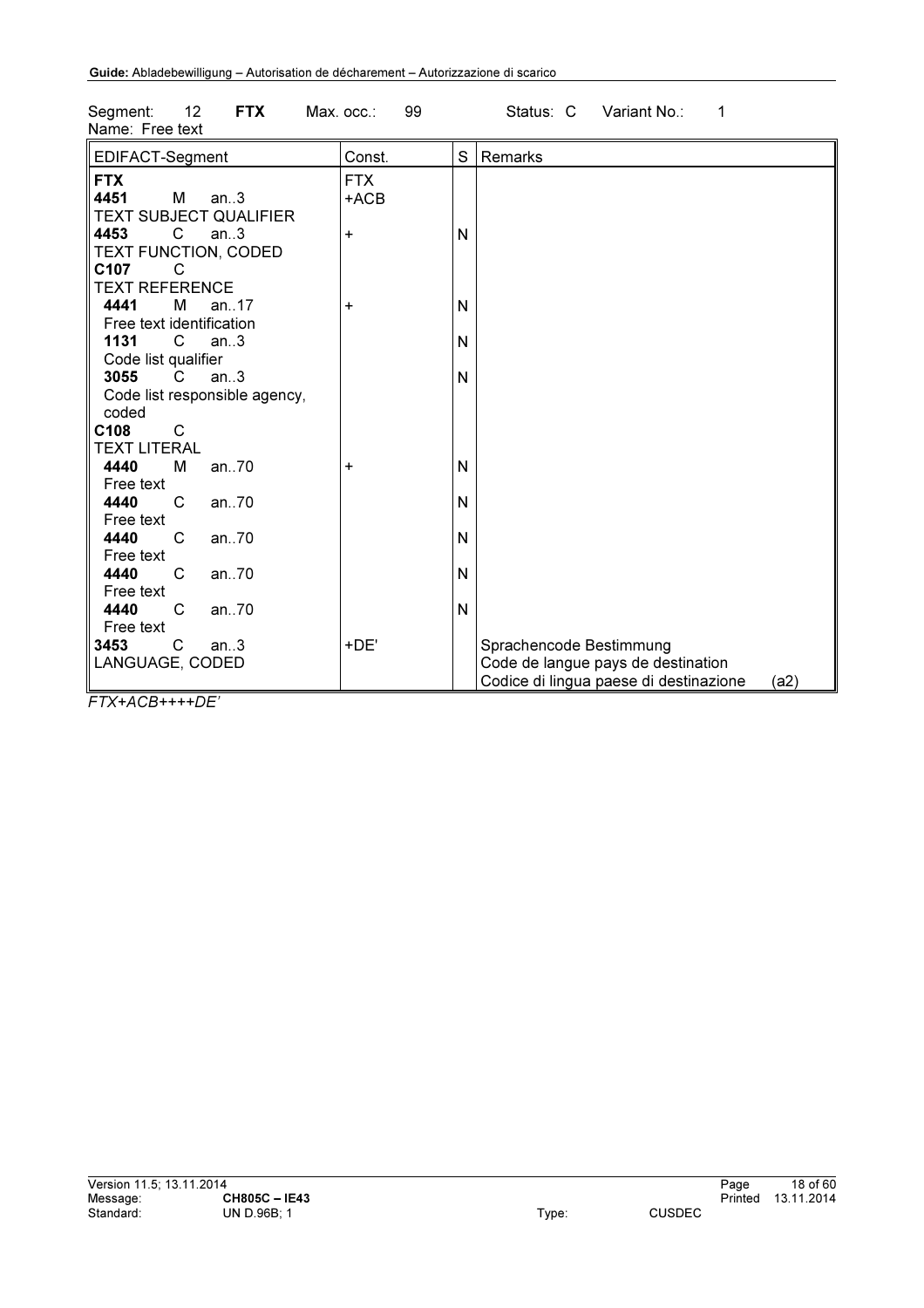| Name: Free text                                                                                                                                                                                                                                                                        |                    |        |                                                                                                                   |
|----------------------------------------------------------------------------------------------------------------------------------------------------------------------------------------------------------------------------------------------------------------------------------------|--------------------|--------|-------------------------------------------------------------------------------------------------------------------|
| EDIFACT-Segment                                                                                                                                                                                                                                                                        | Const.             | S      | Remarks                                                                                                           |
| <b>FTX</b><br>4451<br>M and the set of the set of the set of the set of the set of the set of the set of the set of the set of the set of the set of the set of the set of the set of the set of the set of the set of the set of the set of the set<br>an.3<br>TEXT SUBJECT QUALIFIER | <b>FTX</b><br>+ALL |        |                                                                                                                   |
| 4453<br>$\mathsf{C}$<br>an.3<br>TEXT FUNCTION, CODED<br>C107<br>C                                                                                                                                                                                                                      | +                  | N      |                                                                                                                   |
| <b>TEXT REFERENCE</b><br>4441<br>м<br>an. $17$<br>Free text identification                                                                                                                                                                                                             | +                  | N      |                                                                                                                   |
| 1131<br>C<br>an.3<br>Code list qualifier<br>3055<br>C.<br>an.3                                                                                                                                                                                                                         |                    | N<br>N |                                                                                                                   |
| Code list responsible agency,<br>coded                                                                                                                                                                                                                                                 |                    |        |                                                                                                                   |
| C108<br>C<br><b>TEXT LITERAL</b>                                                                                                                                                                                                                                                       |                    |        |                                                                                                                   |
| 4440<br>м<br>an.70<br>Free text                                                                                                                                                                                                                                                        | +                  | N      |                                                                                                                   |
| 4440<br>C<br>an $.70$<br>Free text<br>4440<br>C<br>an70                                                                                                                                                                                                                                |                    | N<br>N |                                                                                                                   |
| Free text<br>4440<br>C<br>an $.70$                                                                                                                                                                                                                                                     |                    | N      |                                                                                                                   |
| Free text<br>4440<br>C<br>an70                                                                                                                                                                                                                                                         |                    | N      |                                                                                                                   |
| Free text<br>C<br>3453<br>an.3<br>LANGUAGE, CODED                                                                                                                                                                                                                                      | $+NL'$             | N      | Sprache NCTS-Versand-Begleitdokument<br>Langue Document de transit NCTS<br>Lingua Documento transito NCTS<br>(a2) |

Segment: 12 FTX Max. occ.: 99 Status: C Variant No.: 1

*FTX+ALL++++NL'*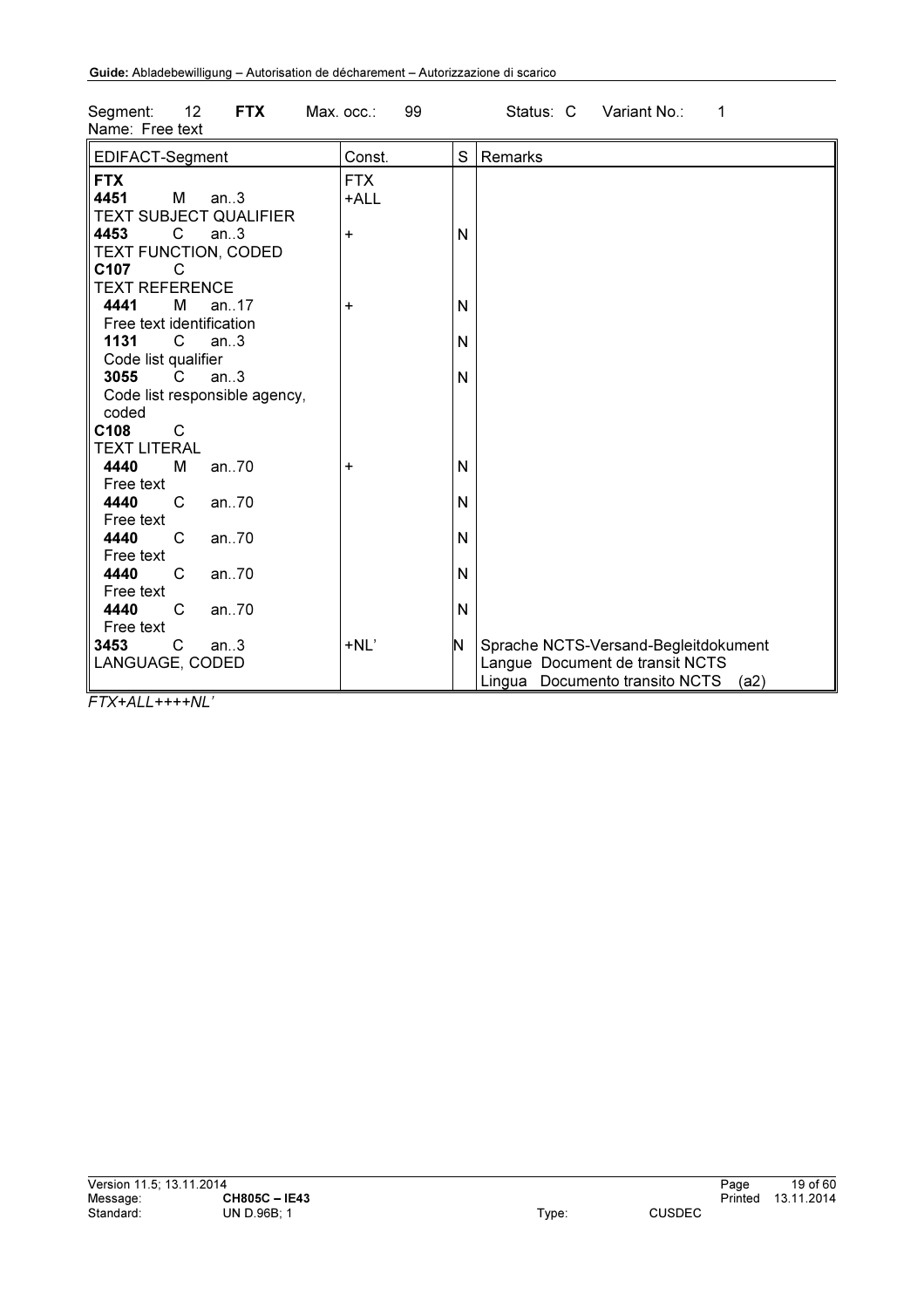| <b>EDIFACT-Segment</b>                                                                                                                                                      | Const.             | S<br><b>Remarks</b>                                                        |  |
|-----------------------------------------------------------------------------------------------------------------------------------------------------------------------------|--------------------|----------------------------------------------------------------------------|--|
| <b>FTX</b><br>4451<br><b>M</b><br>an.3<br><b>TEXT SUBJECT QUALIFIER</b>                                                                                                     | <b>FTX</b><br>+AAI |                                                                            |  |
| 4453<br>$\overline{C}$<br>an.3<br><b>TEXT FUNCTION, CODED</b><br>C <sub>107</sub><br>C                                                                                      | Ŧ                  | N                                                                          |  |
| <b>TEXT REFERENCE</b><br>4441<br>an.17<br>М                                                                                                                                 | ÷                  | N                                                                          |  |
| Free text identification<br>1131<br>$\mathbf{C}$<br>an.3<br>Code list qualifier                                                                                             |                    | N                                                                          |  |
| 3055<br>$\mathbf{C}$<br>an.3<br>Code list responsible agency,                                                                                                               |                    | N                                                                          |  |
| coded<br>C108<br>C<br><b>TEXT LITERAL</b>                                                                                                                                   |                    |                                                                            |  |
| 4440<br>an.70<br>М<br>Free text                                                                                                                                             | +VW                | (Total an240)<br>N Bemerkung<br>Commentaire<br><b>Bemerkung</b><br>(an.70) |  |
| 4440<br>$\mathsf{C}$<br>an.70<br>Free text                                                                                                                                  | :WWW               | N<br>(an70)                                                                |  |
| 4440<br>C.<br>an.70<br>Free text                                                                                                                                            | <b>XXX:</b>        | N<br>(an70)                                                                |  |
| 4440<br>an.70<br>C<br>Free text                                                                                                                                             | :YYY               | N<br>(an30)                                                                |  |
| 3453<br>an.3<br>C<br>LANGUAGE, CODED<br>$T$ $T$ $V$ $+$ $A$ $A$ $I$ $+$ $+$ $+$ $A$ $A$ $B$ $A$ $C$ $A$ $A$ $A$ $A$ $A$ $A$ $V$ $V$ $V$ $+$ $V$ $V$ $+$ $T$ $T$ $T$ $T$ $T$ |                    | N                                                                          |  |

12 FTX Max. occ.: 99 Status: C Variant No.: 1 Segment: 12<br>Name: Free text

*FTX+AAI+++VVV:WWW:XXX:YYY:ZZZ'*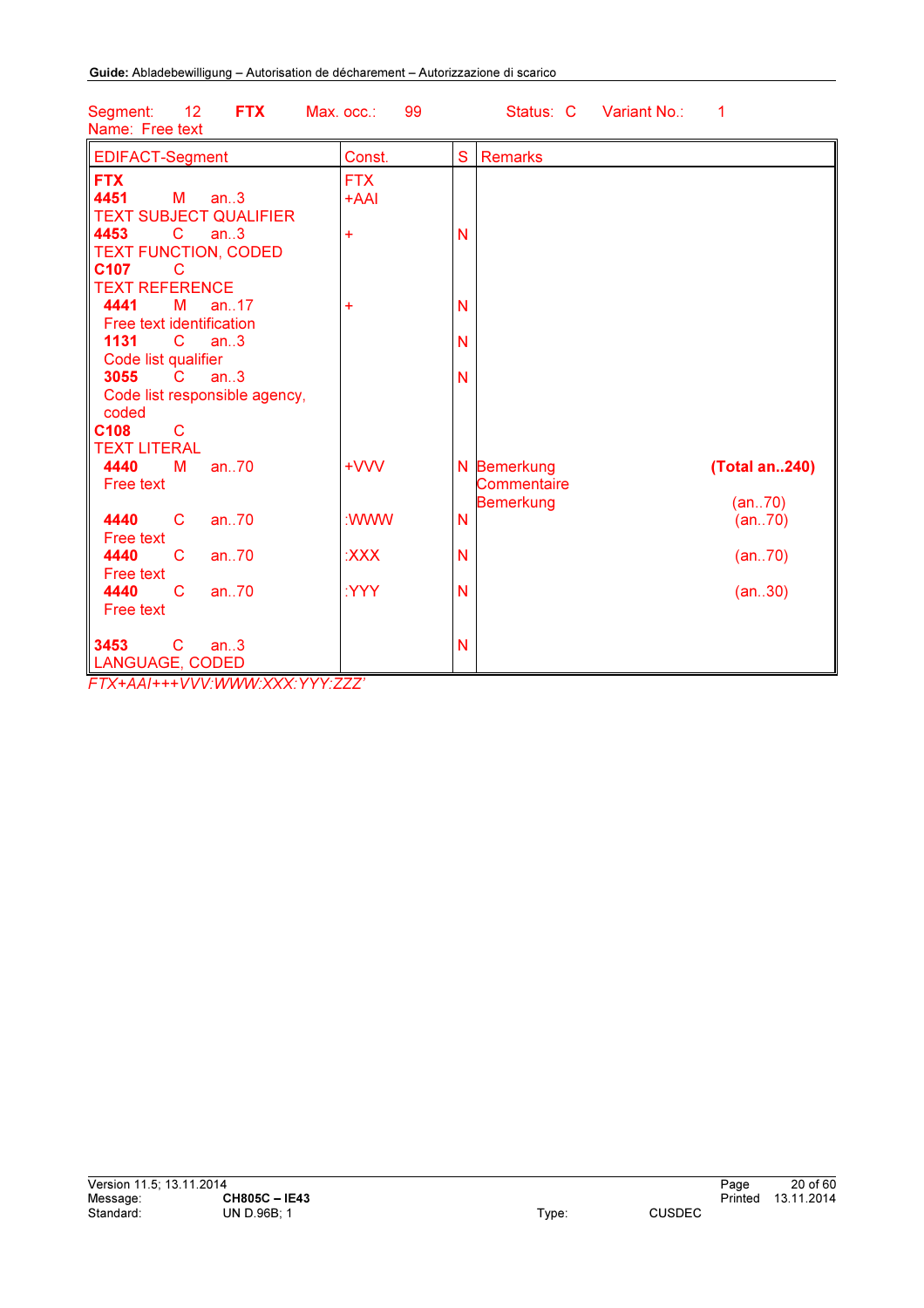| SG1<br>Segment group:<br>RFF-DTM-SG2                                                | $Max.$ $occ.$ : | 99            |   | Variant No∴<br>Status: C                                                                                                       |
|-------------------------------------------------------------------------------------|-----------------|---------------|---|--------------------------------------------------------------------------------------------------------------------------------|
| <b>RFF</b><br>13<br>Segment:<br>Name: Reference                                     | $Max.$ $occ.$ : |               |   | Variant No∴<br>Status: M                                                                                                       |
| EDIFACT-Segment                                                                     |                 | Const.        | S | Remarks                                                                                                                        |
| <b>RFF</b>                                                                          | <b>RFF</b>      |               |   |                                                                                                                                |
| C506<br>м<br><b>REFERENCE</b>                                                       |                 |               |   |                                                                                                                                |
| 1153<br>an.3<br>M<br>Reference qualifier                                            |                 | + ABT         |   |                                                                                                                                |
| C.<br>1154<br>an. $35$<br>Reference number                                          |                 | :50100004431' |   | Deklarationsnummer Zoll (Abladenummer)<br>Numérotation douane (no déchargement)<br>Numerotazione sdogana (n. scarico)<br>(n10) |
| 1156<br>C<br>an.6<br>Line number                                                    |                 |               | N |                                                                                                                                |
| С<br>4000<br>an35<br>Reference version number<br><u> BEE : 1 BE EAIAAAA 1 10 11</u> |                 |               | N |                                                                                                                                |

*RFF+ABT:50100004431'*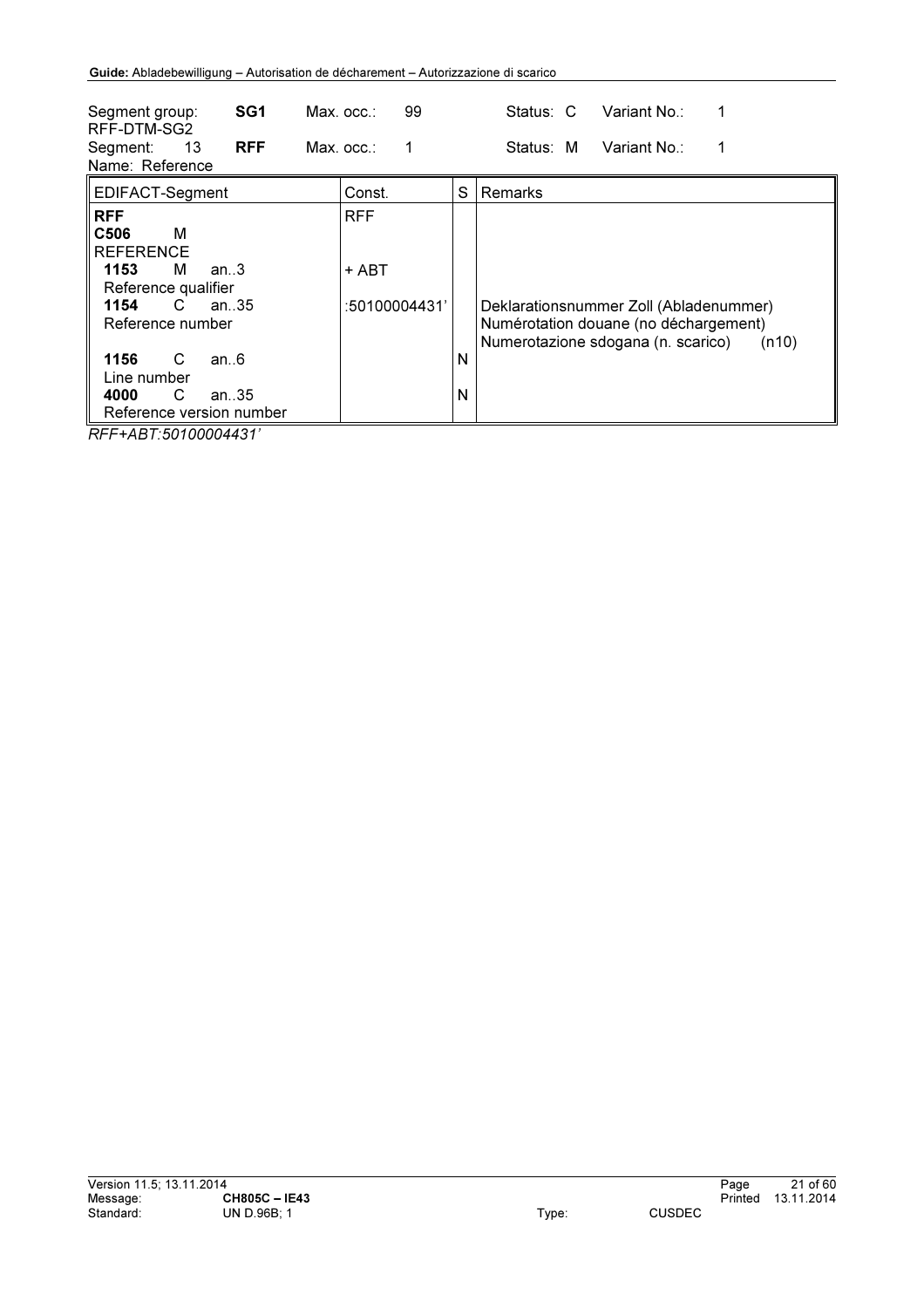| SG4<br>Segment group:<br>TDT-TPL                                                                     | Max. occ.:<br>5           |        | Status: C | Variant No.:           | 1           |
|------------------------------------------------------------------------------------------------------|---------------------------|--------|-----------|------------------------|-------------|
| 18<br><b>TDT</b><br>Segment:<br>Name: Details of transport                                           | Max. occ.:<br>$\mathbf 1$ |        |           | Status: M Variant No.: | $\mathbf 1$ |
| EDIFACT-Segment                                                                                      | Const.                    | S      | Remarks   |                        |             |
| <b>TDT</b><br>8051<br>М<br>an.3<br>TRANSPORT STAGE QUALIFIER                                         | <b>TDT</b><br>$+12$       |        |           |                        |             |
| 8028<br>$\mathsf{C}$<br>an17<br><b>CONVEYANCE REFERENCE</b><br><b>NUMBER</b><br>C220<br>$\mathsf{C}$ | $\ddot{}$                 | N      |           |                        |             |
| MODE OF TRANSPORT<br>8067<br>C<br>an.3<br>Mode of transport, coded                                   | +                         | N      |           |                        |             |
| 8066<br>an $.17$<br>C.<br>Mode of transport<br>C228<br>C                                             |                           | N      |           |                        |             |
| <b>TRANSPORT MEANS</b><br>$\mathsf{C}$<br>8179<br>an.8<br>Type of means of transport                 | +                         | N      |           |                        |             |
| identification<br>8178<br>$\mathsf{C}^-$<br>an17                                                     |                           | N      |           |                        |             |
| Type of means of transport<br>C040<br>C<br><b>CARRIER</b>                                            |                           |        |           |                        |             |
| C<br>an.17<br>3127<br>Carrier identification<br>1131<br>$\mathsf{C}$<br>an.3                         | +                         | N<br>N |           |                        |             |
| Code list qualifier<br>3055<br>$\mathsf{C}$<br>an.3<br>Code list responsible agency,<br>coded        |                           | N      |           |                        |             |
| $\mathsf{C}$<br>3128<br>an35<br>Carrier name                                                         |                           | N      |           |                        |             |
| 8101<br>$\mathsf{C}$<br>an.3<br>TRANSIT DIRECTION, CODED<br>C401<br>$\overline{C}$                   | $\ddot{}$                 | N      |           |                        |             |
| <b>EXCESS TRANSPORTATION</b><br><b>INFORMATION</b>                                                   |                           |        |           |                        |             |
| 8457<br>M<br>an.3<br>Excess transportation reason,<br>coded                                          | +                         | N      |           |                        |             |
| 8459<br>М<br>an.3<br><b>Excess transportation</b><br>responsibility, coded                           |                           | N      |           |                        |             |
| 7130<br>$\mathsf{C}$<br>an17<br>Customer authorization number<br>C222<br>C                           |                           | N      |           |                        |             |
| TRANSPORT IDENTIFICATION<br>8213<br>an.9<br>C<br>Id. of means of transport                           | +                         | N      |           |                        |             |
| identification<br>1131<br>$\mathsf{C}$<br>an.3<br>Code list qualifier                                |                           | N      |           |                        |             |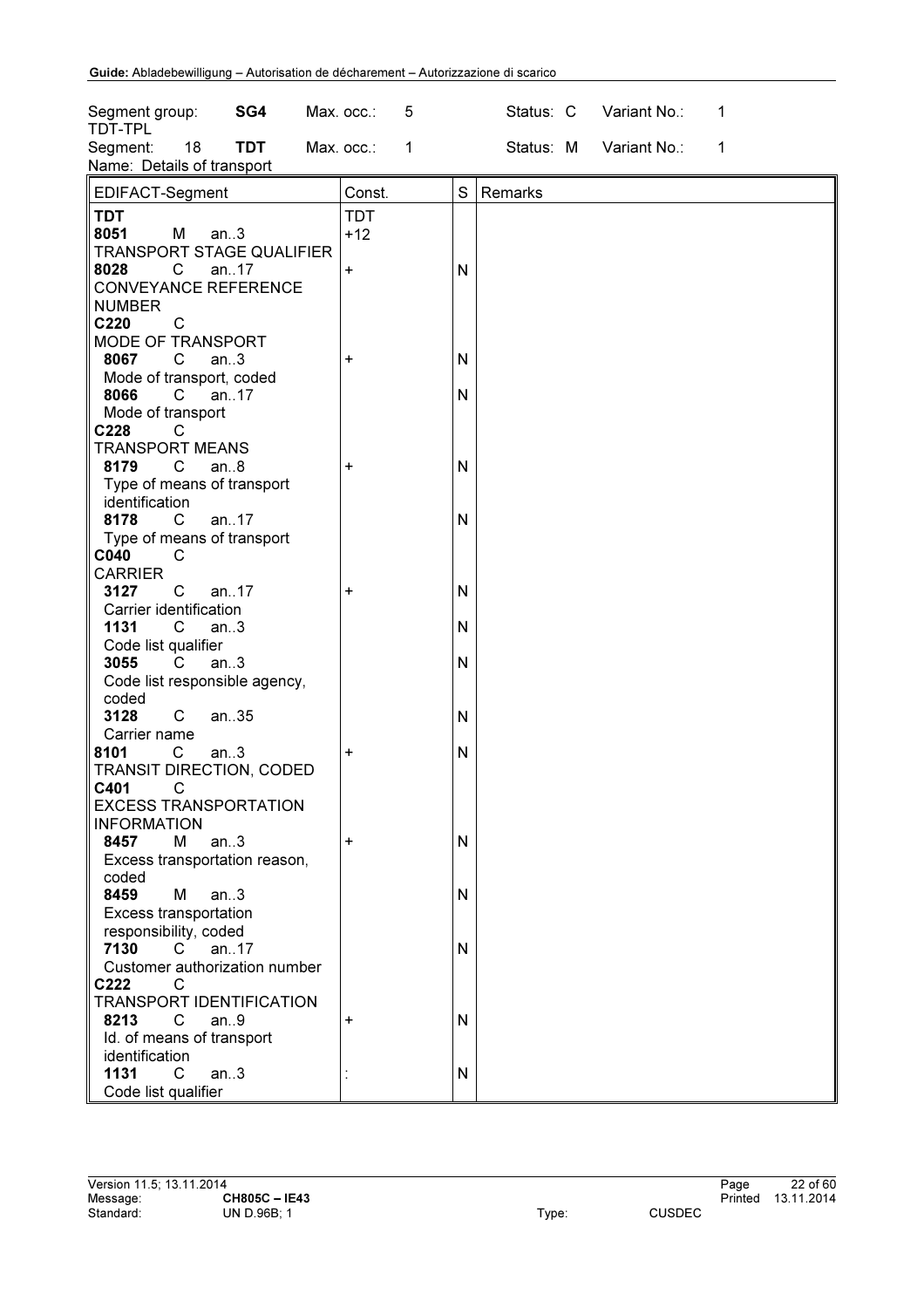| 18<br>TDT<br>Segment:                                                  | $Max.$ $occ.$ : |   | Variant No∴<br>Status: M                                                                        |        |
|------------------------------------------------------------------------|-----------------|---|-------------------------------------------------------------------------------------------------|--------|
| EDIFACT-Segment                                                        | Const.          | S | l Remarks                                                                                       |        |
| 3055<br>an.3<br>C<br>Code list responsible agency,<br>coded            |                 | N |                                                                                                 |        |
| C<br>8212<br>an35<br>Id. of the means of transport                     | :GLX-1234       |   | Kennzeichen Beförderungsmittel<br>Identité du moyen de transport<br>Identità mezzo di trasporto | (an27) |
| 8453<br>C<br>an 3<br>Nationality of means of                           | :BE'            |   | Beförderungsmittelstaat<br>Nationalité du moyen de transport                                    |        |
| transport, coded<br>8281<br>C<br>an.3<br>TRANSPORT OWNERSHIP,<br>CODED |                 | N | Nationalità del mezzo di trasporto                                                              | (a2)   |

TDT+12+++++++:::GLX-1234:BE'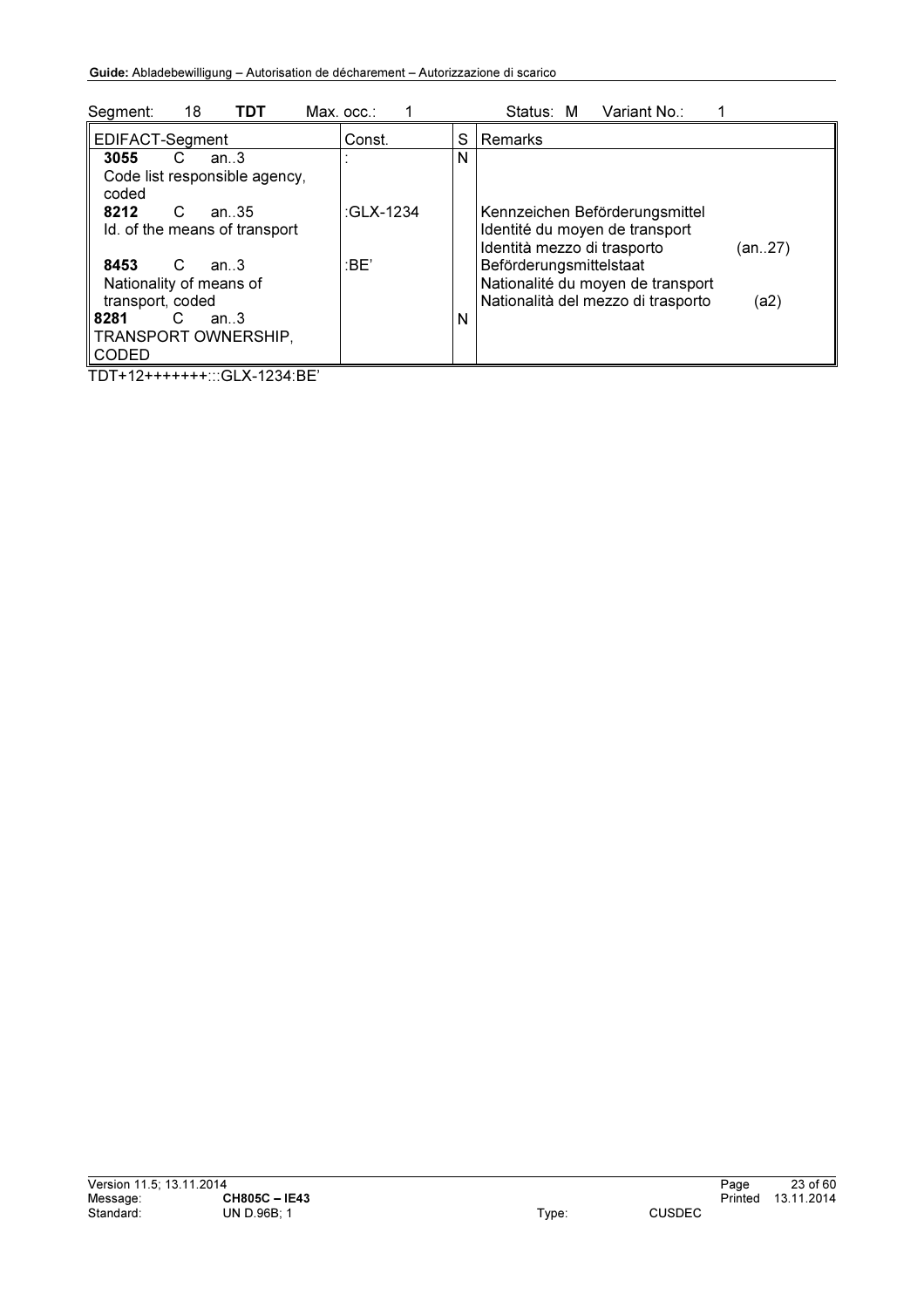| SG6<br>Segment group:<br>NAD-RFF-CTA-COM                                                 | 10<br>Max. occ.:           | Status: C Variant No.:<br>1                                   |
|------------------------------------------------------------------------------------------|----------------------------|---------------------------------------------------------------|
| Segment:<br>23<br><b>NAD</b><br>Name: Name and address                                   | Max. occ.:<br>$\mathbf{1}$ | Status: M Variant No.:<br>1                                   |
| EDIFACT-Segment                                                                          | Const.                     | S<br>Remarks                                                  |
| <b>NAD</b><br>3035<br>M<br>an.3<br>PARTY QUALIFIER<br>C082<br>C<br>PARTY IDENTIFICATION  | <b>NAD</b><br>+DT          |                                                               |
| <b>DETAILS</b><br>3039<br>М<br>an35<br>Party id. identification                          | $+1'$                      | Deklarantennummer<br>No déclarant<br>N. dichiarante<br>(an17) |
| 1131<br>$\mathsf{C}$<br>an.3<br>Code list qualifier                                      |                            | N                                                             |
| 3055<br>$\mathsf{C}$<br>an.3<br>Code list responsible agency,<br>coded                   |                            | N                                                             |
| $\mathsf{C}$<br>C058<br><b>NAME AND ADDRESS</b>                                          |                            |                                                               |
| 3124<br>М<br>an35<br>Name and address line                                               |                            | N                                                             |
| 3124<br>$\mathsf{C}$<br>an35<br>Name and address line                                    |                            | N                                                             |
| 3124<br>an35<br>$\mathsf{C}$<br>Name and address line<br>3124<br>C.<br>an35              |                            | N<br>N                                                        |
| Name and address line<br>3124<br>$\mathbf C$<br>an35<br>Name and address line            |                            | N                                                             |
| C080<br>C<br>PARTY NAME                                                                  |                            |                                                               |
| 3036<br>М<br>an35<br>Party name<br>3036<br>an35<br>C                                     |                            | N<br>N                                                        |
| Party name<br>3036<br>$C$ an. 35                                                         |                            | N                                                             |
| Party name<br>3036<br>$\mathsf{C}$<br>an35<br>Party name                                 |                            | N                                                             |
| 3036<br>an35<br>C<br>Party name                                                          |                            | N                                                             |
| 3045<br>$\mathsf{C}$<br>an.3<br>Party name format, coded                                 |                            | N                                                             |
| C059<br>C<br><b>STREET</b><br>3042<br>an35<br>М                                          |                            | N                                                             |
| Street and number/p.o. box<br>3042<br>an35<br>C                                          |                            | N                                                             |
| Street and number/p.o. box<br>3042<br>$\mathsf{C}$<br>an35<br>Street and number/p.o. box |                            | N                                                             |
| 3042<br>$\mathsf{C}$<br>an35<br>Street and number/p.o. box                               |                            | N                                                             |
| $\mathbf{C}$<br>3164<br>an35<br><b>CITY NAME</b>                                         |                            | N                                                             |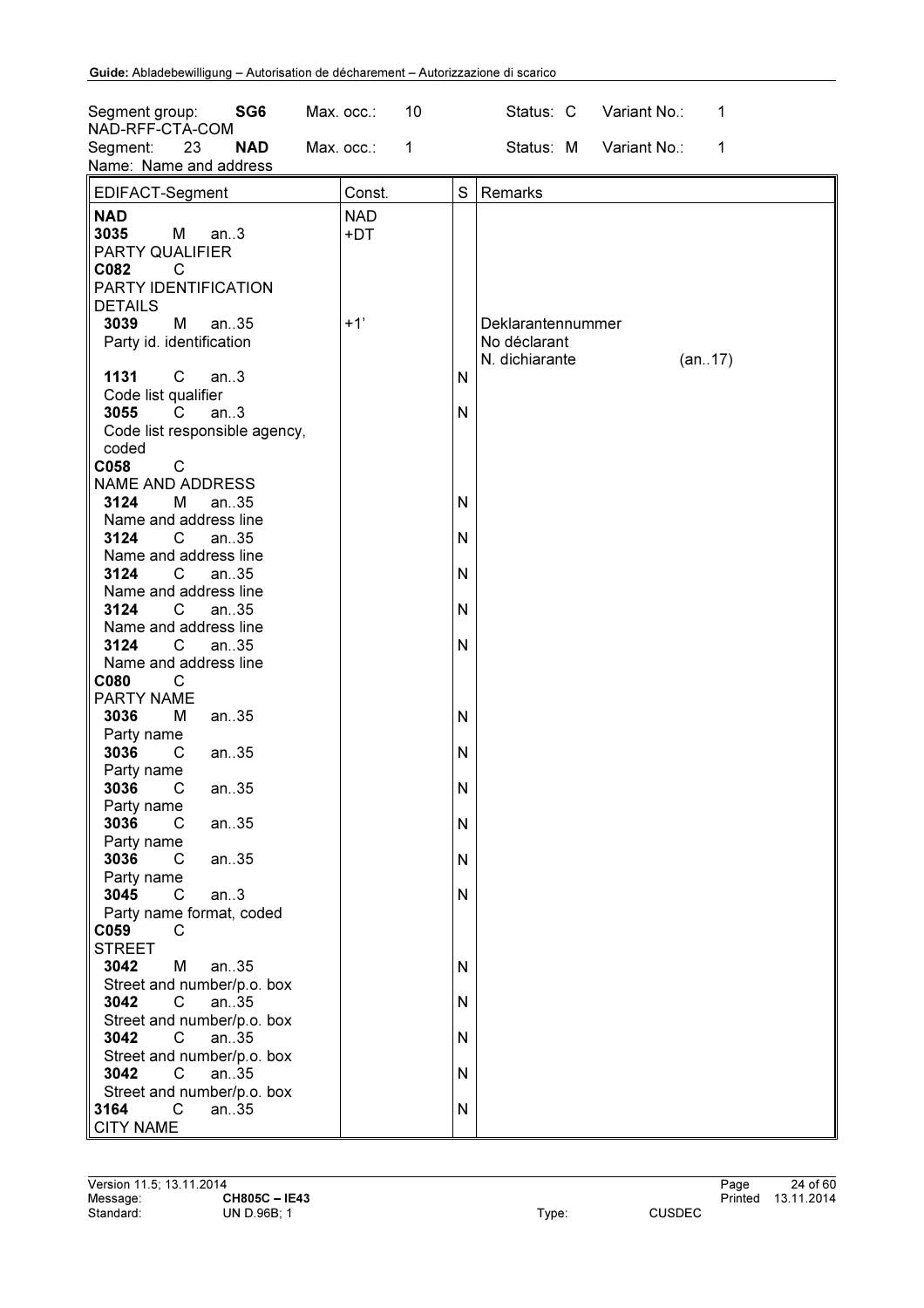| 23<br>Segment:<br><b>NAD</b>                 | Max. occ.: |   | Status: M | Variant No.: |  |
|----------------------------------------------|------------|---|-----------|--------------|--|
| EDIFACT-Segment                              | Const.     | S | l Remarks |              |  |
| 3229<br>C<br>an.9                            |            | N |           |              |  |
| COUNTRY SUB-ENTITY                           |            |   |           |              |  |
| <b>I</b> IDENTIFICATION                      |            |   |           |              |  |
| 3251<br>C<br>an.9<br>POSTCODE IDENTIFICATION |            | N |           |              |  |
| 3207<br>an.3                                 |            | N |           |              |  |
| COUNTRY, CODED                               |            |   |           |              |  |

*NAD+DT+1'*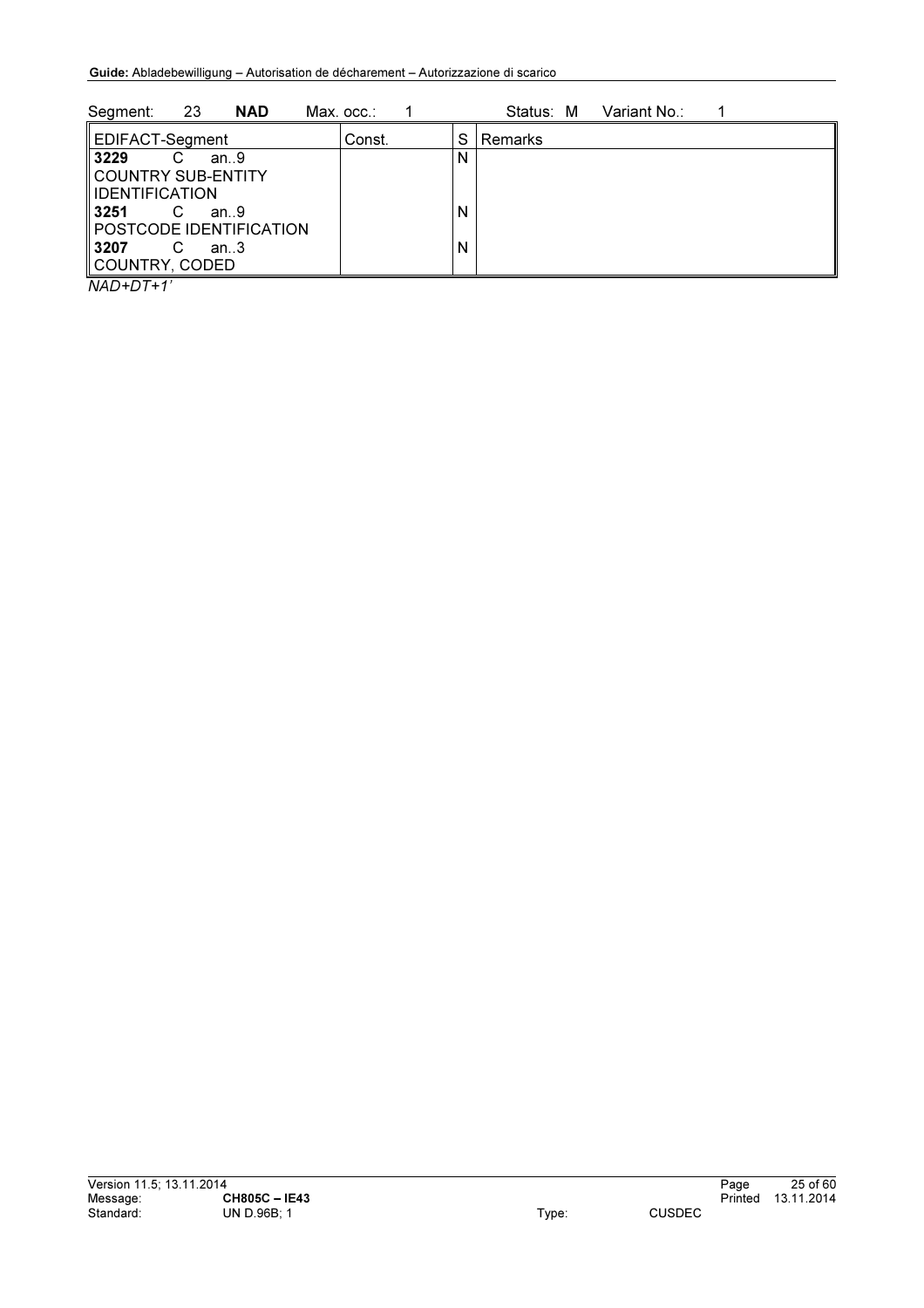| SG <sub>6</sub><br>Segment group:<br>NAD-RFF-CTA-COM                      | 10<br>Max. occ.:    |              | Status: C                                     | Variant No.:                     | 1       |            |
|---------------------------------------------------------------------------|---------------------|--------------|-----------------------------------------------|----------------------------------|---------|------------|
| 23<br><b>NAD</b><br>Segment:                                              | Max. occ.:<br>1     |              | Status: M                                     | Variant No.:                     | 1       |            |
| Name: Name and address                                                    |                     |              |                                               |                                  |         |            |
| EDIFACT-Segment                                                           | Const.              | S            | Remarks                                       |                                  |         |            |
| <b>NAD</b><br>3035<br>М<br>an.3<br>PARTY QUALIFIER<br>C082<br>C           | <b>NAD</b><br>$+AF$ |              |                                               |                                  |         |            |
| PARTY IDENTIFICATION<br><b>DETAILS</b>                                    |                     |              |                                               |                                  |         |            |
| 3039<br>М<br>an.35<br>Party id. identification                            | $+400$              |              | No principal obligé<br>N. obligato principale | Hauptverpflichteter-Nummer (TIN) |         | (an17)     |
| C<br>1131<br>an.3<br>Code list qualifier                                  |                     | N            |                                               |                                  |         |            |
| 3055<br>an.3<br>C.<br>Code list responsible agency,<br>coded<br>C058<br>C |                     | $\mathsf{N}$ |                                               |                                  |         |            |
| <b>NAME AND ADDRESS</b><br>3124<br>М<br>an35                              | +                   | N            |                                               |                                  |         |            |
| Name and address line<br>3124<br>C<br>an.35                               |                     | N            |                                               |                                  |         |            |
| Name and address line<br>3124<br>an35<br>C.                               |                     | N            |                                               |                                  |         |            |
| Name and address line<br>3124<br>C<br>an35                                |                     | N            |                                               |                                  |         |            |
| Name and address line<br>3124<br>C<br>an35                                |                     | N            |                                               |                                  |         |            |
| Name and address line<br>C080<br>C                                        |                     |              |                                               |                                  |         |            |
| PARTY NAME<br>3036<br>М<br>an35                                           | +Jolly              |              | Name - Nom - Nome                             |                                  | (an35)  |            |
| Party name<br>3036<br>an35<br>C                                           |                     | N            |                                               |                                  |         |            |
| Party name<br>3036<br>an35<br>C.                                          |                     | N            |                                               |                                  |         |            |
| Party name<br>3036<br>an35<br>C                                           |                     | N            |                                               |                                  |         |            |
| Party name<br>3036<br>an35<br>C                                           |                     | N            |                                               |                                  |         |            |
| Party name<br>an.3<br>3045<br>C<br>Party name format, coded<br>C059<br>C  |                     | N            |                                               |                                  |         |            |
| <b>STREET</b><br>3042<br>М<br>an.35<br>Street and number/p.o. box         | +Daltstr. 23        |              | Strasse und Hausnummer<br>Rue et no           |                                  |         |            |
| an35<br>3042<br>С<br>Street and number/p.o. box                           |                     | N            | Via e n.                                      |                                  | (an35)  |            |
| 3042<br>C<br>an.35<br>Street and number/p.o. box                          |                     | N            |                                               |                                  |         |            |
| 3042<br>C<br>an.35<br>Street and number/p.o. box                          |                     | N            |                                               |                                  |         |            |
| C<br>3164<br>an35<br><b>CITY NAME</b>                                     | +Amsterdam          |              | Stadt (Ort)<br>Lieu                           |                                  |         |            |
|                                                                           |                     |              | Città                                         |                                  | (an35)  |            |
| Version 11.5; 13.11.2014                                                  |                     |              |                                               |                                  | Page    | 26 of 60   |
| Message:<br><b>CH805C-IE43</b><br>Standard:<br>UN D.96B; 1                |                     |              | Type:                                         | <b>CUSDEC</b>                    | Printed | 13.11.2014 |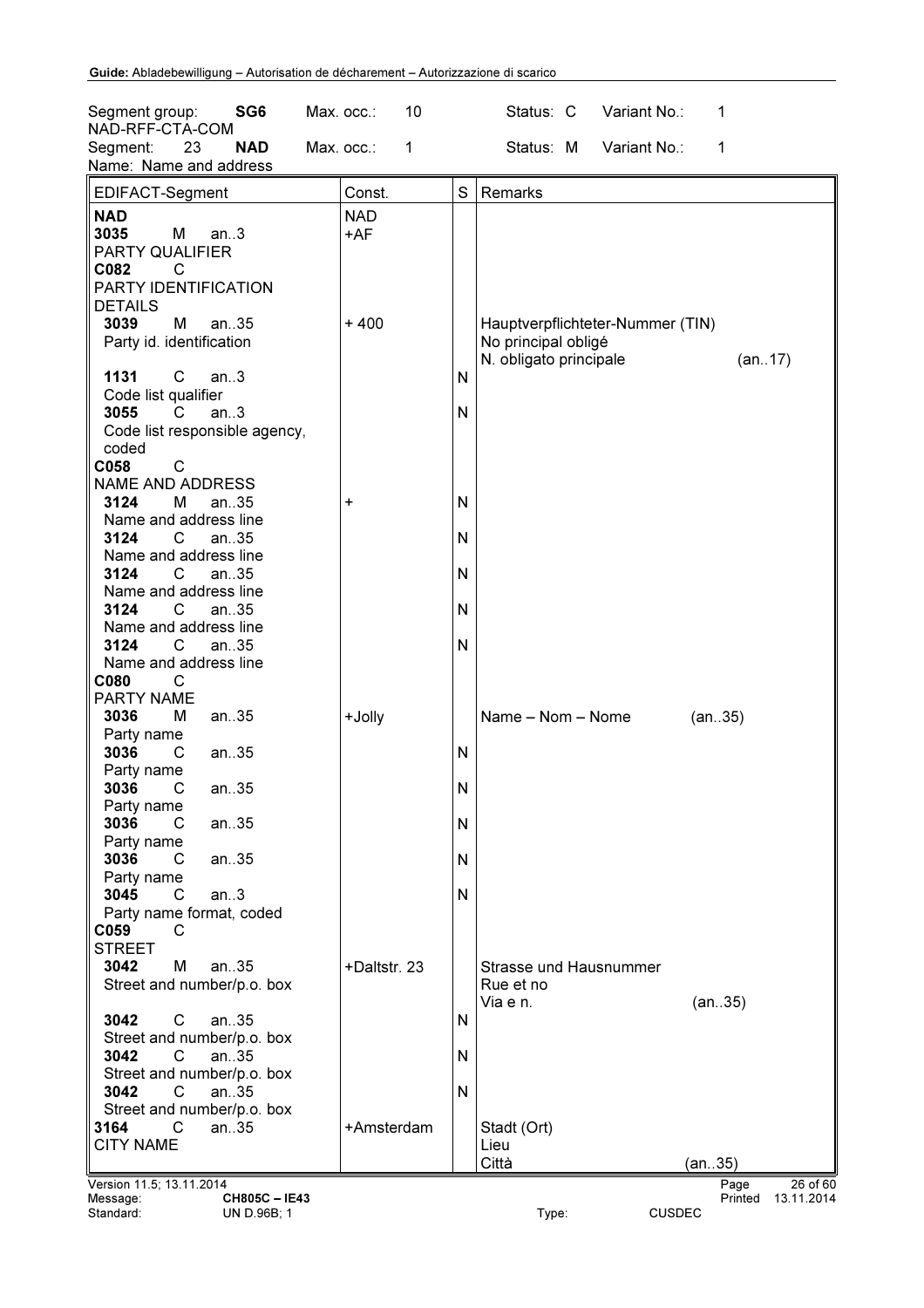| 23<br><b>NAD</b><br>Segment:                                      | Max. occ.∶ |   | Status: M                            | Variant No.: |  |
|-------------------------------------------------------------------|------------|---|--------------------------------------|--------------|--|
| EDIFACT-Segment                                                   | Const.     | S | Remarks                              |              |  |
| 3229<br>an.9<br>С<br>COUNTRY SUB-ENTITY<br><b>IIDENTIFICATION</b> | ÷          |   |                                      |              |  |
| ll 3251<br>С<br>an.9<br>POSTCODE IDENTIFICATION                   | $+3000$    |   | <b>PLZ</b><br><b>NP</b><br><b>NP</b> | (an9)        |  |
| ll 3207<br>С<br>an.3<br>COUNTRY, CODED                            | $+NL'$     |   | Land<br>Pays<br>Paese                | (a2          |  |

*NAD+AF+400++Jolly+Daltstr. 23+Amsterdam++3000+NL'*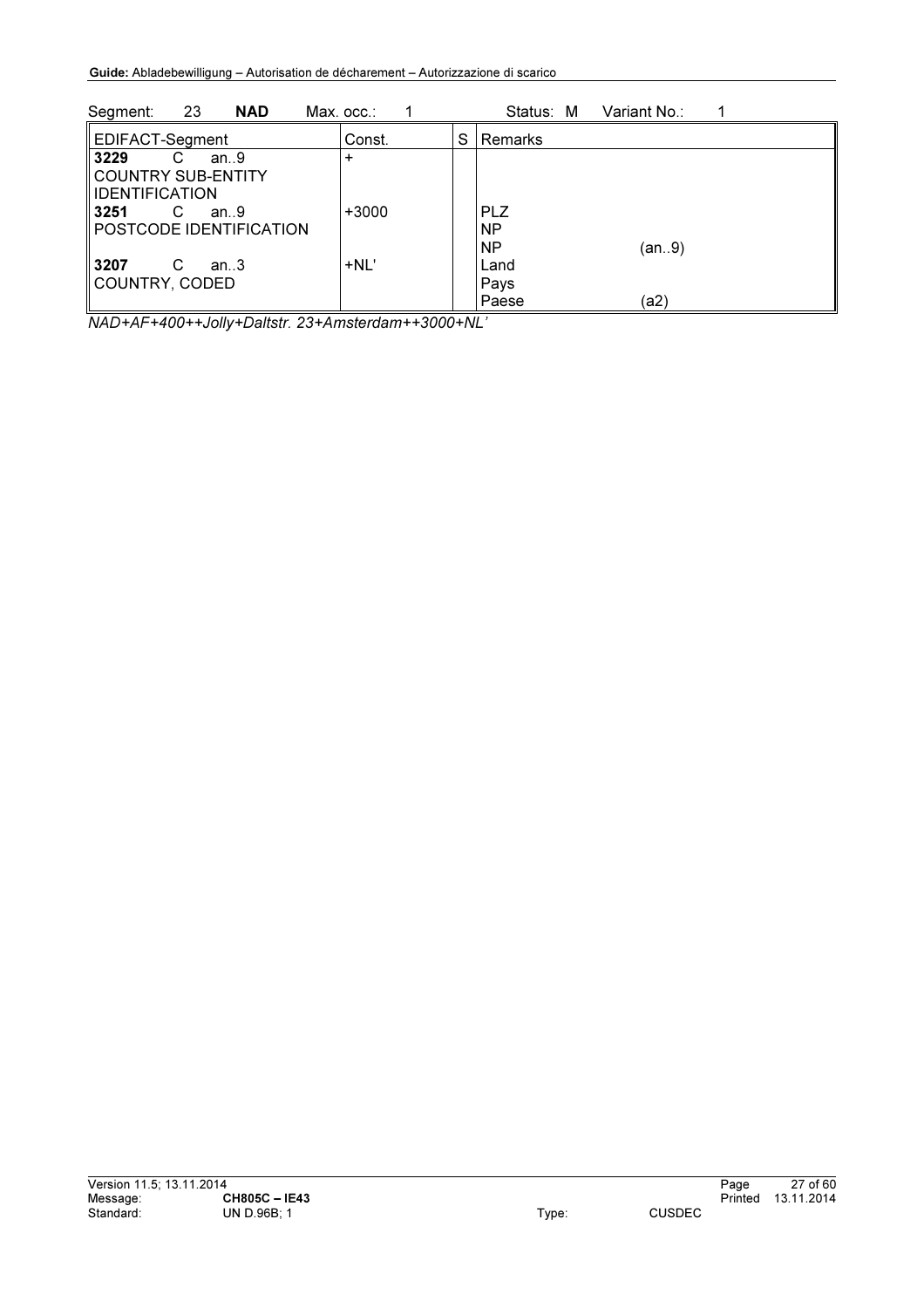| Variant No.:<br>Segment:<br>23<br><b>NAD</b><br>Max. occ.:<br>1<br>Status: M<br>1<br>Name: Name and address<br>S<br>EDIFACT-Segment<br>Const.<br>Remarks<br><b>NAD</b><br><b>NAD</b><br>$+CN$<br>3035<br>М<br>an.3<br>PARTY QUALIFIER<br>C082<br>C<br>PARTY IDENTIFICATION<br><b>DETAILS</b><br>3039<br>М<br>$+100$<br>an35<br>Kennnummer Empfänger (TIN)<br>Party id. identification<br>No destinataire<br>N. destinario<br>(an17)<br>C<br>1131<br>an.3<br>N<br>Code list qualifier<br>3055<br>C<br>an.3<br>N<br>Code list responsible agency,<br>coded<br>$\mathsf{C}$<br>C058<br><b>NAME AND ADDRESS</b><br>3124<br>М<br>N<br>an $.35$<br>+<br>Name and address line<br>3124<br>N<br>$\mathbf{C}$<br>an.35<br>Name and address line<br>3124<br>N<br>C.<br>an.35<br>Name and address line<br>3124<br>N<br>C<br>an35<br>Name and address line<br>3124<br>N<br>C.<br>an35<br>Name and address line<br>C080<br>C<br>PARTY NAME<br>Name - Nom - Nome<br>3036<br>М<br>an35<br>+Jolly<br>(an35)<br>Party name<br>3036<br>an35<br>C<br>N<br>Party name<br>N<br>3036<br>C.<br>an35<br>Party name<br>3036<br>an35<br>N<br>C<br>Party name<br>3036<br>an35<br>C<br>N<br>Party name<br>3045<br>an.3<br>C<br>N<br>Party name format, coded<br>C059<br>C<br><b>STREET</b><br>3042<br>M<br>an.35<br>+Daltstr. 23<br>Strasse und Hausnummer<br>Street and number/p.o. box<br>Rue et no<br>Via e n.<br>(an35)<br>an35<br>3042<br>С<br>N<br>Street and number/p.o. box<br>3042<br>C<br>an.35<br>N<br>Street and number/p.o. box<br>3042<br>N<br>C<br>an.35<br>Street and number/p.o. box<br>C<br>3164<br>an35<br>+Bern<br>Stadt (Ort)<br><b>CITY NAME</b><br>Lieu<br>Città<br>(an35)<br>Version 11.5; 13.11.2014<br>Page<br>13.11.2014<br>Message:<br><b>CH805C-IE43</b><br>Printed | SG <sub>6</sub><br>Segment group:<br>NAD-RFF-CTA-COM | Max. occ.: | 10 | Status: C | Variant No.: | 1 |          |
|----------------------------------------------------------------------------------------------------------------------------------------------------------------------------------------------------------------------------------------------------------------------------------------------------------------------------------------------------------------------------------------------------------------------------------------------------------------------------------------------------------------------------------------------------------------------------------------------------------------------------------------------------------------------------------------------------------------------------------------------------------------------------------------------------------------------------------------------------------------------------------------------------------------------------------------------------------------------------------------------------------------------------------------------------------------------------------------------------------------------------------------------------------------------------------------------------------------------------------------------------------------------------------------------------------------------------------------------------------------------------------------------------------------------------------------------------------------------------------------------------------------------------------------------------------------------------------------------------------------------------------------------------------------------------------------------------------------------------------------------------------------------|------------------------------------------------------|------------|----|-----------|--------------|---|----------|
|                                                                                                                                                                                                                                                                                                                                                                                                                                                                                                                                                                                                                                                                                                                                                                                                                                                                                                                                                                                                                                                                                                                                                                                                                                                                                                                                                                                                                                                                                                                                                                                                                                                                                                                                                                      |                                                      |            |    |           |              |   |          |
|                                                                                                                                                                                                                                                                                                                                                                                                                                                                                                                                                                                                                                                                                                                                                                                                                                                                                                                                                                                                                                                                                                                                                                                                                                                                                                                                                                                                                                                                                                                                                                                                                                                                                                                                                                      |                                                      |            |    |           |              |   |          |
|                                                                                                                                                                                                                                                                                                                                                                                                                                                                                                                                                                                                                                                                                                                                                                                                                                                                                                                                                                                                                                                                                                                                                                                                                                                                                                                                                                                                                                                                                                                                                                                                                                                                                                                                                                      |                                                      |            |    |           |              |   |          |
|                                                                                                                                                                                                                                                                                                                                                                                                                                                                                                                                                                                                                                                                                                                                                                                                                                                                                                                                                                                                                                                                                                                                                                                                                                                                                                                                                                                                                                                                                                                                                                                                                                                                                                                                                                      |                                                      |            |    |           |              |   |          |
|                                                                                                                                                                                                                                                                                                                                                                                                                                                                                                                                                                                                                                                                                                                                                                                                                                                                                                                                                                                                                                                                                                                                                                                                                                                                                                                                                                                                                                                                                                                                                                                                                                                                                                                                                                      |                                                      |            |    |           |              |   |          |
|                                                                                                                                                                                                                                                                                                                                                                                                                                                                                                                                                                                                                                                                                                                                                                                                                                                                                                                                                                                                                                                                                                                                                                                                                                                                                                                                                                                                                                                                                                                                                                                                                                                                                                                                                                      |                                                      |            |    |           |              |   |          |
|                                                                                                                                                                                                                                                                                                                                                                                                                                                                                                                                                                                                                                                                                                                                                                                                                                                                                                                                                                                                                                                                                                                                                                                                                                                                                                                                                                                                                                                                                                                                                                                                                                                                                                                                                                      |                                                      |            |    |           |              |   |          |
|                                                                                                                                                                                                                                                                                                                                                                                                                                                                                                                                                                                                                                                                                                                                                                                                                                                                                                                                                                                                                                                                                                                                                                                                                                                                                                                                                                                                                                                                                                                                                                                                                                                                                                                                                                      |                                                      |            |    |           |              |   |          |
|                                                                                                                                                                                                                                                                                                                                                                                                                                                                                                                                                                                                                                                                                                                                                                                                                                                                                                                                                                                                                                                                                                                                                                                                                                                                                                                                                                                                                                                                                                                                                                                                                                                                                                                                                                      |                                                      |            |    |           |              |   |          |
|                                                                                                                                                                                                                                                                                                                                                                                                                                                                                                                                                                                                                                                                                                                                                                                                                                                                                                                                                                                                                                                                                                                                                                                                                                                                                                                                                                                                                                                                                                                                                                                                                                                                                                                                                                      |                                                      |            |    |           |              |   |          |
|                                                                                                                                                                                                                                                                                                                                                                                                                                                                                                                                                                                                                                                                                                                                                                                                                                                                                                                                                                                                                                                                                                                                                                                                                                                                                                                                                                                                                                                                                                                                                                                                                                                                                                                                                                      |                                                      |            |    |           |              |   |          |
|                                                                                                                                                                                                                                                                                                                                                                                                                                                                                                                                                                                                                                                                                                                                                                                                                                                                                                                                                                                                                                                                                                                                                                                                                                                                                                                                                                                                                                                                                                                                                                                                                                                                                                                                                                      |                                                      |            |    |           |              |   |          |
|                                                                                                                                                                                                                                                                                                                                                                                                                                                                                                                                                                                                                                                                                                                                                                                                                                                                                                                                                                                                                                                                                                                                                                                                                                                                                                                                                                                                                                                                                                                                                                                                                                                                                                                                                                      |                                                      |            |    |           |              |   |          |
|                                                                                                                                                                                                                                                                                                                                                                                                                                                                                                                                                                                                                                                                                                                                                                                                                                                                                                                                                                                                                                                                                                                                                                                                                                                                                                                                                                                                                                                                                                                                                                                                                                                                                                                                                                      |                                                      |            |    |           |              |   |          |
|                                                                                                                                                                                                                                                                                                                                                                                                                                                                                                                                                                                                                                                                                                                                                                                                                                                                                                                                                                                                                                                                                                                                                                                                                                                                                                                                                                                                                                                                                                                                                                                                                                                                                                                                                                      |                                                      |            |    |           |              |   |          |
|                                                                                                                                                                                                                                                                                                                                                                                                                                                                                                                                                                                                                                                                                                                                                                                                                                                                                                                                                                                                                                                                                                                                                                                                                                                                                                                                                                                                                                                                                                                                                                                                                                                                                                                                                                      |                                                      |            |    |           |              |   |          |
|                                                                                                                                                                                                                                                                                                                                                                                                                                                                                                                                                                                                                                                                                                                                                                                                                                                                                                                                                                                                                                                                                                                                                                                                                                                                                                                                                                                                                                                                                                                                                                                                                                                                                                                                                                      |                                                      |            |    |           |              |   |          |
|                                                                                                                                                                                                                                                                                                                                                                                                                                                                                                                                                                                                                                                                                                                                                                                                                                                                                                                                                                                                                                                                                                                                                                                                                                                                                                                                                                                                                                                                                                                                                                                                                                                                                                                                                                      |                                                      |            |    |           |              |   |          |
|                                                                                                                                                                                                                                                                                                                                                                                                                                                                                                                                                                                                                                                                                                                                                                                                                                                                                                                                                                                                                                                                                                                                                                                                                                                                                                                                                                                                                                                                                                                                                                                                                                                                                                                                                                      |                                                      |            |    |           |              |   |          |
|                                                                                                                                                                                                                                                                                                                                                                                                                                                                                                                                                                                                                                                                                                                                                                                                                                                                                                                                                                                                                                                                                                                                                                                                                                                                                                                                                                                                                                                                                                                                                                                                                                                                                                                                                                      |                                                      |            |    |           |              |   |          |
|                                                                                                                                                                                                                                                                                                                                                                                                                                                                                                                                                                                                                                                                                                                                                                                                                                                                                                                                                                                                                                                                                                                                                                                                                                                                                                                                                                                                                                                                                                                                                                                                                                                                                                                                                                      |                                                      |            |    |           |              |   |          |
|                                                                                                                                                                                                                                                                                                                                                                                                                                                                                                                                                                                                                                                                                                                                                                                                                                                                                                                                                                                                                                                                                                                                                                                                                                                                                                                                                                                                                                                                                                                                                                                                                                                                                                                                                                      |                                                      |            |    |           |              |   |          |
|                                                                                                                                                                                                                                                                                                                                                                                                                                                                                                                                                                                                                                                                                                                                                                                                                                                                                                                                                                                                                                                                                                                                                                                                                                                                                                                                                                                                                                                                                                                                                                                                                                                                                                                                                                      |                                                      |            |    |           |              |   |          |
|                                                                                                                                                                                                                                                                                                                                                                                                                                                                                                                                                                                                                                                                                                                                                                                                                                                                                                                                                                                                                                                                                                                                                                                                                                                                                                                                                                                                                                                                                                                                                                                                                                                                                                                                                                      |                                                      |            |    |           |              |   |          |
|                                                                                                                                                                                                                                                                                                                                                                                                                                                                                                                                                                                                                                                                                                                                                                                                                                                                                                                                                                                                                                                                                                                                                                                                                                                                                                                                                                                                                                                                                                                                                                                                                                                                                                                                                                      |                                                      |            |    |           |              |   |          |
|                                                                                                                                                                                                                                                                                                                                                                                                                                                                                                                                                                                                                                                                                                                                                                                                                                                                                                                                                                                                                                                                                                                                                                                                                                                                                                                                                                                                                                                                                                                                                                                                                                                                                                                                                                      |                                                      |            |    |           |              |   |          |
|                                                                                                                                                                                                                                                                                                                                                                                                                                                                                                                                                                                                                                                                                                                                                                                                                                                                                                                                                                                                                                                                                                                                                                                                                                                                                                                                                                                                                                                                                                                                                                                                                                                                                                                                                                      |                                                      |            |    |           |              |   |          |
|                                                                                                                                                                                                                                                                                                                                                                                                                                                                                                                                                                                                                                                                                                                                                                                                                                                                                                                                                                                                                                                                                                                                                                                                                                                                                                                                                                                                                                                                                                                                                                                                                                                                                                                                                                      |                                                      |            |    |           |              |   |          |
|                                                                                                                                                                                                                                                                                                                                                                                                                                                                                                                                                                                                                                                                                                                                                                                                                                                                                                                                                                                                                                                                                                                                                                                                                                                                                                                                                                                                                                                                                                                                                                                                                                                                                                                                                                      |                                                      |            |    |           |              |   |          |
|                                                                                                                                                                                                                                                                                                                                                                                                                                                                                                                                                                                                                                                                                                                                                                                                                                                                                                                                                                                                                                                                                                                                                                                                                                                                                                                                                                                                                                                                                                                                                                                                                                                                                                                                                                      |                                                      |            |    |           |              |   |          |
|                                                                                                                                                                                                                                                                                                                                                                                                                                                                                                                                                                                                                                                                                                                                                                                                                                                                                                                                                                                                                                                                                                                                                                                                                                                                                                                                                                                                                                                                                                                                                                                                                                                                                                                                                                      |                                                      |            |    |           |              |   |          |
|                                                                                                                                                                                                                                                                                                                                                                                                                                                                                                                                                                                                                                                                                                                                                                                                                                                                                                                                                                                                                                                                                                                                                                                                                                                                                                                                                                                                                                                                                                                                                                                                                                                                                                                                                                      |                                                      |            |    |           |              |   |          |
|                                                                                                                                                                                                                                                                                                                                                                                                                                                                                                                                                                                                                                                                                                                                                                                                                                                                                                                                                                                                                                                                                                                                                                                                                                                                                                                                                                                                                                                                                                                                                                                                                                                                                                                                                                      |                                                      |            |    |           |              |   |          |
|                                                                                                                                                                                                                                                                                                                                                                                                                                                                                                                                                                                                                                                                                                                                                                                                                                                                                                                                                                                                                                                                                                                                                                                                                                                                                                                                                                                                                                                                                                                                                                                                                                                                                                                                                                      |                                                      |            |    |           |              |   |          |
|                                                                                                                                                                                                                                                                                                                                                                                                                                                                                                                                                                                                                                                                                                                                                                                                                                                                                                                                                                                                                                                                                                                                                                                                                                                                                                                                                                                                                                                                                                                                                                                                                                                                                                                                                                      |                                                      |            |    |           |              |   |          |
|                                                                                                                                                                                                                                                                                                                                                                                                                                                                                                                                                                                                                                                                                                                                                                                                                                                                                                                                                                                                                                                                                                                                                                                                                                                                                                                                                                                                                                                                                                                                                                                                                                                                                                                                                                      |                                                      |            |    |           |              |   |          |
|                                                                                                                                                                                                                                                                                                                                                                                                                                                                                                                                                                                                                                                                                                                                                                                                                                                                                                                                                                                                                                                                                                                                                                                                                                                                                                                                                                                                                                                                                                                                                                                                                                                                                                                                                                      |                                                      |            |    |           |              |   |          |
|                                                                                                                                                                                                                                                                                                                                                                                                                                                                                                                                                                                                                                                                                                                                                                                                                                                                                                                                                                                                                                                                                                                                                                                                                                                                                                                                                                                                                                                                                                                                                                                                                                                                                                                                                                      |                                                      |            |    |           |              |   |          |
|                                                                                                                                                                                                                                                                                                                                                                                                                                                                                                                                                                                                                                                                                                                                                                                                                                                                                                                                                                                                                                                                                                                                                                                                                                                                                                                                                                                                                                                                                                                                                                                                                                                                                                                                                                      |                                                      |            |    |           |              |   |          |
|                                                                                                                                                                                                                                                                                                                                                                                                                                                                                                                                                                                                                                                                                                                                                                                                                                                                                                                                                                                                                                                                                                                                                                                                                                                                                                                                                                                                                                                                                                                                                                                                                                                                                                                                                                      |                                                      |            |    |           |              |   |          |
|                                                                                                                                                                                                                                                                                                                                                                                                                                                                                                                                                                                                                                                                                                                                                                                                                                                                                                                                                                                                                                                                                                                                                                                                                                                                                                                                                                                                                                                                                                                                                                                                                                                                                                                                                                      |                                                      |            |    |           |              |   |          |
|                                                                                                                                                                                                                                                                                                                                                                                                                                                                                                                                                                                                                                                                                                                                                                                                                                                                                                                                                                                                                                                                                                                                                                                                                                                                                                                                                                                                                                                                                                                                                                                                                                                                                                                                                                      |                                                      |            |    |           |              |   |          |
|                                                                                                                                                                                                                                                                                                                                                                                                                                                                                                                                                                                                                                                                                                                                                                                                                                                                                                                                                                                                                                                                                                                                                                                                                                                                                                                                                                                                                                                                                                                                                                                                                                                                                                                                                                      |                                                      |            |    |           |              |   |          |
|                                                                                                                                                                                                                                                                                                                                                                                                                                                                                                                                                                                                                                                                                                                                                                                                                                                                                                                                                                                                                                                                                                                                                                                                                                                                                                                                                                                                                                                                                                                                                                                                                                                                                                                                                                      |                                                      |            |    |           |              |   |          |
|                                                                                                                                                                                                                                                                                                                                                                                                                                                                                                                                                                                                                                                                                                                                                                                                                                                                                                                                                                                                                                                                                                                                                                                                                                                                                                                                                                                                                                                                                                                                                                                                                                                                                                                                                                      |                                                      |            |    |           |              |   |          |
|                                                                                                                                                                                                                                                                                                                                                                                                                                                                                                                                                                                                                                                                                                                                                                                                                                                                                                                                                                                                                                                                                                                                                                                                                                                                                                                                                                                                                                                                                                                                                                                                                                                                                                                                                                      |                                                      |            |    |           |              |   |          |
|                                                                                                                                                                                                                                                                                                                                                                                                                                                                                                                                                                                                                                                                                                                                                                                                                                                                                                                                                                                                                                                                                                                                                                                                                                                                                                                                                                                                                                                                                                                                                                                                                                                                                                                                                                      |                                                      |            |    |           |              |   |          |
|                                                                                                                                                                                                                                                                                                                                                                                                                                                                                                                                                                                                                                                                                                                                                                                                                                                                                                                                                                                                                                                                                                                                                                                                                                                                                                                                                                                                                                                                                                                                                                                                                                                                                                                                                                      |                                                      |            |    |           |              |   |          |
|                                                                                                                                                                                                                                                                                                                                                                                                                                                                                                                                                                                                                                                                                                                                                                                                                                                                                                                                                                                                                                                                                                                                                                                                                                                                                                                                                                                                                                                                                                                                                                                                                                                                                                                                                                      |                                                      |            |    |           |              |   |          |
|                                                                                                                                                                                                                                                                                                                                                                                                                                                                                                                                                                                                                                                                                                                                                                                                                                                                                                                                                                                                                                                                                                                                                                                                                                                                                                                                                                                                                                                                                                                                                                                                                                                                                                                                                                      |                                                      |            |    |           |              |   |          |
|                                                                                                                                                                                                                                                                                                                                                                                                                                                                                                                                                                                                                                                                                                                                                                                                                                                                                                                                                                                                                                                                                                                                                                                                                                                                                                                                                                                                                                                                                                                                                                                                                                                                                                                                                                      |                                                      |            |    |           |              |   | 28 of 60 |
| Standard:<br>Type:<br>UN D.96B; 1<br><b>CUSDEC</b>                                                                                                                                                                                                                                                                                                                                                                                                                                                                                                                                                                                                                                                                                                                                                                                                                                                                                                                                                                                                                                                                                                                                                                                                                                                                                                                                                                                                                                                                                                                                                                                                                                                                                                                   |                                                      |            |    |           |              |   |          |

CH805C - IE43<br>UN D.96B; 1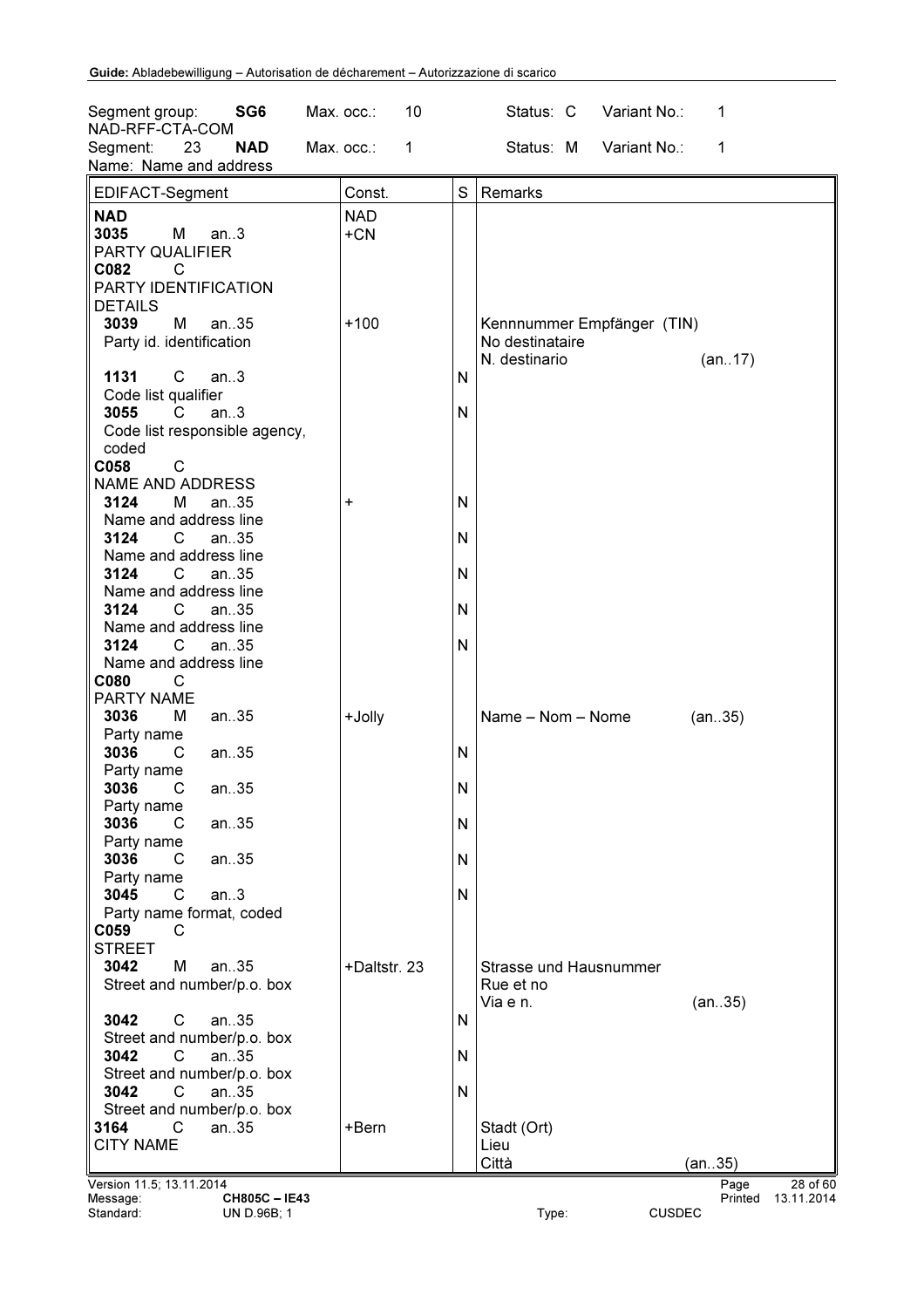| -23<br><b>NAD</b><br>Segment:                                     | Max. occ.∶ | Status: M<br>Variant No.:                     |  |
|-------------------------------------------------------------------|------------|-----------------------------------------------|--|
| EDIFACT-Segment                                                   | Const.     | S<br>Remarks                                  |  |
| 3229<br>an.9<br>C<br>COUNTRY SUB-ENTITY<br><b>IIDENTIFICATION</b> | $\div$     |                                               |  |
| ll 3251<br>C<br>an.9<br>POSTCODE IDENTIFICATION                   | $+3000$    | <b>PLZ</b><br><b>NP</b><br><b>NP</b><br>(an9) |  |
| ll 3207<br>C<br>an.3<br>COUNTRY, CODED                            | +CH'       | Land<br>Pays<br>ัล2)<br>Paese                 |  |

*NAD+CN+100++Empaenger+Empf.adresse+Bern++3000+CH'*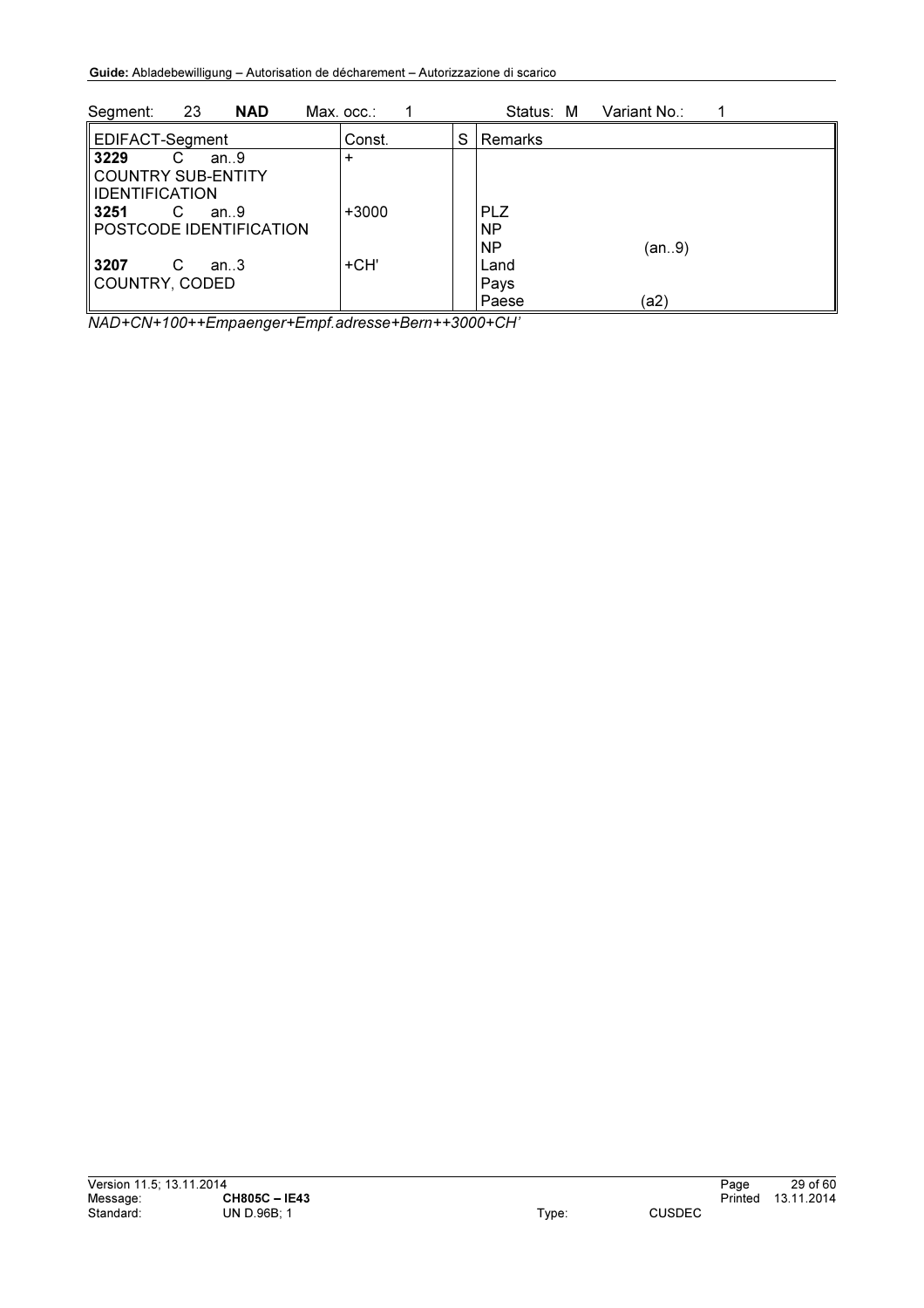| SG <sub>6</sub><br>Segment group:                      | 10<br>Max. occ.: |              | Status: C<br>Variant No.:<br>1                                      |
|--------------------------------------------------------|------------------|--------------|---------------------------------------------------------------------|
| NAD-RFF-CTA-COM                                        |                  |              | Status: M                                                           |
| 23<br><b>NAD</b><br>Segment:<br>Name: Name and address | Max. occ.:<br>1  |              | Variant No.:<br>1                                                   |
|                                                        |                  |              |                                                                     |
| EDIFACT-Segment                                        | Const.           | S            | Remarks                                                             |
| <b>NAD</b>                                             | <b>NAD</b>       |              |                                                                     |
| 3035<br>M<br>an.3                                      | $+CZ$            |              |                                                                     |
| <b>PARTY QUALIFIER</b>                                 |                  |              |                                                                     |
| C082<br>C                                              |                  |              |                                                                     |
| PARTY IDENTIFICATION                                   |                  |              |                                                                     |
| <b>DETAILS</b>                                         |                  |              |                                                                     |
| M<br>3039<br>an.35                                     | +XY250           |              | Kennnummer Versender/Ausführer (TIN)                                |
| Party id. identification                               |                  |              | No. nom de l'expéditeur/exportateur<br>No. nome emittente<br>(an17) |
| C<br>1131<br>an.3                                      |                  | N            |                                                                     |
| Code list qualifier                                    |                  |              |                                                                     |
| 3055<br>an.3<br>C.                                     |                  | $\mathsf{N}$ |                                                                     |
| Code list responsible agency,                          |                  |              |                                                                     |
| coded                                                  |                  |              |                                                                     |
| C058<br>C                                              |                  |              |                                                                     |
| <b>NAME AND ADDRESS</b>                                |                  |              |                                                                     |
| М<br>3124<br>an35                                      | +                | N            |                                                                     |
| Name and address line                                  |                  |              |                                                                     |
| 3124<br>C.<br>an.35                                    |                  | N            |                                                                     |
| Name and address line                                  |                  |              |                                                                     |
| 3124<br>an35<br>C.                                     |                  | N            |                                                                     |
| Name and address line                                  |                  |              |                                                                     |
| 3124<br>C<br>an35                                      |                  | N            |                                                                     |
| Name and address line                                  |                  |              |                                                                     |
| 3124<br>C<br>an $.35$                                  |                  | N            |                                                                     |
| Name and address line                                  |                  |              |                                                                     |
| C080<br>C<br>PARTY NAME                                |                  |              |                                                                     |
| 3036<br>м<br>an.35                                     | +Versender       |              | Name der Versender/Ausführer                                        |
| Party name                                             |                  |              | Nom de l'expéditeur/exportateur                                     |
|                                                        |                  |              | Nome emittente<br>(an35)                                            |
| 3036<br>С<br>an35                                      |                  | N            |                                                                     |
| Party name                                             |                  |              |                                                                     |
| 3036<br>an35<br>С                                      |                  | ${\sf N}$    |                                                                     |
| Party name                                             |                  |              |                                                                     |
| 3036<br>an35<br>C                                      |                  | N            |                                                                     |
| Party name                                             |                  |              |                                                                     |
| 3036<br>an35<br>C                                      |                  | N            |                                                                     |
| Party name                                             |                  |              |                                                                     |
| 3045<br>C<br>an.3                                      |                  | N            |                                                                     |
| Party name format, coded                               |                  |              |                                                                     |
| C059<br>C                                              |                  |              |                                                                     |
| <b>STREET</b>                                          |                  |              |                                                                     |
| 3042<br>M<br>an35                                      | +Vers.adresse    |              | Strasse und Hausnummer                                              |
| Street and number/p.o. box                             |                  |              | Rue et no<br>Via e n.<br>(an35)                                     |
| 3042<br>С<br>an35                                      |                  | N            |                                                                     |
| Street and number/p.o. box                             |                  |              |                                                                     |
| 3042<br>C<br>an.35                                     |                  | N            |                                                                     |
| Street and number/p.o. box                             |                  |              |                                                                     |
| 3042<br>C<br>an35                                      |                  | N            |                                                                     |
| Street and number/p.o. box                             |                  |              |                                                                     |
| C<br>3164<br>an.35                                     | +Roterdam        |              | Stadt (Ort) - Lieu - Città<br>(an35)                                |
| <b>CITY NAME</b>                                       |                  |              |                                                                     |
| Version 11.5; 13.11.2014                               |                  |              | 30 of 60<br>Page                                                    |
| Message:<br>CH805C-IE43                                |                  |              | 13.11.2014<br>Printed                                               |
| Standard:<br>UN D.96B; 1                               |                  |              | Type:<br><b>CUSDEC</b>                                              |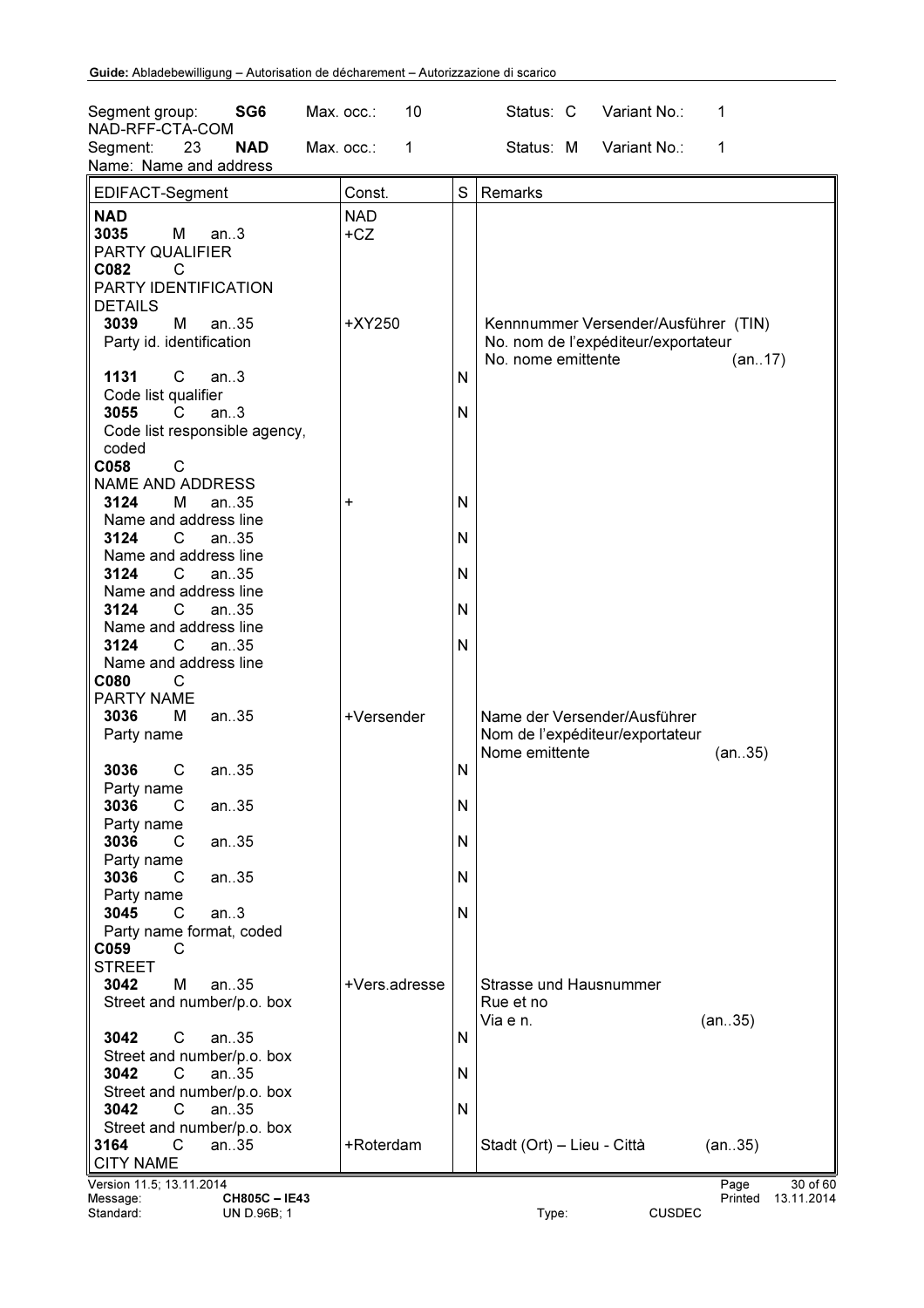| 23<br><b>NAD</b><br>Segment:                                     | Max. occ.∶ | Status: M<br>Variant No.:                     |
|------------------------------------------------------------------|------------|-----------------------------------------------|
| EDIFACT-Segment                                                  | Const.     | S<br>Remarks                                  |
| 3229<br>an.9<br>C<br>COUNTRY SUB-ENTITY<br><b>IDENTIFICATION</b> | $\ddot{}$  |                                               |
| ll 3251<br>С<br>an.9<br>POSTCODE IDENTIFICATION                  | $+3000$    | <b>PLZ</b><br><b>NP</b><br><b>NP</b><br>(an9) |
| ll 3207<br>С<br>an.3<br>COUNTRY, CODED                           | $+NL'$     | Land<br>Pays<br>(a2)<br>Paese                 |

*NAD+CZ+XY250++Versender+Vers.adresse+Roterdam++3000+NL'*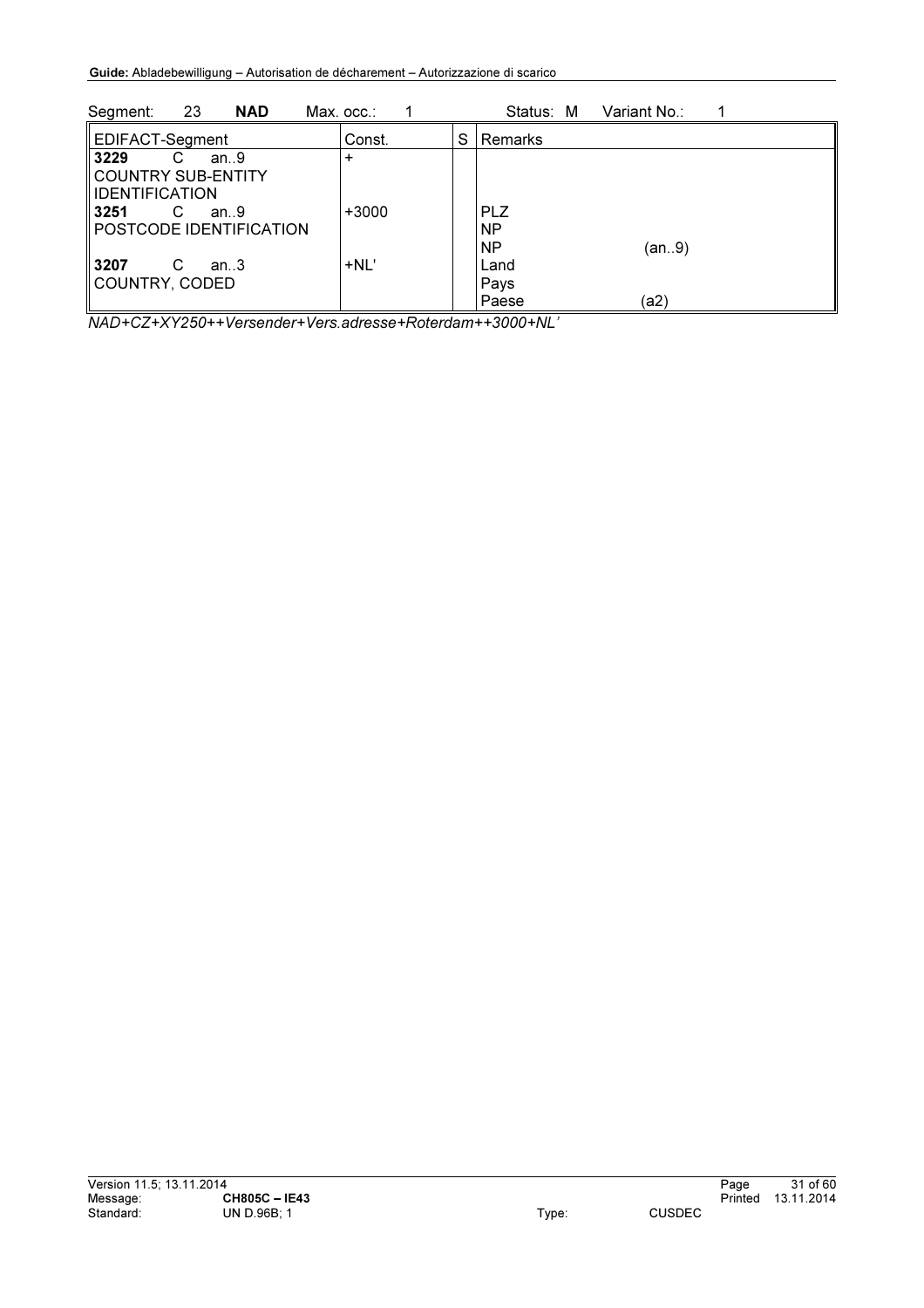| SG <sub>6</sub><br>Segment group:<br>NAD-RFF-CTA-COM<br>Segment:<br>23<br><b>NAD</b>                                                | 10<br>Max. occ.:<br>Max. occ.:<br>$\mathbf{1}$ | Status: C Variant No.:<br>1<br>Variant No.:<br>Status: M<br>1   |
|-------------------------------------------------------------------------------------------------------------------------------------|------------------------------------------------|-----------------------------------------------------------------|
| Name: Name and address                                                                                                              |                                                |                                                                 |
| EDIFACT-Segment                                                                                                                     | Const.                                         | S<br>Remarks                                                    |
| <b>NAD</b><br>3035<br>M <sub>1</sub><br>an.3<br>PARTY QUALIFIER<br>C082<br>$\overline{C}$<br>PARTY IDENTIFICATION<br><b>DETAILS</b> | <b>NAD</b><br>+FW                              |                                                                 |
| 3039<br>М<br>an35<br>Party id. Identification                                                                                       | $+0820$                                        | Spediteurnummer<br>No transitaire<br>N. spedizioniere<br>(an17) |
| 1131<br>$\mathsf{C}$<br>an.3                                                                                                        |                                                | N                                                               |
| Code list qualifier<br>3055<br>$\mathsf{C}$<br>an.3<br>Code list responsible agency,<br>Coded                                       |                                                | N                                                               |
| $\mathsf{C}$<br>C058                                                                                                                |                                                |                                                                 |
| <b>NAME AND ADDRESS</b>                                                                                                             |                                                |                                                                 |
| 3124<br>M<br>an35                                                                                                                   |                                                | N                                                               |
| Name and address line                                                                                                               |                                                |                                                                 |
| 3124<br>$\mathsf{C}^-$<br>an35                                                                                                      |                                                | N                                                               |
| Name and address line                                                                                                               |                                                |                                                                 |
| 3124<br>$\mathsf{C}$<br>an.35<br>Name and address line                                                                              |                                                | N                                                               |
| 3124<br>$\mathsf{C}$<br>an35                                                                                                        |                                                | N                                                               |
| Name and address line                                                                                                               |                                                |                                                                 |
| 3124<br>$\overline{C}$<br>an.35                                                                                                     |                                                | N                                                               |
| Name and address line                                                                                                               |                                                |                                                                 |
| <b>C080</b><br>$\overline{\phantom{a}}$ C                                                                                           |                                                |                                                                 |
| PARTY NAME                                                                                                                          |                                                |                                                                 |
| 3036<br>М<br>an35                                                                                                                   |                                                | N                                                               |
| Party name                                                                                                                          |                                                |                                                                 |
| 3036<br>an35<br>C<br>Party name                                                                                                     |                                                | N                                                               |
| 3036<br>$C$ an. 35                                                                                                                  |                                                | N                                                               |
| Party name                                                                                                                          |                                                |                                                                 |
| 3036<br>C<br>an35                                                                                                                   |                                                | N                                                               |
| Party name                                                                                                                          |                                                |                                                                 |
| 3036<br>an35<br>C                                                                                                                   |                                                | N                                                               |
| Party name                                                                                                                          |                                                |                                                                 |
| 3045<br>an.3<br>C                                                                                                                   |                                                | N                                                               |
| Party name format, coded<br>C059<br>C                                                                                               |                                                |                                                                 |
| <b>STREET</b>                                                                                                                       |                                                |                                                                 |
| 3042<br>M<br>an.35                                                                                                                  |                                                | N                                                               |
| Street and number/p.o. box                                                                                                          |                                                |                                                                 |
| 3042<br>an.35<br>C                                                                                                                  |                                                | N                                                               |
| Street and number/p.o. box                                                                                                          |                                                |                                                                 |
| 3042<br>C<br>an35                                                                                                                   |                                                | N                                                               |
| Street and number/p.o. box<br>3042<br>C<br>an.35                                                                                    |                                                | N                                                               |
| Street and number/p.o. box                                                                                                          |                                                |                                                                 |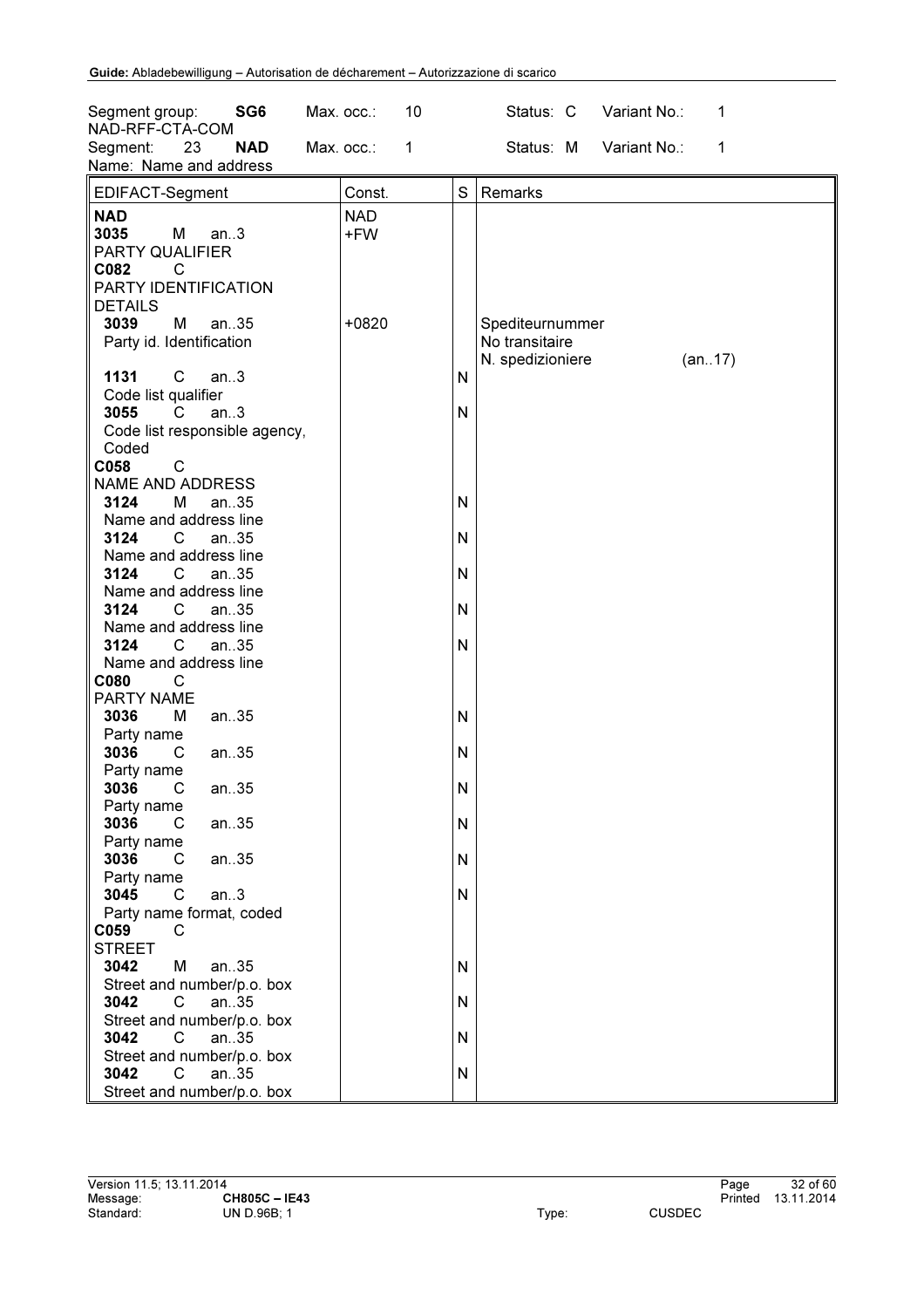| Segment:               | -23 | <b>NAD</b>              | Max. occ.∶ |   | Status: M      | Variant No.: |  |
|------------------------|-----|-------------------------|------------|---|----------------|--------------|--|
| EDIFACT-Segment        |     |                         | Const.     | S | <b>Remarks</b> |              |  |
| 3164                   | C   | an35                    |            |   |                |              |  |
| <b>CITY NAME</b>       |     |                         |            |   |                |              |  |
| 3229                   | C   | an.9                    |            | N |                |              |  |
| COUNTRY SUB-ENTITY     |     |                         |            |   |                |              |  |
| <b>IIDENTIFICATION</b> |     |                         |            |   |                |              |  |
| 3251                   | C   | an.9                    |            | N |                |              |  |
|                        |     | POSTCODE IDENTIFICATION |            |   |                |              |  |
| 3207                   | C   | an.3                    |            | N |                |              |  |
| COUNTRY, CODED         |     |                         |            |   |                |              |  |
| $\cdots$ $\cdots$      |     |                         |            |   |                |              |  |

*NAD+FW+0820'*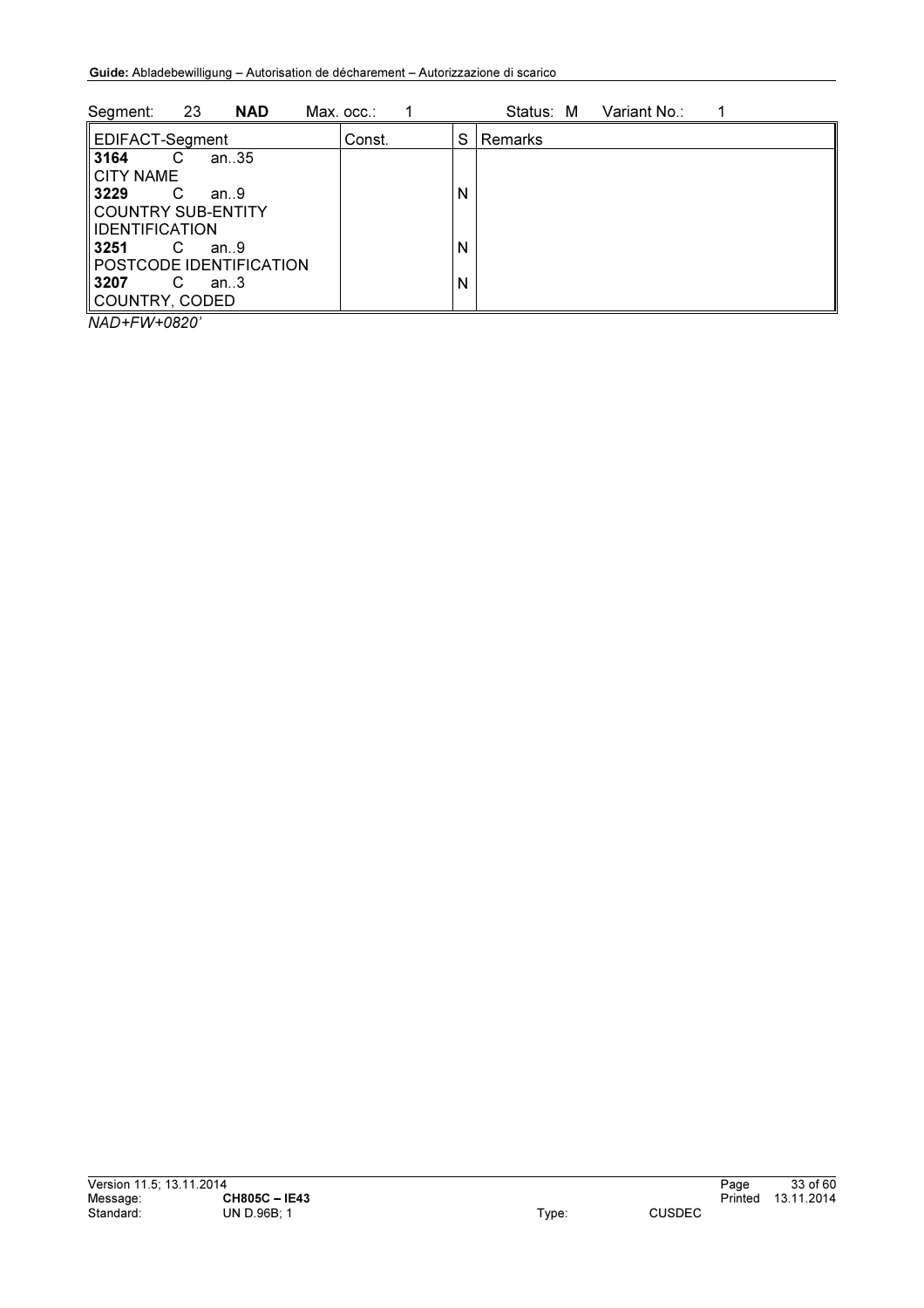| SG6<br>Segment group:<br>NAD-RFF-CTA-COM                                                             | 10<br>Max. occ.:           |        | Status: C<br>Variant No.:<br>1                                              |
|------------------------------------------------------------------------------------------------------|----------------------------|--------|-----------------------------------------------------------------------------|
| Segment:<br>23<br><b>NAD</b><br>Name: Name and address                                               | Max. occ.:<br>$\mathbf{1}$ |        | Status: M<br>Variant No.:<br>1                                              |
| EDIFACT-Segment                                                                                      | Const.                     | S      | Remarks                                                                     |
| <b>NAD</b><br>3035<br>M<br>an.3<br>PARTY QUALIFIER<br>C082<br>C<br>PARTY IDENTIFICATION              | <b>NAD</b><br>$+TD$        |        |                                                                             |
| <b>DETAILS</b><br>3039<br>М<br>an35<br>Party id. identification                                      | +CH1001                    |        | Kennnummer ZE<br>No d'identification Da<br>No. identificazione DA<br>(an17) |
| 1131<br>$\mathsf{C}$<br>an.3<br>Code list qualifier<br>3055<br>C<br>an.3                             |                            | N<br>N |                                                                             |
| Code list responsible agency,<br>coded<br>$\mathsf{C}$<br>C058<br><b>NAME AND ADDRESS</b>            |                            |        |                                                                             |
| 3124<br>М<br>an35<br>Name and address line<br>3124<br>$\mathsf{C}$<br>an35                           |                            | N<br>N |                                                                             |
| Name and address line<br>3124<br>$\mathsf{C}$<br>an35<br>Name and address line<br>3124<br>C.<br>an35 |                            | N<br>N |                                                                             |
| Name and address line<br>3124<br>$\mathsf{C}$<br>an35<br>Name and address line                       |                            | N      |                                                                             |
| C080<br>C<br>PARTY NAME<br>3036<br>М<br>an35<br>Party name                                           |                            | N      |                                                                             |
| 3036<br>an35<br>С<br>Party name<br>3036<br>an35<br>C.                                                |                            | N<br>N |                                                                             |
| Party name<br>3036<br>$\mathsf{C}$<br>an35<br>Party name                                             |                            | N      |                                                                             |
| 3036<br>an35<br>C<br>Party name<br>3045<br>$\mathsf{C}$<br>an.3<br>Party name format, coded          |                            | N<br>N |                                                                             |
| C059<br>C<br><b>STREET</b><br>3042<br>an35<br>М                                                      |                            | N      |                                                                             |
| Street and number/p.o. box<br>3042<br>an35<br>C<br>Street and number/p.o. box                        |                            | N      |                                                                             |
| 3042<br>$\mathsf{C}$<br>an35<br>Street and number/p.o. box<br>3042<br>$\mathsf{C}$<br>an35           |                            | N<br>N |                                                                             |
| Street and number/p.o. box<br>$\mathbf{C}$<br>3164<br>an35<br><b>CITY NAME</b>                       |                            | N      |                                                                             |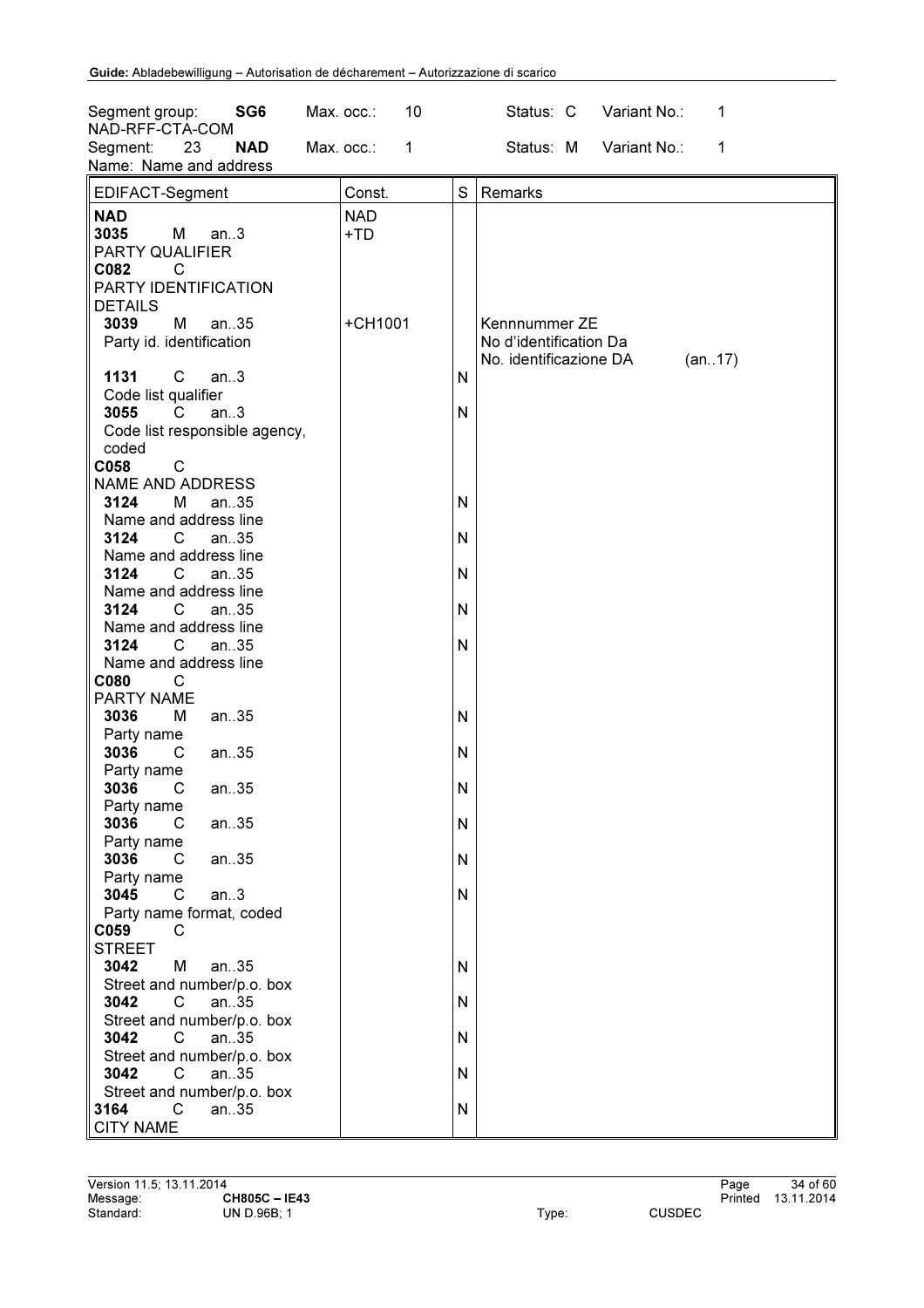| 23<br>Segment:<br><b>NAD</b>                                                                                                           | Max. occ.: | Variant No.:<br>Status: M |
|----------------------------------------------------------------------------------------------------------------------------------------|------------|---------------------------|
| EDIFACT-Segment                                                                                                                        | Const.     | l Remarks<br>S            |
| 3229<br>C<br>an.9<br>COUNTRY SUB-ENTITY<br><b>IIDENTIFICATION</b><br>ll 3251<br>C<br>an.9<br>POSTCODE IDENTIFICATION<br>  3207<br>an.3 |            | N<br>N<br>N               |
| COUNTRY, CODED                                                                                                                         |            |                           |

*NAD+TD+CH1001'*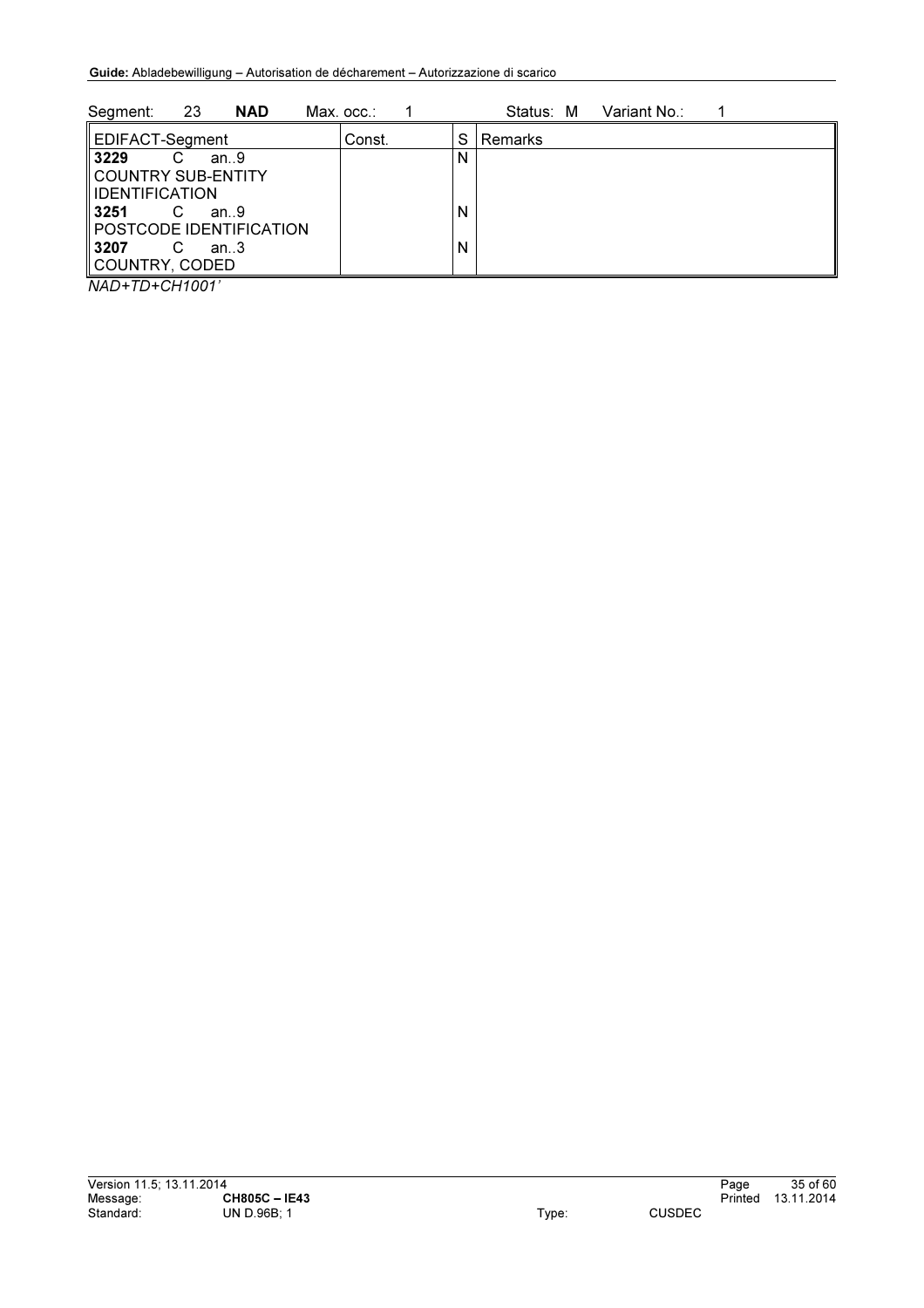Segment: 33 UNS Max. occ.: 1 Status: M Variant No.: 1 Name: SECTION CONTROL

| EDIFACT-Segment                                         | Const.            | C. | <b>I</b> Remarks |
|---------------------------------------------------------|-------------------|----|------------------|
| <b>UNS</b><br>0081<br>м<br>a1<br>SECTION IDENTIFICATION | <b>UNS</b><br>+D' |    |                  |
| $\left($                                                |                   |    |                  |

*UNS+D'*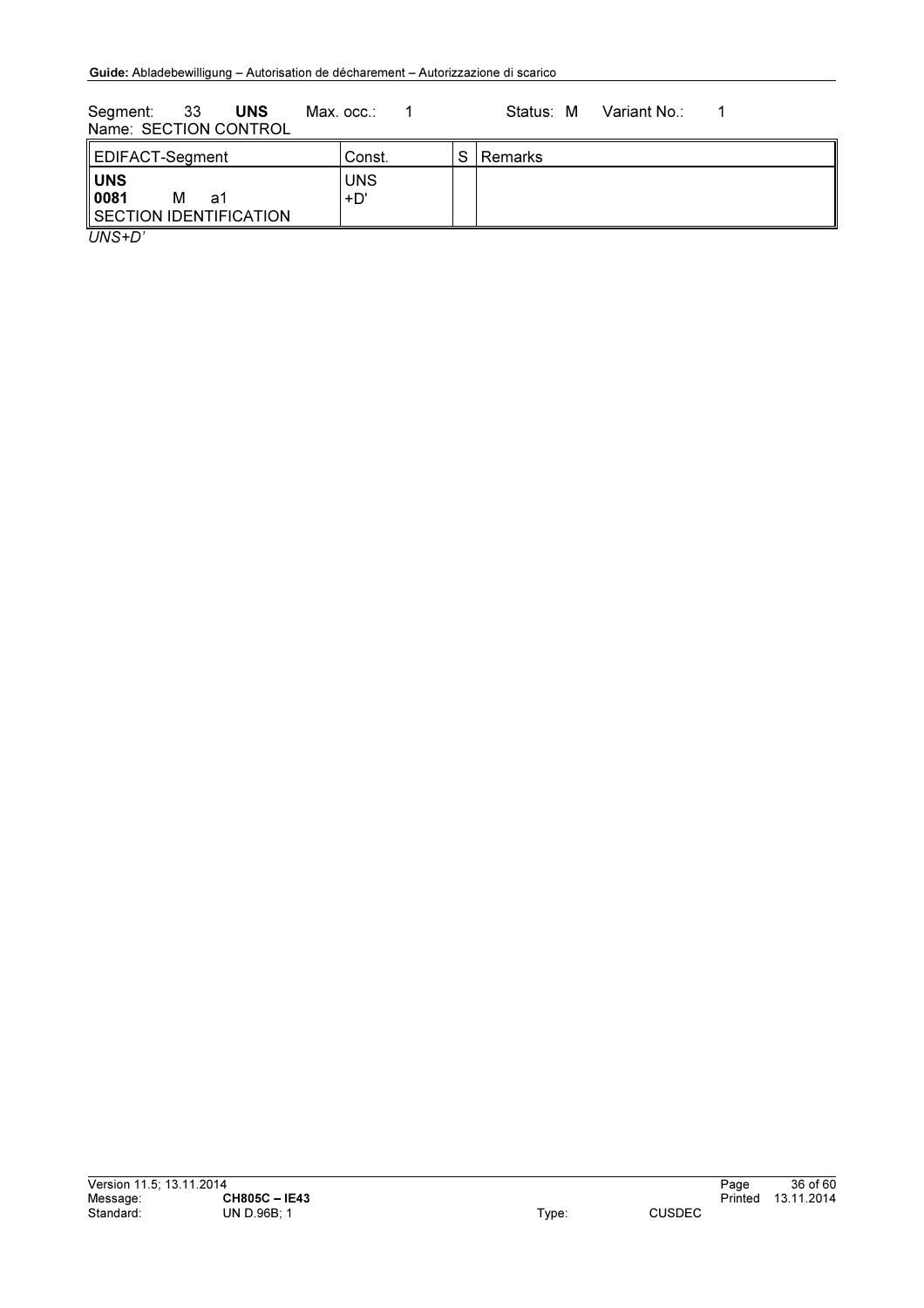Segment group: **SG30** Max. occ.: 9999 Status: C Variant No.: 1 CST-FTX-LOC-DTM-MEA-NAD-TDT-SG31-SG33-SG35-SG37-SG38-SG39-SG40-SG41-SG42-SG44<br>Segment: 93 CST Max. occ.: 1 Status: M Variant No.: 1 Variant No.: Name: Customs status of goods

| <b>CST</b><br><b>CST</b>                                     |  |
|--------------------------------------------------------------|--|
|                                                              |  |
| 1496<br>$\mathsf{C}$<br>$+1$<br>$n_{.}.5$<br>Positionsnummer |  |
| <b>GOODS ITEM NUMBER</b><br>No position                      |  |
| No. Posizione<br>(n.5)                                       |  |
| C246<br>C                                                    |  |
| <b>CUSTOMS IDENTITY CODES</b>                                |  |
| $+010110$<br>7361<br>м<br>an $.18$<br>Warennummer (Tarif-Nr) |  |
| Customs code identification<br>No. de tarif                  |  |
| Voce doganale<br>(an10)                                      |  |
| $\mathsf{C}$<br>:169<br>1131<br>an.3                         |  |
| Code list qualifier                                          |  |
| 3055<br>$\overline{C}$<br>an.3<br>$\mathsf{N}$               |  |
| Code list responsible agency,                                |  |
| coded                                                        |  |
| C246<br>C                                                    |  |
| <b>CUSTOMS IDENTITY CODES</b>                                |  |
| 7361<br>м<br>an18<br>N                                       |  |
| Customs code identification                                  |  |
| 1131<br>C<br>$\mathsf{N}$<br>an.3                            |  |
| Code list qualifier                                          |  |
| 3055<br>$\overline{C}$<br>$\mathsf{N}$<br>an.3               |  |
| Code list responsible agency,                                |  |
| coded                                                        |  |
| C246<br>C                                                    |  |
| <b>CUSTOMS IDENTITY CODES</b>                                |  |
| 7361<br>an.18<br>$\mathsf{N}$<br>м                           |  |
| Customs code identification                                  |  |
| 1131<br>N<br>C<br>an.3                                       |  |
| Code list qualifier                                          |  |
| 3055<br>an.3<br>$\mathsf{N}$<br>C                            |  |
| Code list responsible agency,                                |  |
| coded                                                        |  |
| $\mathsf{C}$<br>C246                                         |  |
| <b>CUSTOMS IDENTITY CODES</b>                                |  |
| 7361<br>М<br>an18<br>$\mathsf{N}$                            |  |
| Customs code identification                                  |  |
| 1131<br>C<br>${\sf N}$<br>an.3                               |  |
| Code list qualifier                                          |  |
| 3055<br>an.3<br>N<br>C                                       |  |
| Code list responsible agency,                                |  |
| coded                                                        |  |
| C246<br>C<br><b>CUSTOMS IDENTITY CODES</b>                   |  |
| 7361<br>м<br>an.18<br>$+T2$<br><b>T-Status</b>               |  |
| Customs code identification<br>Statut T                      |  |
| Stato T<br>(an5)                                             |  |
| 1131<br>:109'<br>C<br>an.3                                   |  |
| Code list qualifier                                          |  |
| 3055<br>C.<br>an.3<br>$\mathsf{N}$                           |  |
| Code list responsible agency,                                |  |
| coded                                                        |  |

*CST+1+010110:169++++T2:109'*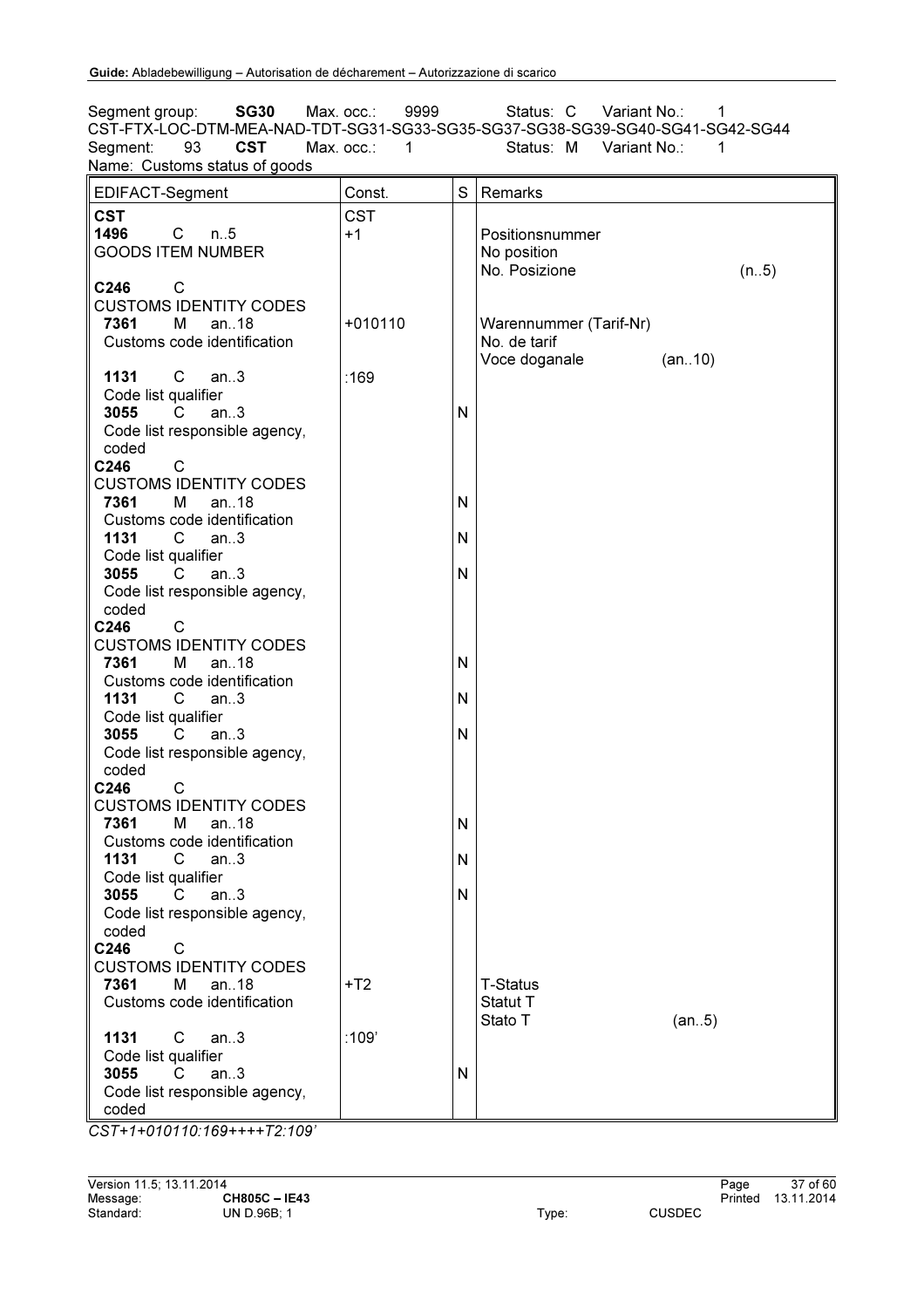Segment group: **SG30** Max. occ.: 9999 Status: C Variant No.: 1 CST-FTX-LOC-DTM-MEA-NAD-TDT-SG31-SG33-SG35-SG37-SG38-SG39-SG40-SG41-SG42-SG44<br>Segment: 94 FTX Max. occ.: 9 Status: C Variant No.: 1 Variant No.: Name: Free text

| EDIFACT-Segment                                                            | Const.                                                                                                                            | S            | Remarks                                                                |               |
|----------------------------------------------------------------------------|-----------------------------------------------------------------------------------------------------------------------------------|--------------|------------------------------------------------------------------------|---------------|
| <b>FTX</b><br>4451<br>М<br>an.3<br><b>TEXT SUBJECT QUALIFIER</b>           | <b>FTX</b><br>+AAA                                                                                                                |              |                                                                        |               |
| 4453<br>$\mathsf{C}$<br>an.3<br>TEXT FUNCTION, CODED<br>C107<br>C          | $\ddot{}$                                                                                                                         | $\mathsf{N}$ |                                                                        |               |
| <b>TEXT REFERENCE</b><br>4441<br>м<br>an17<br>Free text identification     | +                                                                                                                                 | $\mathsf{N}$ |                                                                        |               |
| 1131<br>an.3<br>C<br>Code list qualifier<br>3055<br>C<br>an.3              |                                                                                                                                   |              |                                                                        |               |
| Code list responsible agency,<br>coded<br>C108<br>C<br><b>TEXT LITERAL</b> |                                                                                                                                   |              |                                                                        |               |
| 4440<br>an70<br>М<br>Free text                                             | +Warenbezeic<br>hnungAAAAAA<br>AAAAAAAAA                                                                                          |              | Warenbezeichnung<br>Désignation des marchandises<br>Designazione merce | (Total an140) |
|                                                                            | AAAAAAAAA<br>AAAAAAAAA<br>AAAAAAAAA<br>AAAAAAAA                                                                                   |              |                                                                        | (an70)        |
| 4440<br>C<br>an.70<br>Free text                                            | :Warenbezeich<br>nungBBBBBBBB<br><b>BBBBBBBBBBB</b><br><b>BBBBBBBBBBB</b><br><b>BBBBBBBBBBB</b><br><b>BBBBBBBBBBB</b><br>BBBBBBB' |              | $\ddotsc$                                                              | (an70)        |
| $\mathsf{C}$<br>4440<br>an.70<br>Free text                                 |                                                                                                                                   | $\mathsf{N}$ |                                                                        |               |
| 4440<br>C<br>an.70<br>Free text                                            |                                                                                                                                   | $\mathsf{N}$ |                                                                        |               |
| 4440<br>$\mathsf{C}$<br>an.70<br>Free text                                 |                                                                                                                                   | N            |                                                                        |               |
| C<br>3453<br>an.3<br>LANGUAGE, CODED                                       |                                                                                                                                   | $\mathsf{N}$ |                                                                        |               |

*FTX+AAA+++'WarenbezeichnungAAA: arenbezeichnungBBB'*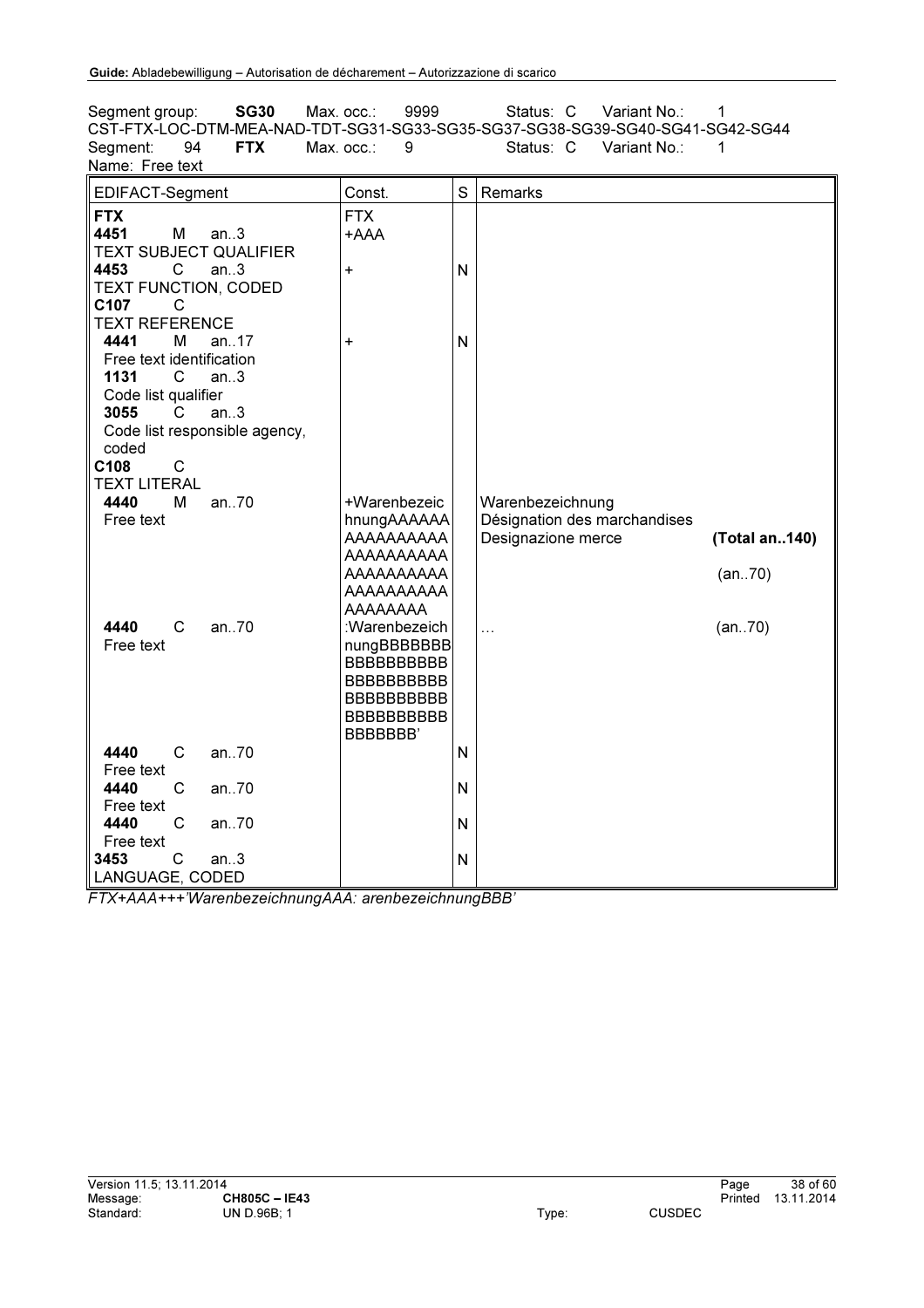Segment group: **SG30** Max. occ.: 9999 Status: C Variant No.: 1 CST-FTX-LOC-DTM-MEA-NAD-TDT-SG31-SG33-SG35-SG37-SG38-SG39-SG40-SG41-SG42-SG44<br>Segment: 95 LOC Max. occ.: 25 Status: C Variant No.: 1 Variant No.: Name: Place/location identification

| EDIFACT-Segment                | Const. | S            | Remarks                                   |
|--------------------------------|--------|--------------|-------------------------------------------|
| <b>LOC</b>                     | LOC    |              |                                           |
| 3227<br>М<br>an.3              | $+35$  |              | nur vorhanden wenn keine Angabe b. Header |
| PLACE/LOCATION QUALIFIER       |        |              |                                           |
| C517<br>C                      |        |              |                                           |
| <b>LOCATION IDENTIFICATION</b> |        |              |                                           |
| 3225<br>an $.25$<br>C          | $+DE$  |              | Ausfuhrland                               |
| Place/location identification  |        |              | Pays d'exportation                        |
|                                |        |              | Paese d'esportazione<br>(a2)              |
| 1131<br>C<br>an.3              |        | $\mathsf{N}$ |                                           |
| Code list qualifier            |        |              |                                           |
| 3055<br>C.<br>an.3             |        | N            |                                           |
| Code list responsible agency,  |        |              |                                           |
| coded                          |        |              |                                           |
| 3224<br>an70<br>C              |        | N            |                                           |
| Place/location                 |        |              |                                           |
| C519<br>$\overline{C}$         |        |              |                                           |
| RELATED LOCATION ONE           |        |              |                                           |
| <b>IDENTIFICATION</b>          |        |              |                                           |
| an25<br>3223<br>C              |        | N            |                                           |
| Related place/location one     |        |              |                                           |
| identification                 |        |              |                                           |
| 1131<br>$\mathbf{C}$<br>an.3   |        | N            |                                           |
| Code list qualifier            |        |              |                                           |
| an.3<br>3055<br>C              |        | N            |                                           |
| Code list responsible agency,  |        |              |                                           |
| coded                          |        |              |                                           |
| 3222<br>$\mathsf{C}$<br>an70   |        | N            |                                           |
| Related place/location one     |        |              |                                           |
| C553<br>$\mathbb C$            |        |              |                                           |
| RELATED LOCATION TWO           |        |              |                                           |
| <b>IDENTIFICATION</b>          |        |              |                                           |
| 3233<br>an. $25$<br>C.         |        | N            |                                           |
| Related place/location two     |        |              |                                           |
| identification                 |        |              |                                           |
| 1131<br>an.3<br>C              |        | N            |                                           |
| Code list qualifier            |        |              |                                           |
| 3055<br>an.3<br>C              |        | N            |                                           |
| Code list responsible agency,  |        |              |                                           |
| coded                          |        |              |                                           |
| 3232<br>$\mathsf{C}$<br>an.70  |        | N            |                                           |
| Related place/location two     |        |              |                                           |
| 5479<br>C<br>an.3              |        | N            |                                           |
| RELATION, CODED                |        |              |                                           |

*LOC+35+DE'*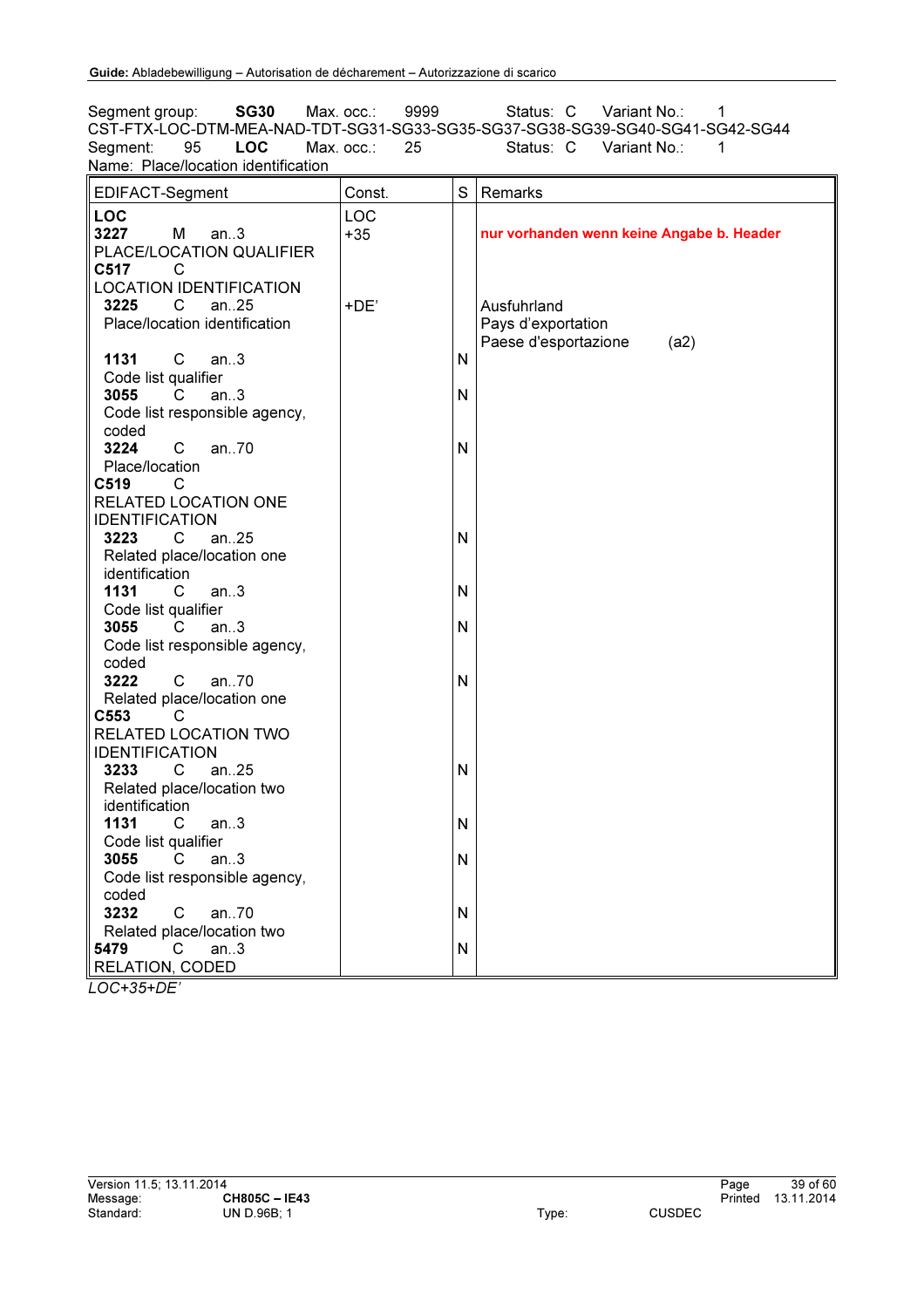Segment group: **SG30** Max. occ.: 9999 Status: C Variant No.: 1 CST-FTX-LOC-DTM-MEA-NAD-TDT-SG31-SG33-SG35-SG37-SG38-SG39-SG40-SG41-SG42-SG44<br>Segment: 95 LOC Max. occ.: 25 Status: C Variant No.: 1 Variant No.: Name: Place/location identification

| EDIFACT-Segment                                 | Const. | S            | Remarks                                   |
|-------------------------------------------------|--------|--------------|-------------------------------------------|
| <b>LOC</b>                                      | LOC    |              |                                           |
| 3227<br>M<br>an.3                               | $+36$  |              | nur vorhanden wenn keine Angabe b. Header |
| PLACE/LOCATION QUALIFIER                        |        |              |                                           |
| C517<br>C                                       |        |              |                                           |
| <b>LOCATION IDENTIFICATION</b>                  |        |              |                                           |
| 3225<br>an $.25$<br>C                           | +CH'   |              | Bestimmungsland                           |
| Place/location identification                   |        |              | Pays de destination                       |
|                                                 |        |              | Paese di destinazione<br>(a2)             |
| 1131<br>C<br>an.3                               |        | $\mathsf{N}$ |                                           |
| Code list qualifier                             |        |              |                                           |
| 3055<br>C.<br>an.3                              |        | N            |                                           |
| Code list responsible agency,                   |        |              |                                           |
| coded                                           |        |              |                                           |
| 3224<br>an70<br>C                               |        | N            |                                           |
| Place/location                                  |        |              |                                           |
| C519<br>- C                                     |        |              |                                           |
| RELATED LOCATION ONE                            |        |              |                                           |
| <b>IDENTIFICATION</b>                           |        |              |                                           |
| an25<br>3223<br>C                               |        | N            |                                           |
| Related place/location one                      |        |              |                                           |
| identification                                  |        |              |                                           |
| 1131<br>$\mathbf{C}$<br>an.3                    |        | N            |                                           |
| Code list qualifier                             |        |              |                                           |
| an.3<br>3055<br>C                               |        | N            |                                           |
| Code list responsible agency,                   |        |              |                                           |
| coded                                           |        |              |                                           |
| 3222<br>$\mathsf{C}$<br>an70                    |        | N            |                                           |
| Related place/location one                      |        |              |                                           |
| C553<br>$\mathbf C$                             |        |              |                                           |
| RELATED LOCATION TWO                            |        |              |                                           |
| <b>IDENTIFICATION</b><br>3233<br>an $.25$<br>C. |        | N            |                                           |
|                                                 |        |              |                                           |
| Related place/location two<br>identification    |        |              |                                           |
| 1131<br>an.3<br>C                               |        | N            |                                           |
| Code list qualifier                             |        |              |                                           |
| 3055<br>an.3<br>C                               |        | N            |                                           |
| Code list responsible agency,                   |        |              |                                           |
| coded                                           |        |              |                                           |
| 3232<br>$\mathsf{C}$<br>an70                    |        | N            |                                           |
| Related place/location two                      |        |              |                                           |
| 5479<br>C<br>an.3                               |        | N            |                                           |
| RELATION, CODED                                 |        |              |                                           |

*LOC+36+CH'*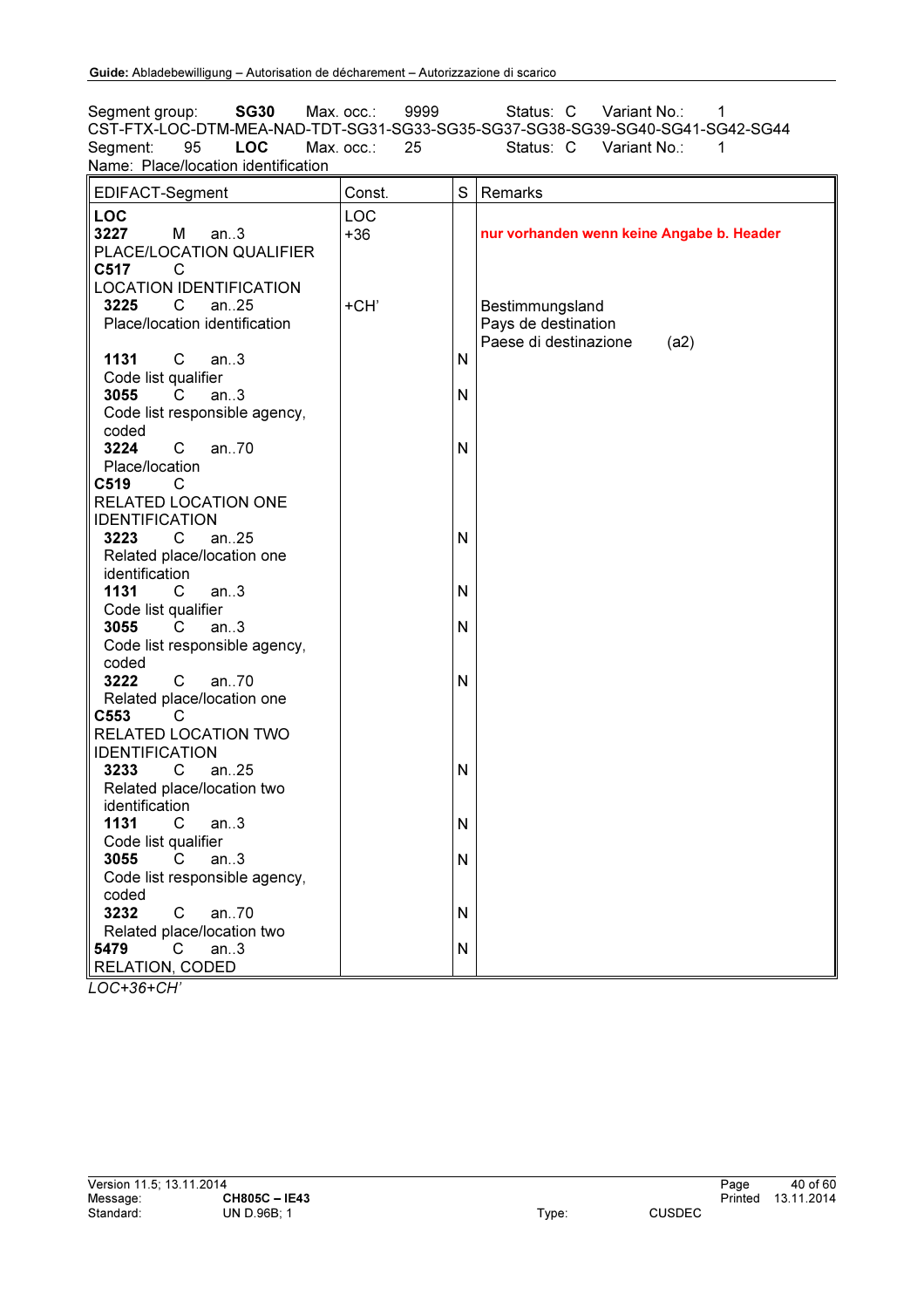Segment group: **SG30** Max. occ.: 9999 Status: C Variant No.: 1 CST-FTX-LOC-DTM-MEA-NAD-TDT-SG31-SG33-SG35-SG37-SG38-SG39-SG40-SG41-SG42-SG44<br>Segment: 97 MEA Max. occ.: 20 Status: C Variant No.: 1 Variant No.: 1 Name: Measurements EDIFACT-Segment Const. S Remarks **MEA**  $\begin{array}{ccc}\n\mathsf{MEA} \\
\mathsf{6311} \\
\mathsf{M} & \mathsf{an.3}\n\end{array}$   $\begin{array}{ccc}\n\mathsf{MEA} \\
\mathsf{+WT}\n\end{array}$  $M$  an..3 MEASUREMENT APPLICATION **QUALIFIER** +WT C502 C MEASUREMENT DETAILS<br>6313 C an..3 an. $3$ Measurement dimension, coded<br>6321 C an..3 +AAB  $an.3$ Measurement significance, coded<br>6155 C an..17 N C an..17 Measurement attribute identification N 6154 C an..70 Measurement attribute<br>
2174 C N C174 VALUE/RANGE<br>6411 M an $.3$ Measure unit qualifier<br>6314 C an 18 +KGM  $^{\degree}$ an...18 Measurement value :10000' Rohmasse Masse brute Massa lorda (n..11,3) 6162 C n..18 Range minimum N 6152 C n..18 Range maximum<br>6432 C n. N 6432 C n.2 Significant digits N 7383 C an..3 SURFACE/LAYER INDICATOR, CODED N

*MEA+WT+AAB+KGM:10000'*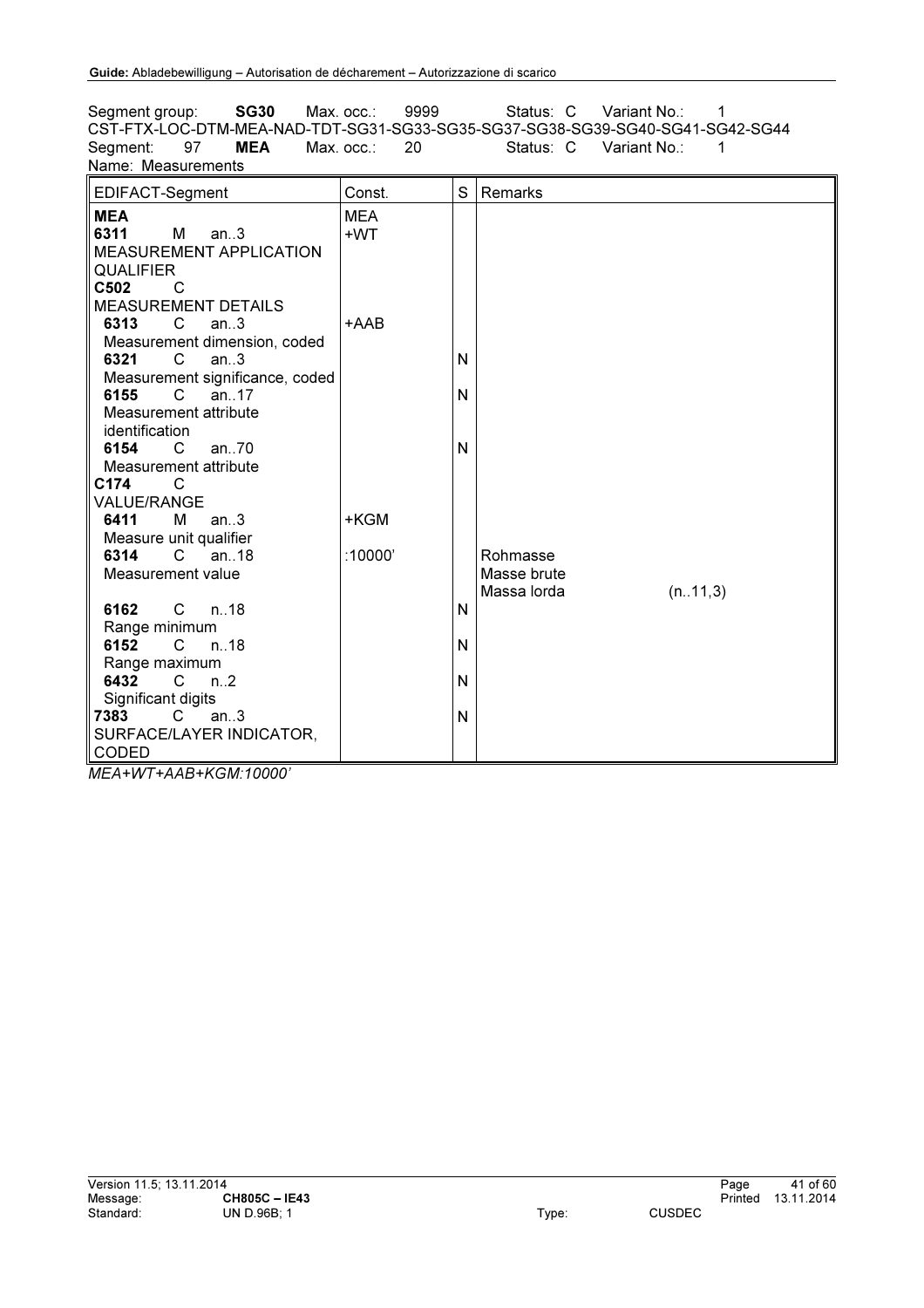Segment group: **SG30** Max. occ.: 9999 Status: C Variant No.: 1 CST-FTX-LOC-DTM-MEA-NAD-TDT-SG31-SG33-SG35-SG37-SG38-SG39-SG40-SG41-SG42-SG44<br>Segment: 97 MEA Max. occ.: 20 Status: C Variant No.: 1 Variant No.: 1 Name: Measurements EDIFACT-Segment Const. S Remarks **MEA**  $\begin{array}{ccc}\n\mathsf{MEA} \\
\mathsf{6311} \\
\mathsf{M} & \mathsf{an.3}\n\end{array}$   $\begin{array}{ccc}\n\mathsf{MEA} \\
\mathsf{+WT}\n\end{array}$  $M$  an..3 MEASUREMENT APPLICATION **QUALIFIER** +WT C502 C MEASUREMENT DETAILS<br>6313 C an..3 an. $3$ Measurement dimension, coded<br>6321 C an..3 +AAA  $an.3$ Measurement significance, coded<br>6155 C an..17 N C an..17 Measurement attribute identification N 6154 C an..70 Measurement attribute<br>
2174 C N C174 VALUE/RANGE<br>6411 M an $.3$ Measure unit qualifier<br>6314 C an 18 +KGM  $^{\degree}$ an...18 Measurement value 7500:' Eigenmasse Masse nette Massa netta (n..11,3) 6162 C n..18 Range minimum N 6152 C n..18 Range maximum<br>6432 C n. N 6432 C n.2 Significant digits N 7383 C an..3 N

*MEA+WT+AAA+KGM:7500'*

CODED

SURFACE/LAYER INDICATOR,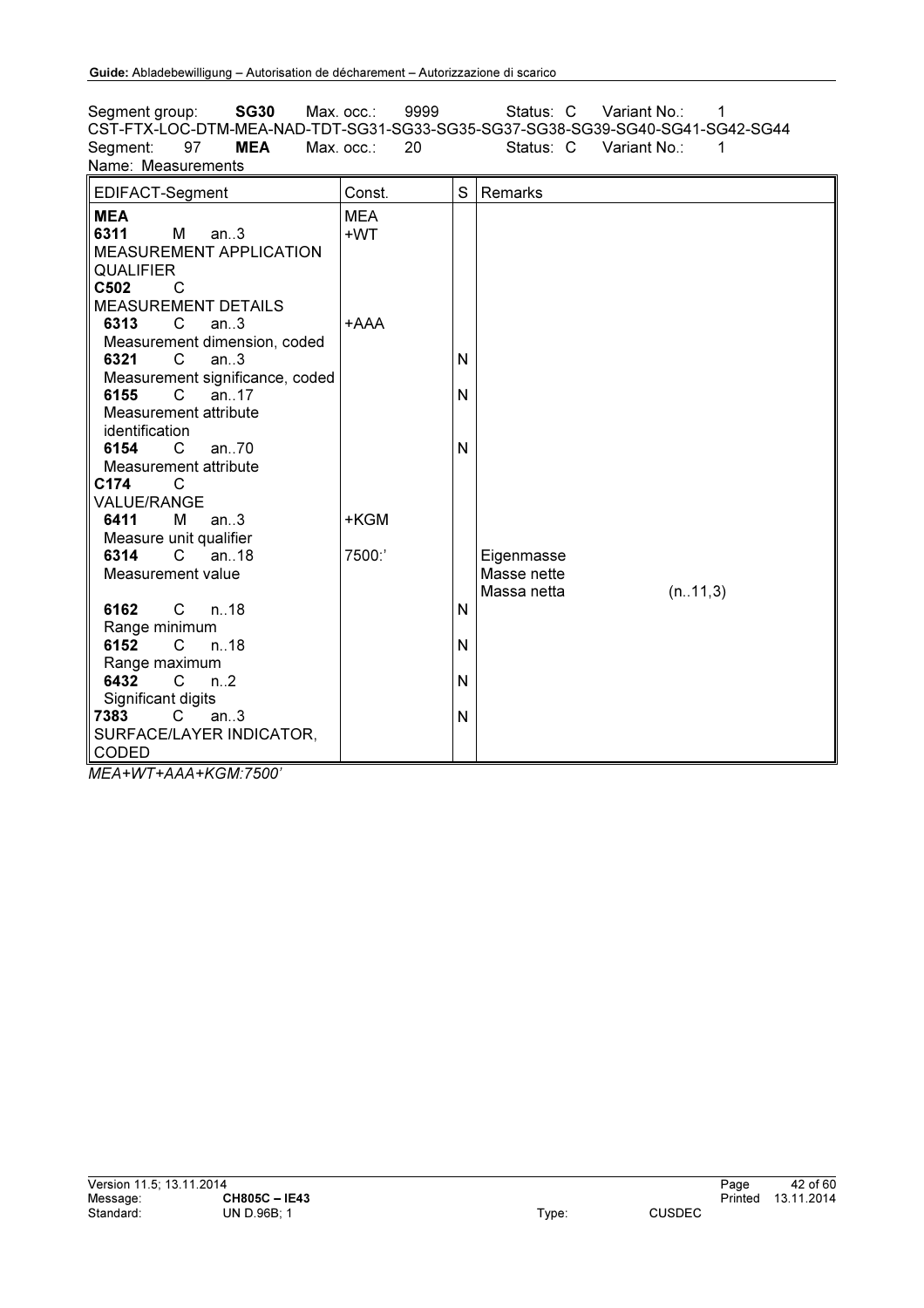Segment group: **SG30** Max. occ.: 9999 Status: C Variant No.: 1 CST-FTX-LOC-DTM-MEA-NAD-TDT-SG31-SG33-SG35-SG37-SG38-SG39-SG40-SG41-SG42-SG44<br>Segment: 98 **NAD** Max. occ.: 5 Status: C Variant No.: 1 Variant No.: Name: Name and address

| EDIFACT-Segment               | Const.       | S | Remarks                                      |
|-------------------------------|--------------|---|----------------------------------------------|
| <b>NAD</b>                    | <b>NAD</b>   |   |                                              |
| 3035<br>M<br>an.3             | $+CN$        |   | nur vorhanden wenn in Header nicht vorhanden |
| PARTY QUALIFIER               |              |   |                                              |
| C082                          |              |   |                                              |
| C                             |              |   |                                              |
| PARTY IDENTIFICATION          |              |   |                                              |
| <b>DETAILS</b>                |              |   |                                              |
| 3039<br>М<br>an35             | +CH1001      |   | Kennummer Empfänger (TIN)                    |
| Party id. identification      |              |   | No destinataire                              |
|                               |              |   | N. destinario<br>(an17)                      |
| C<br>1131<br>an.3             |              | N |                                              |
|                               |              |   |                                              |
| Code list qualifier           |              |   |                                              |
| 3055<br>C<br>an.3             |              | N |                                              |
| Code list responsible agency, |              |   |                                              |
| coded                         |              |   |                                              |
| C058<br>C                     |              |   |                                              |
| <b>NAME AND ADDRESS</b>       |              |   |                                              |
| 3124<br>М<br>an $.35$         | +            | N |                                              |
| Name and address line         |              |   |                                              |
| 3124<br>an.35<br>C.           |              | N |                                              |
|                               |              |   |                                              |
| Name and address line         |              |   |                                              |
| 3124<br>C<br>an.35            |              | N |                                              |
| Name and address line         |              |   |                                              |
| 3124<br>C<br>an.35            |              | N |                                              |
| Name and address line         |              |   |                                              |
| 3124<br>$\mathsf{C}$<br>an.35 |              | N |                                              |
| Name and address line         |              |   |                                              |
| C080<br>C                     |              |   |                                              |
| <b>PARTY NAME</b>             |              |   |                                              |
|                               |              |   |                                              |
| 3036<br>М<br>an35             | +EmpfaengerN |   | Name - Nom - Nome<br>(an35)                  |
| Party name                    | ame          |   |                                              |
| 3036<br>an35<br>C             |              | N |                                              |
| Party name                    |              |   |                                              |
| 3036<br>an35<br>C             |              | N |                                              |
| Party name                    |              |   |                                              |
| 3036<br>C<br>an35             |              | N |                                              |
| Party name                    |              |   |                                              |
| 3036<br>С<br>an35             |              | N |                                              |
| Party name                    |              |   |                                              |
| 3045<br>C<br>an.3             |              | N |                                              |
|                               |              |   |                                              |
| Party name format, coded      |              |   |                                              |
| C059<br>C                     |              |   |                                              |
| <b>STREET</b>                 |              |   |                                              |
| 3042<br>м<br>an.35            | +EmpfaengerS |   | Strasse und Nr                               |
| Street and number/p.o. box    | trasse       |   | Rue et no                                    |
|                               |              |   | Strada e n.<br>(an35)                        |
| 3042<br>С<br>an.35            |              | N |                                              |
| Street and number/p.o. box    |              |   |                                              |
| C<br>3042<br>an.35            |              | N |                                              |
|                               |              |   |                                              |
| Street and number/p.o. box    |              |   |                                              |
| 3042<br>C<br>an.35            |              | N |                                              |
| Street and number/p.o. box    |              |   |                                              |
| $\mathsf{C}$<br>3164<br>an35  | +EmpfaengerO |   | Stadt - Lieu - Orte<br>(an35)                |
| <b>CITY NAME</b>              | rt           |   |                                              |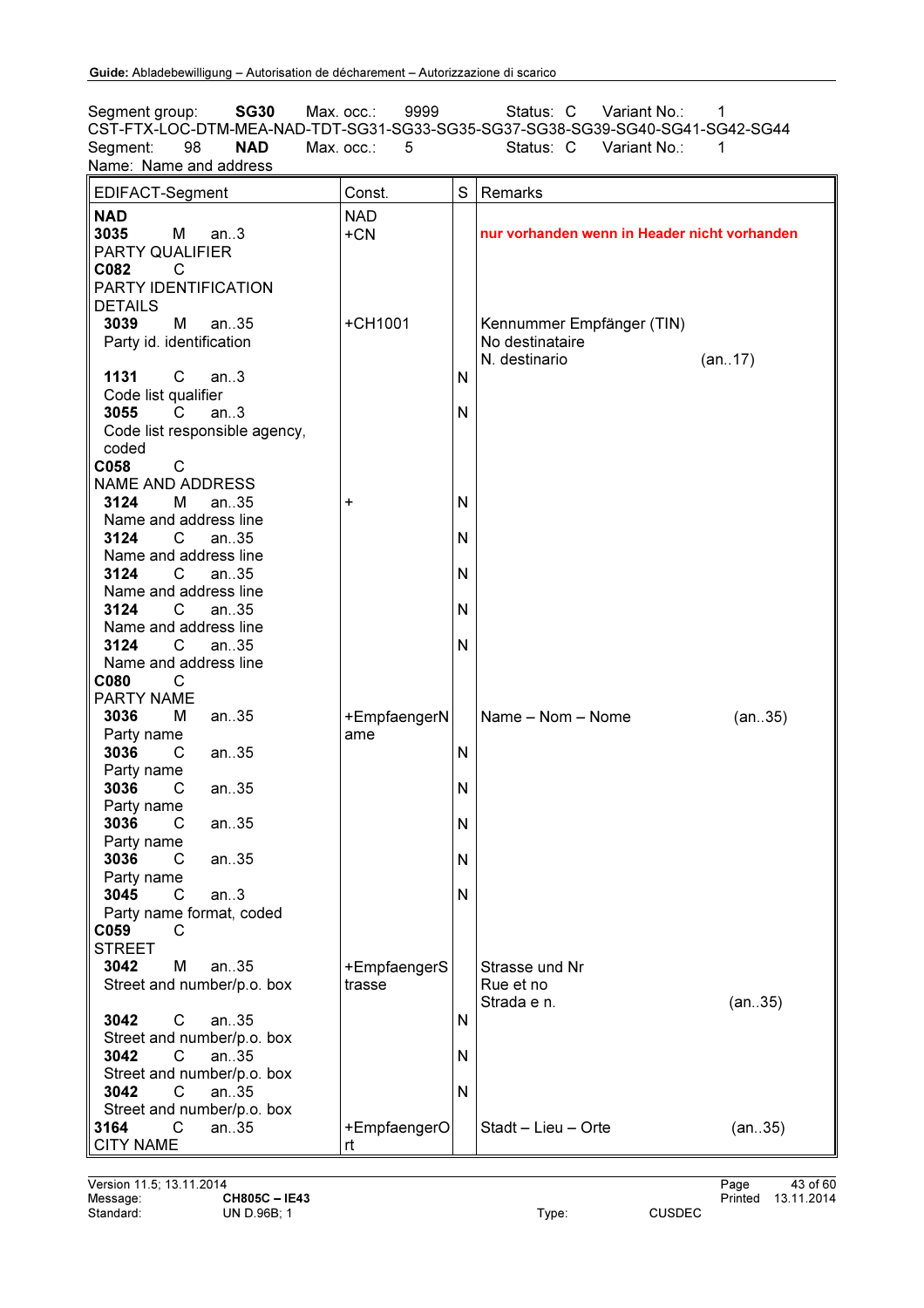| 98<br><b>NAD</b><br>Segment: | 5<br>Max. occ.∶ |   | Status: C  | Variant No∴ |       |
|------------------------------|-----------------|---|------------|-------------|-------|
| EDIFACT-Segment              | Const.          | S | Remarks    |             |       |
| 3229<br>an.9<br>C            | +               | N |            |             |       |
| COUNTRY SUB-ENTITY           |                 |   |            |             |       |
| <b>IIDENTIFICATION</b>       |                 |   |            |             |       |
| ll 3251<br>C<br>an.9         | +EmpfaengerP    |   | <b>PLZ</b> |             |       |
| POSTCODE IDENTIFICATION      | LZ              |   | <b>NP</b>  |             |       |
|                              |                 |   | <b>NP</b>  |             | (an9) |
| <b>3207</b><br>С<br>an.3     | +CH'            |   | Land       |             |       |
| COUNTRY, CODED               |                 |   | Pays       |             |       |
|                              |                 |   | Paese      |             | (a2)  |

*NAD+CN+CH1001++EmpfaengerName+EmpfaengerStrasse+EmpfaengerOrt++EmpfaengerPLZ+CH'*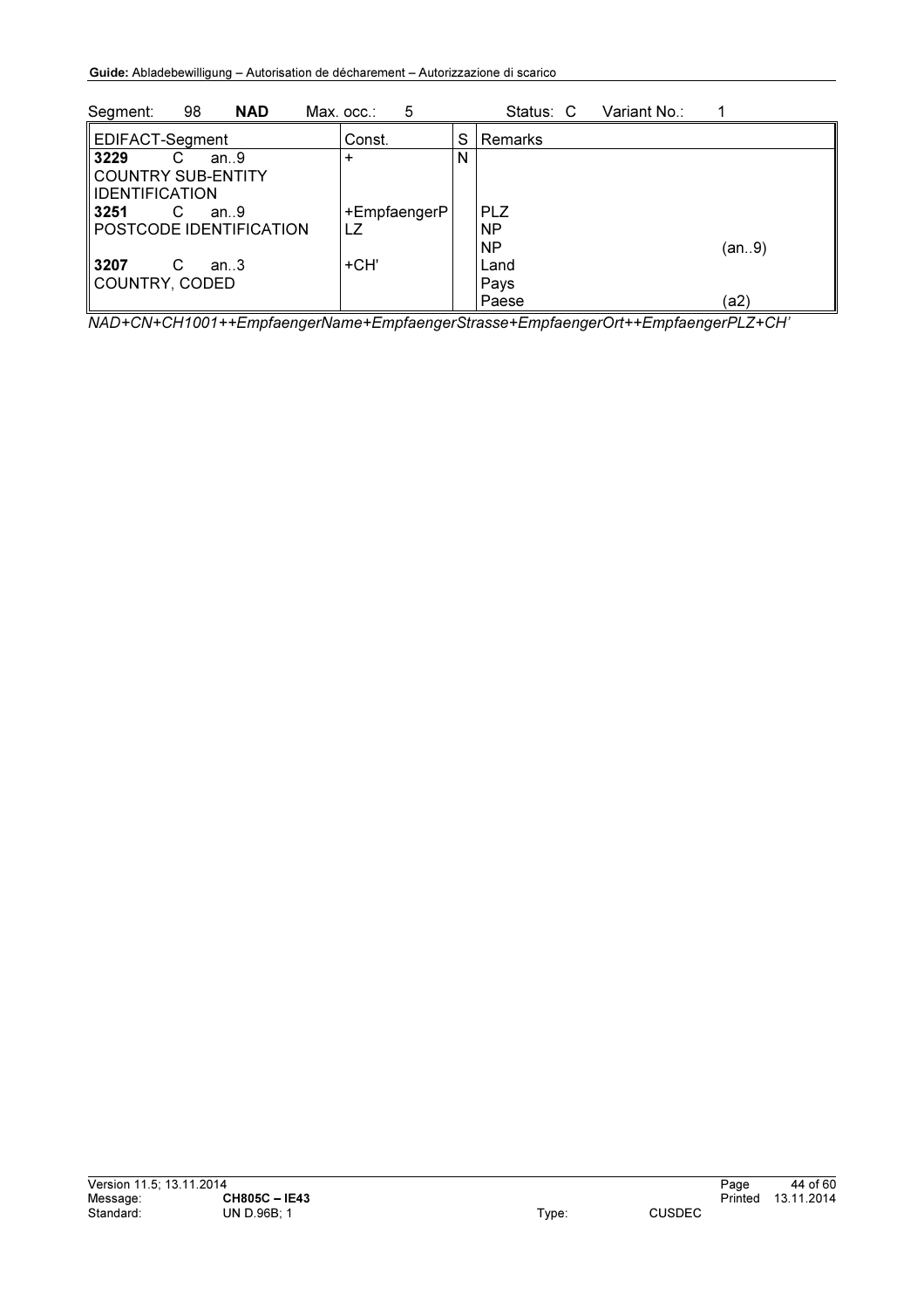Segment group: **SG30** Max. occ.: 9999 Status: C Variant No.: 1 CST-FTX-LOC-DTM-MEA-NAD-TDT-SG31-SG33-SG35-SG37-SG38-SG39-SG40-SG41-SG42-SG44<br>Segment: 98 **NAD** Max. occ.: 5 Status: C Variant No.: 1 Variant No.: Name: Name and address

| EDIFACT-Segment                 | Const.        | S | Remarks                                      |
|---------------------------------|---------------|---|----------------------------------------------|
| <b>NAD</b>                      | <b>NAD</b>    |   |                                              |
| 3035<br>М<br>an.3               | $+CZ$         |   | nur vorhanden wenn in Header nicht vorhanden |
| PARTY QUALIFIER                 |               |   |                                              |
| C082<br>C                       |               |   |                                              |
| PARTY IDENTIFICATION            |               |   |                                              |
|                                 |               |   |                                              |
| <b>DETAILS</b>                  |               |   |                                              |
| an35<br>3039<br>м               | +DE3001       |   | Kennummer Versender/Ausführer (TIN)          |
| Party id. identification        |               |   | No. nom de l'expéditeur/exportateur          |
|                                 |               |   | No. nome emitente<br>(an17)                  |
| $\mathsf{C}$<br>1131<br>an.3    |               | N |                                              |
| Code list qualifier             |               |   |                                              |
| 3055<br>C.<br>an.3              |               | N |                                              |
| Code list responsible agency,   |               |   |                                              |
| coded                           |               |   |                                              |
| C058<br>C                       |               |   |                                              |
| <b>NAME AND ADDRESS</b>         |               |   |                                              |
| 3124<br>м<br>an.35              | +             | N |                                              |
| Name and address line           |               |   |                                              |
| 3124<br>an.35<br>C.             |               | N |                                              |
| Name and address line           |               |   |                                              |
| 3124<br>C<br>an35               |               | N |                                              |
| Name and address line           |               |   |                                              |
| 3124<br>C<br>an.35              |               | N |                                              |
| Name and address line           |               |   |                                              |
| 3124<br>C<br>an35               |               | N |                                              |
| Name and address line           |               |   |                                              |
| C080<br>C                       |               |   |                                              |
| <b>PARTY NAME</b>               |               |   |                                              |
| 3036<br>м<br>an35               | +VersenderNa  |   | Name - Nom - Nome<br>(an35)                  |
| Party name                      | me            |   |                                              |
| 3036<br>an35<br>C               |               | N |                                              |
| Party name                      |               |   |                                              |
| 3036<br>an35<br>С               |               | N |                                              |
| Party name                      |               |   |                                              |
| 3036                            |               | N |                                              |
| C<br>an35                       |               |   |                                              |
| Party name                      |               |   |                                              |
| 3036<br>С<br>an35               |               | N |                                              |
| Party name<br>3045<br>C<br>an.3 |               | N |                                              |
|                                 |               |   |                                              |
| Party name format, coded        |               |   |                                              |
| C059<br>C                       |               |   |                                              |
| <b>STREET</b>                   |               |   |                                              |
| 3042<br>м<br>an.35              | +VersenderStr |   | Strasse und Nr                               |
| Street and number/p.o. box      | asse          |   | Rue et no                                    |
|                                 |               |   | Strada e n.<br>(an35)                        |
| 3042<br>C<br>an.35              |               | N |                                              |
| Street and number/p.o. box      |               |   |                                              |
| 3042<br>C<br>an.35              |               | N |                                              |
| Street and number/p.o. box      |               |   |                                              |
| 3042<br>C<br>an.35              |               | N |                                              |
| Street and number/p.o. box      |               |   |                                              |
| $\mathsf{C}$<br>3164<br>an35    | +VersenderOrt |   | Stadt - Lieu - Orte<br>(an35)                |
| <b>CITY NAME</b>                |               |   |                                              |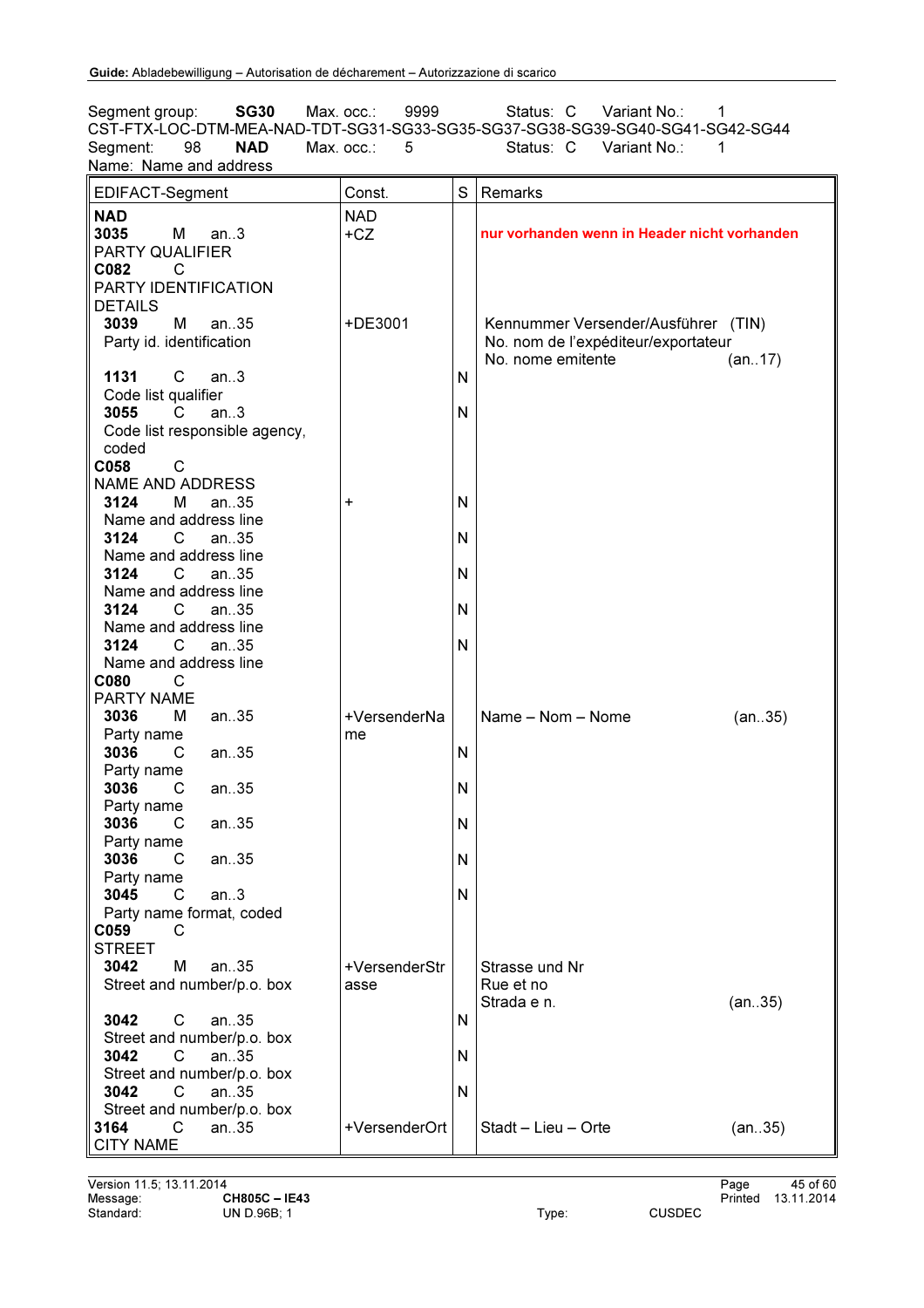| 98<br><b>NAD</b><br>Segment:                                      | 5<br>Max. occ.∶   |   | Status: C                            | Variant No.: |       |
|-------------------------------------------------------------------|-------------------|---|--------------------------------------|--------------|-------|
| EDIFACT-Segment                                                   | Const.            | S | Remarks                              |              |       |
| 3229<br>C<br>an.9<br>COUNTRY SUB-ENTITY<br><b>IIDENTIFICATION</b> |                   |   |                                      |              |       |
| ll 3251<br>С<br>an.9<br>POSTCODE IDENTIFICATION                   | +VersenderPL<br>Z |   | <b>PLZ</b><br><b>NP</b><br><b>NP</b> |              | (an9) |
| ll 3207<br>C<br>an.3<br>COUNTRY, CODED                            | $+DE'$            |   | Land<br>Pays<br>Paese                |              | (a2)  |

*NAD+CZ+CH1001++VersenderName+VersenderStrasse+VersenderOrt++VersenderPLZ+DE'*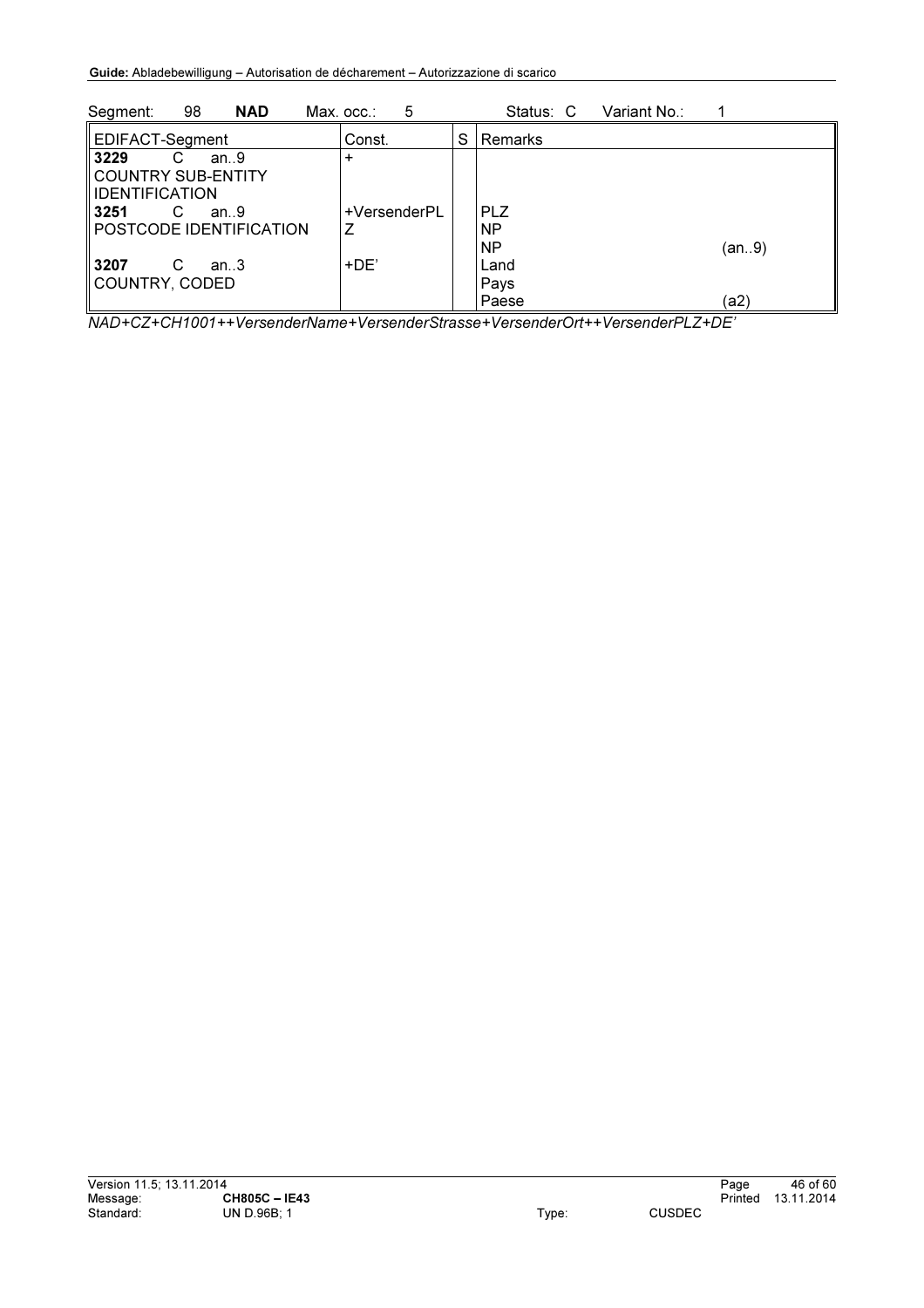| <b>SG31</b><br>Segment group:<br>PAC-SG32 | Max. occ.:<br>99 |              | Status: C<br>Variant No.:<br>1 |
|-------------------------------------------|------------------|--------------|--------------------------------|
| 100<br><b>PAC</b><br>Segment:             | Max. occ.:<br>1  |              | Variant No.:<br>Status: M<br>1 |
| Name: Package                             |                  |              |                                |
|                                           |                  | $\mathsf{S}$ | Remarks                        |
| EDIFACT-Segment                           | Const.           |              |                                |
| <b>PAC</b>                                | <b>PAC</b>       |              |                                |
| 7224<br>$\mathsf{C}$<br>n.8               | $+10$            |              | Anzahl Packstücke              |
| <b>NUMBER OF PACKAGES</b>                 |                  |              | Nombre de colis                |
|                                           |                  |              | Numero dei colli<br>(n.5)      |
| C531<br>С                                 |                  |              |                                |
| PACKAGING DETAILS<br>7075<br>C.<br>an.3   | +                | $\mathsf{N}$ |                                |
| Packaging level, coded                    |                  |              |                                |
| 7233<br>an.3<br>C.                        |                  | N            |                                |
| Packaging related information,            |                  |              |                                |
| coded                                     |                  |              |                                |
| $\mathsf{C}$<br>7073<br>an.3              |                  | N            |                                |
| Packaging terms and conditions,           |                  |              |                                |
| coded                                     |                  |              |                                |
| C202<br>C                                 |                  |              |                                |
| PACKAGE TYPE                              |                  |              |                                |
| 7065<br>C<br>an.17                        | $+CT$            |              | Verpackungscode                |
| Type of packages identification           |                  |              | Code d'emballage               |
|                                           |                  |              | Codice d'imballaggio<br>(an3)  |
| 1131<br>C<br>an.3                         | :6               |              |                                |
| Code list qualifier                       |                  |              |                                |
| 3055<br>an.3<br>C                         |                  | $\mathsf{N}$ |                                |
| Code list responsible agency,             |                  |              |                                |
| coded<br>C<br>7064<br>an35                | :3'              |              |                                |
| Type of packages                          |                  |              | Stückzahl<br>Nombre de pièces  |
|                                           |                  |              | No. pezzi<br>(n.5)             |
| C402<br>С                                 |                  |              |                                |
| PACKAGE TYPE                              |                  |              |                                |
| <b>IDENTIFICATION</b>                     |                  |              |                                |
| 7077<br>М<br>an.3                         |                  | $\mathsf{N}$ |                                |
| Item description type, coded              |                  |              |                                |
| 7064<br>an35<br>м                         |                  | ${\sf N}$    |                                |
| Type of packages                          |                  |              |                                |
| 7143<br>С<br>an.3                         |                  | $\mathsf{N}$ |                                |
| Item number type, coded                   |                  |              |                                |
| 7064<br>C<br>an35                         |                  | N            |                                |
| Type of packages                          |                  |              |                                |
| 7143<br>C<br>an.3                         |                  | N            |                                |
| Item number type, coded                   |                  |              |                                |
| C532<br>C<br>RETURNABLE PACKAGE           |                  |              |                                |
| <b>DETAILS</b>                            |                  |              |                                |
| 8395<br>C<br>an.3                         |                  | N            |                                |
| Returnable package freight                |                  |              |                                |
| payment responsibility, coded             |                  |              |                                |
| 8393<br>C<br>an.3                         |                  | N            |                                |
| Returnable package load                   |                  |              |                                |
| contents, coded                           |                  |              |                                |

*PAC+10++CT:6::3'*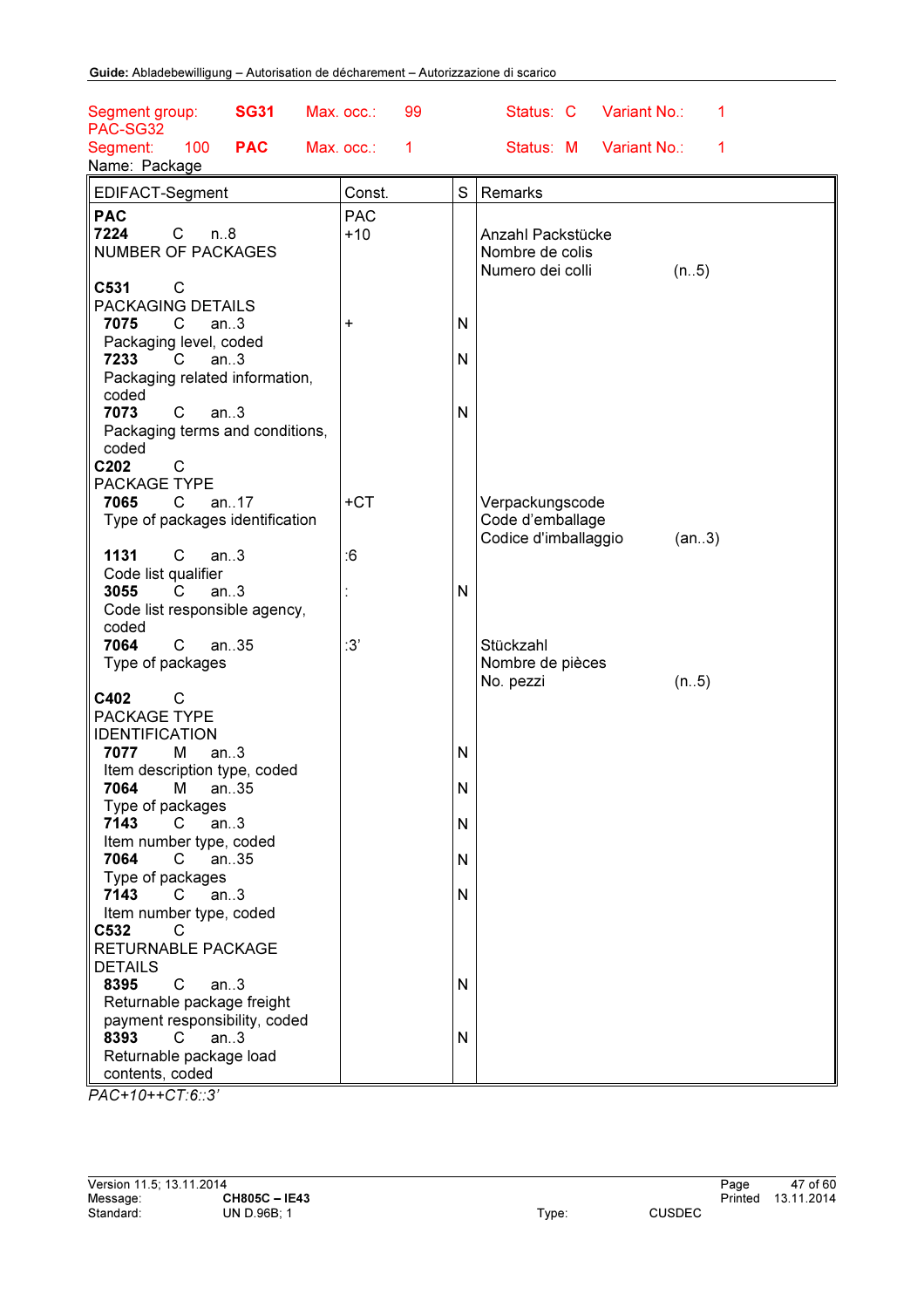| Segment group:<br><b>SG32</b><br>PCI-FTX                                                                                                                                                                                                                                                                                                                                                                                                                                                                                                                                                                                                                                                                                                                                                                                                                                              | Max. occ.: |                                                                           | 999          |                                                               | Status: C                                                          | Variant No.:                                               | 1                               |
|---------------------------------------------------------------------------------------------------------------------------------------------------------------------------------------------------------------------------------------------------------------------------------------------------------------------------------------------------------------------------------------------------------------------------------------------------------------------------------------------------------------------------------------------------------------------------------------------------------------------------------------------------------------------------------------------------------------------------------------------------------------------------------------------------------------------------------------------------------------------------------------|------------|---------------------------------------------------------------------------|--------------|---------------------------------------------------------------|--------------------------------------------------------------------|------------------------------------------------------------|---------------------------------|
| 101<br>PCI<br>Segment:<br>Name: Package identification                                                                                                                                                                                                                                                                                                                                                                                                                                                                                                                                                                                                                                                                                                                                                                                                                                | Max. occ.: |                                                                           | $\mathbf{1}$ |                                                               | Status: M                                                          | Variant No.:                                               | 1                               |
| EDIFACT-Segment                                                                                                                                                                                                                                                                                                                                                                                                                                                                                                                                                                                                                                                                                                                                                                                                                                                                       |            | Const.                                                                    |              | S                                                             | Remarks                                                            |                                                            |                                 |
| PCI<br>4233<br>$\mathsf C$<br>an.3<br><b>MARKING INSTRUCTIONS,</b><br>CODED<br>C210<br>$\mathsf{C}$<br><b>MARKS &amp; LABELS</b><br>an35<br>7102<br>м<br>Shipping marks<br>$\mathsf{C}$<br>7102<br>an35<br>Shipping marks<br>7102<br>$\mathsf{C}$<br>an35<br>Shipping marks<br>7102<br>$\mathsf{C}$<br>an35<br>Shipping marks<br>an35<br>7102<br>C<br>Shipping marks<br>7102<br>an35<br>C<br>Shipping marks<br>7102<br>$\mathsf{C}$<br>an35<br>Shipping marks<br>7102<br>$\mathsf{C}$<br>an35<br>Shipping marks<br>7102<br>C<br>an35<br>Shipping marks<br>7102<br>an35<br>C<br>Shipping marks<br>8275<br>an.3<br>C.<br>CONTAINER/PACKAGE<br>STATUS, CODED<br>C827<br>$\mathbf C$<br><b>TYPE OF MARKING</b><br>7511<br>М<br>an.3<br>Type of marking, coded<br>1131<br>an.3<br>$\overline{C}$<br>Code list qualifier<br>3055<br>an.3<br>$\mathsf{C}^-$<br>Code list responsible agency, |            | PCI<br>$+28$<br>+Zeichen<br>(Nummer)<br>Packstuecke<br>12345<br>:ABCDEFG' |              | N<br>N<br>N<br>N<br>N<br>N<br>N<br>N<br>N<br>N<br>N<br>N<br>N | No emballage<br>Imballaggio no.<br>No emballage<br>Imballaggio no. | Zeichen (Nummer) Packstücke<br>Zeichen (Nummer) Packstücke | (Total an42)<br>(an35)<br>(an7) |
| coded                                                                                                                                                                                                                                                                                                                                                                                                                                                                                                                                                                                                                                                                                                                                                                                                                                                                                 |            |                                                                           |              |                                                               |                                                                    |                                                            |                                 |

*PCI+28+Zeichen (Nummer) Packstuecke 12345:ABCDEFG'*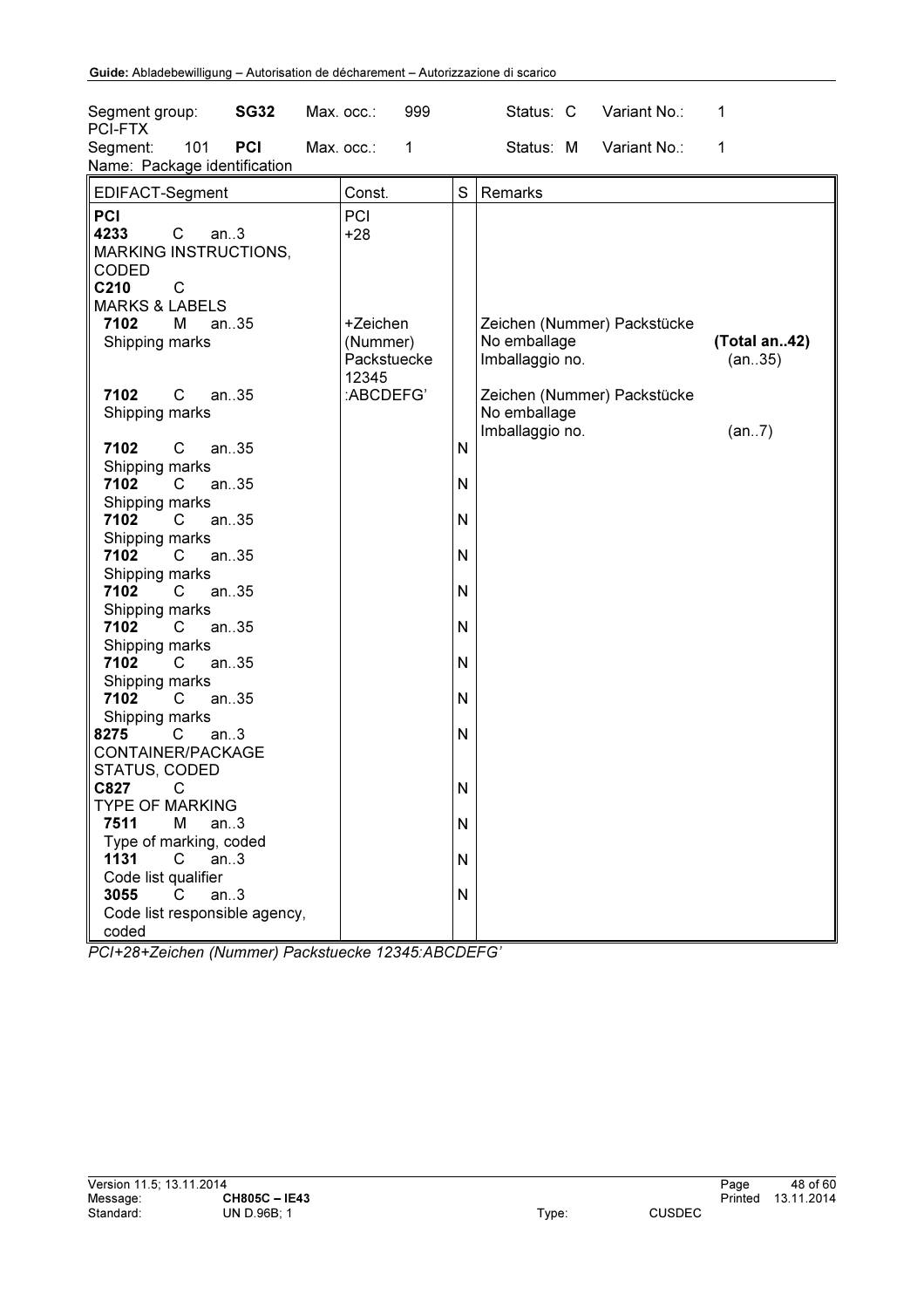| Segment group:<br><b>SG35</b><br>RFF-DTM-GIN-MOA-SG36<br><b>RFF</b><br>106<br>Segment:                                                                                                                                         | $Max.$ $occ.$ :<br>Max. occ∴ | 999<br>1                                |        | Variant No.:<br>Status: C<br>1<br>Variant No∴<br>Status: M        |
|--------------------------------------------------------------------------------------------------------------------------------------------------------------------------------------------------------------------------------|------------------------------|-----------------------------------------|--------|-------------------------------------------------------------------|
| Name: Reference                                                                                                                                                                                                                |                              |                                         |        |                                                                   |
| EDIFACT-Segment                                                                                                                                                                                                                |                              | Const.                                  | S      | Remarks                                                           |
| <b>RFF</b><br>C506<br>м<br><b>REFERENCE</b><br>1153<br>м<br>an.3<br>Reference qualifier<br>C.<br>1154<br>an. $35$<br>Reference number<br>1156<br>C<br>an.6<br>Line number<br>C<br>4000<br>an. $35$<br>Reference version number |                              | <b>RFF</b><br>+AAQ<br>:CGMU500600<br>1' | N<br>N | <b>Container Nummer</b><br>No container<br>N. container<br>(an17) |

*RFF+AAQ:CGMU5006001'*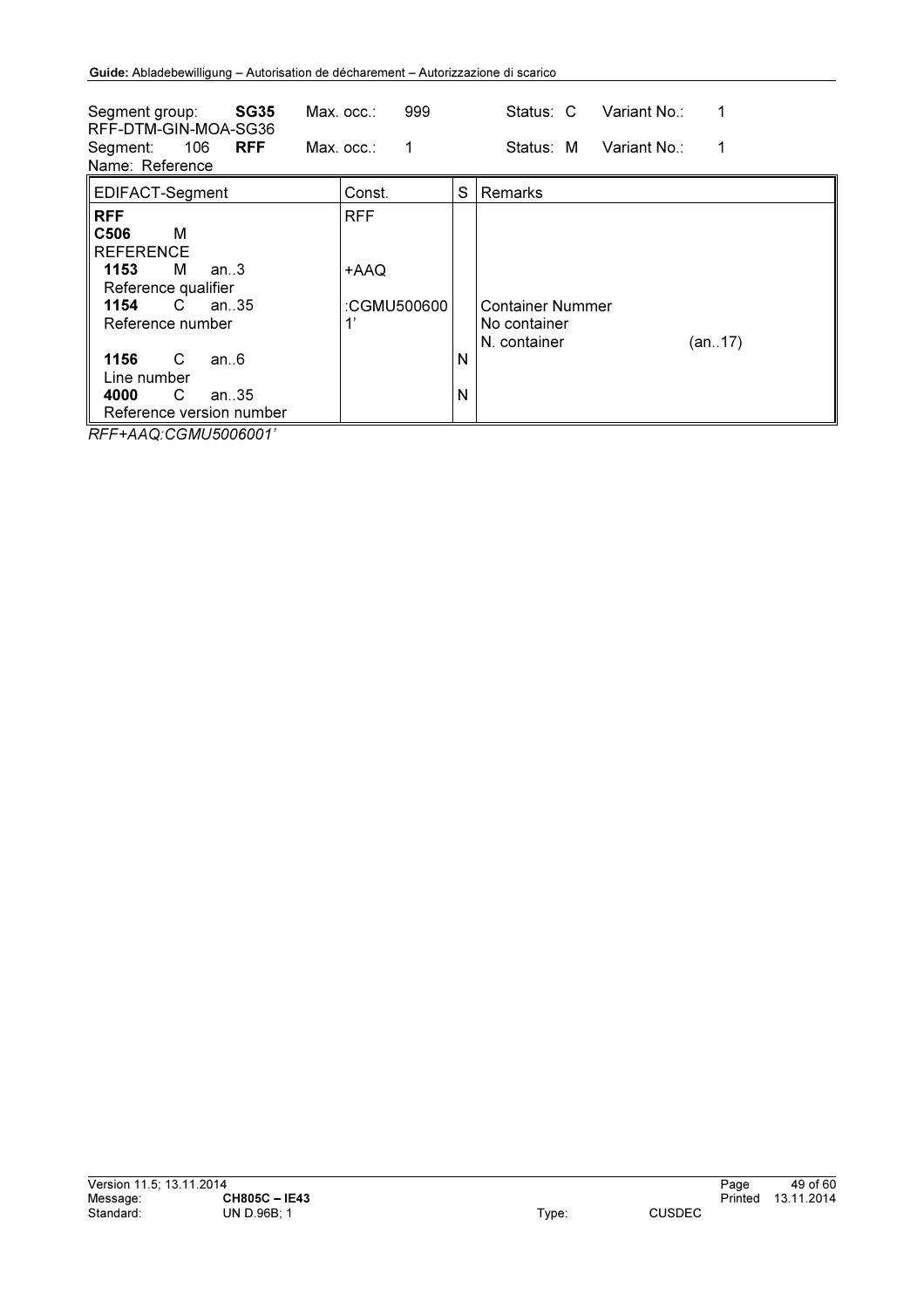| <b>SG37</b><br>Segment group:                                                                                | 25<br>Max. occ.:          |              | Variant No.:<br>1<br>Status: C                                                        |         |
|--------------------------------------------------------------------------------------------------------------|---------------------------|--------------|---------------------------------------------------------------------------------------|---------|
| DOC-DTM-LOC-NAD<br>112<br>Segment:<br><b>DOC</b><br>Name: Document/message details                           | 1<br>Max. occ.:           |              | 1<br>Status: M<br>Variant No.:                                                        |         |
| EDIFACT-Segment                                                                                              | Const.                    | S            | Remarks                                                                               |         |
| <b>DOC</b>                                                                                                   | <b>DOC</b>                |              |                                                                                       |         |
| C002<br>M<br>DOCUMENT/MESSAGE NAME                                                                           |                           |              |                                                                                       |         |
| 1001<br>C<br>an3<br>Document/message name,<br>coded                                                          | $+190$                    |              |                                                                                       |         |
| 1131<br>$\mathsf{C}$<br>an.3<br>Code list qualifier                                                          |                           | N            |                                                                                       |         |
| 3055<br>C<br>an3<br>Code list responsible agency,<br>coded                                                   |                           | N            |                                                                                       |         |
| 1000<br>C<br>an35<br>Document/message name                                                                   | T2                        |              | Art Vorpapier<br>Genre de document précédent<br>Genere doc. precedente                | (an6)   |
| C503<br>C                                                                                                    |                           |              |                                                                                       |         |
| DOCUMENT/MESSAGE DETAILS<br>1004<br>an.35<br>C                                                               | +Zeichen und              |              |                                                                                       |         |
| Document/message number                                                                                      | Nummer                    |              | Zeichen (Nummer) Vorpapier<br>Numérotation des doc. précédents<br>Doc. precedente no. | (an.20) |
| 1373<br>C<br>an.3<br>Document/message status,<br>coded                                                       |                           | N            |                                                                                       |         |
| 1366<br>C<br>an35<br>Document/message source                                                                 | :Zusaetzliche<br>Angaben' |              | Zusätzliche Angaben<br>Indications supplémentaires<br>Indicazioni supplementari       | (an26)  |
| 3453<br>$\mathsf{C}$<br>an.3                                                                                 |                           | $\mathsf{N}$ |                                                                                       |         |
| Language, coded<br>3153<br>C<br>an.3<br><b>COMMUNICATION CHANNEL</b>                                         |                           | $\mathsf{N}$ |                                                                                       |         |
| <b>IDENTIFIER, CODED</b><br>1220<br>C<br>n <sub>1</sub> 2<br>NUMBER OF COPIES OF<br><b>DOCUMENT REQUIRED</b> |                           | N            |                                                                                       |         |
| 1218<br>n <sub>2</sub><br>C.<br>NUMBER OF ORIGINALS OF<br><b>DOCUMENT REQUIRED</b>                           |                           | N            |                                                                                       |         |

*DOC+190:::T2+Zeichen und Nummer::Zusaetzliche Angaben'*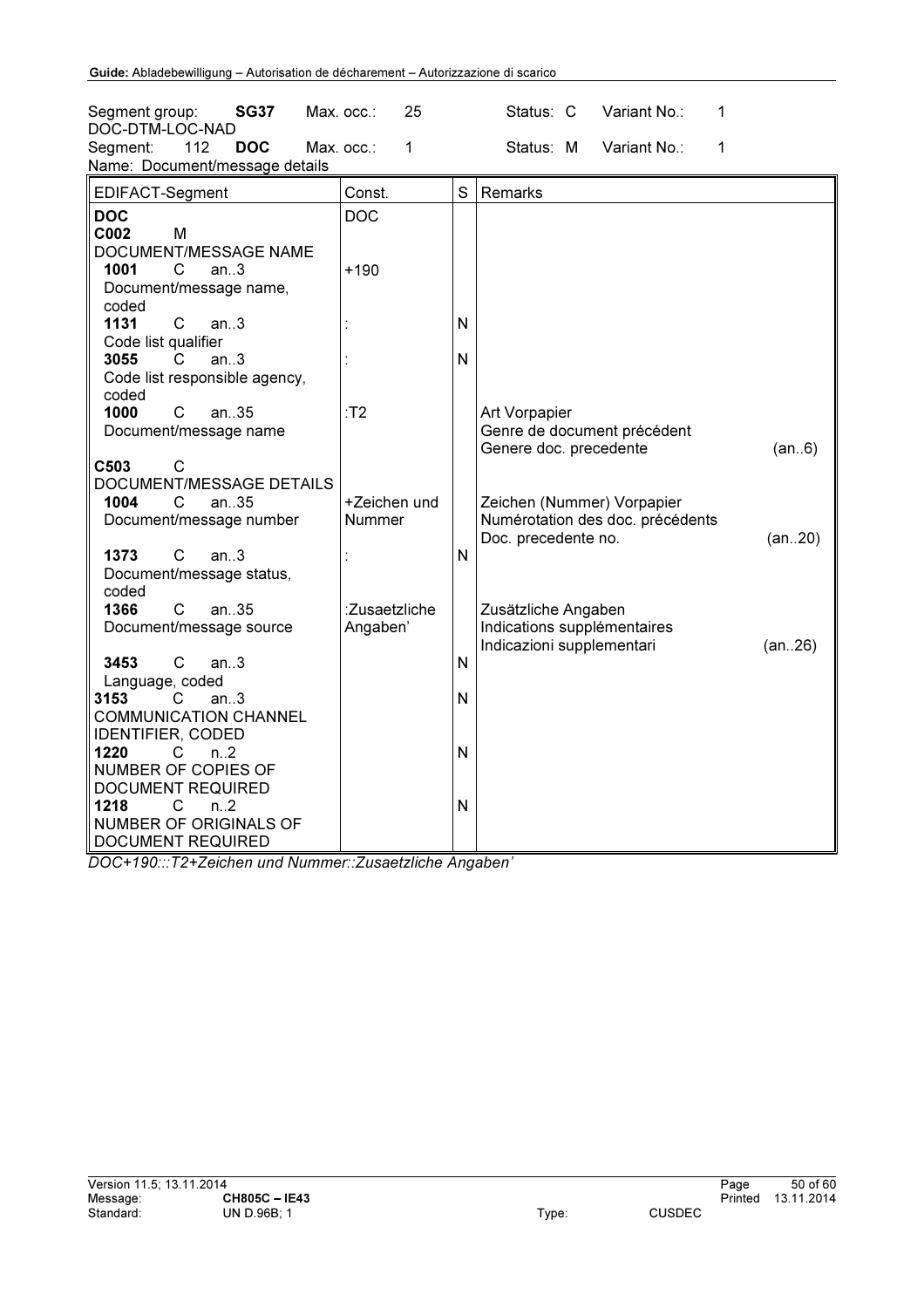| Segment group:<br><b>SG37</b>                                                                      | Max. occ.:<br>25          |              | Variant No.:<br>Status: C                                                       | 1       |
|----------------------------------------------------------------------------------------------------|---------------------------|--------------|---------------------------------------------------------------------------------|---------|
| DOC-DTM-LOC-NAD<br>112<br><b>DOC</b><br>Segment:<br>Name: Document/message details                 | Max. occ.:<br>1           |              | Status: M<br>Variant No.:                                                       | 1       |
| EDIFACT-Segment                                                                                    | Const.                    | S            | Remarks                                                                         |         |
| <b>DOC</b><br>C002<br>M                                                                            | <b>DOC</b>                |              |                                                                                 |         |
| DOCUMENT/MESSAGE NAME<br>1001<br>C<br>an.3                                                         | +916                      |              |                                                                                 |         |
| Document/message name,<br>coded                                                                    |                           |              |                                                                                 |         |
| 1131<br>$\mathsf{C}$<br>an.3<br>Code list qualifier                                                |                           | N            |                                                                                 |         |
| 3055<br>C<br>an.3<br>Code list responsible agency,<br>coded                                        |                           | N            |                                                                                 |         |
| 1000<br>an.35<br>C<br>Document/message name                                                        | :325                      |              | Art Unterlage-Code<br>Genre de code de documents<br>Genere codice documenti     | (an4)   |
| C503<br>C                                                                                          |                           |              |                                                                                 |         |
| DOCUMENT/MESSAGE DETAILS<br>1004<br>an35<br>С                                                      | +Zeichen und              |              | Zeichen (Nummer) Unterlage                                                      |         |
| Document/message number                                                                            | <b>Nummer</b>             |              | Numérotation des dossiers<br>Documento no.                                      | (an35)  |
| 1373<br>C<br>an.3<br>Document/message status,<br>coded                                             |                           | N            |                                                                                 |         |
| 1366<br>C<br>an35<br>Document/message source                                                       | :Zusaetzliche<br>Angaben' |              | Zusätzliche Angaben<br>Indications supplémentaires<br>Indicazioni supplementari | (an.26) |
| 3453<br>C<br>an.3<br>Language, coded                                                               |                           | N            |                                                                                 |         |
| 3153<br>C<br>an.3<br><b>COMMUNICATION CHANNEL</b>                                                  |                           | $\mathsf{N}$ |                                                                                 |         |
| <b>IDENTIFIER, CODED</b><br>1220<br>C<br>$n_{.}.2$<br>NUMBER OF COPIES OF                          |                           | N            |                                                                                 |         |
| <b>DOCUMENT REQUIRED</b><br>1218<br>n.2<br>С<br>NUMBER OF ORIGINALS OF<br><b>DOCUMENT REQUIRED</b> |                           | N            |                                                                                 |         |

*DOC+916:::325+Zeichen und Nummer::Zusaetzliche Angaben'*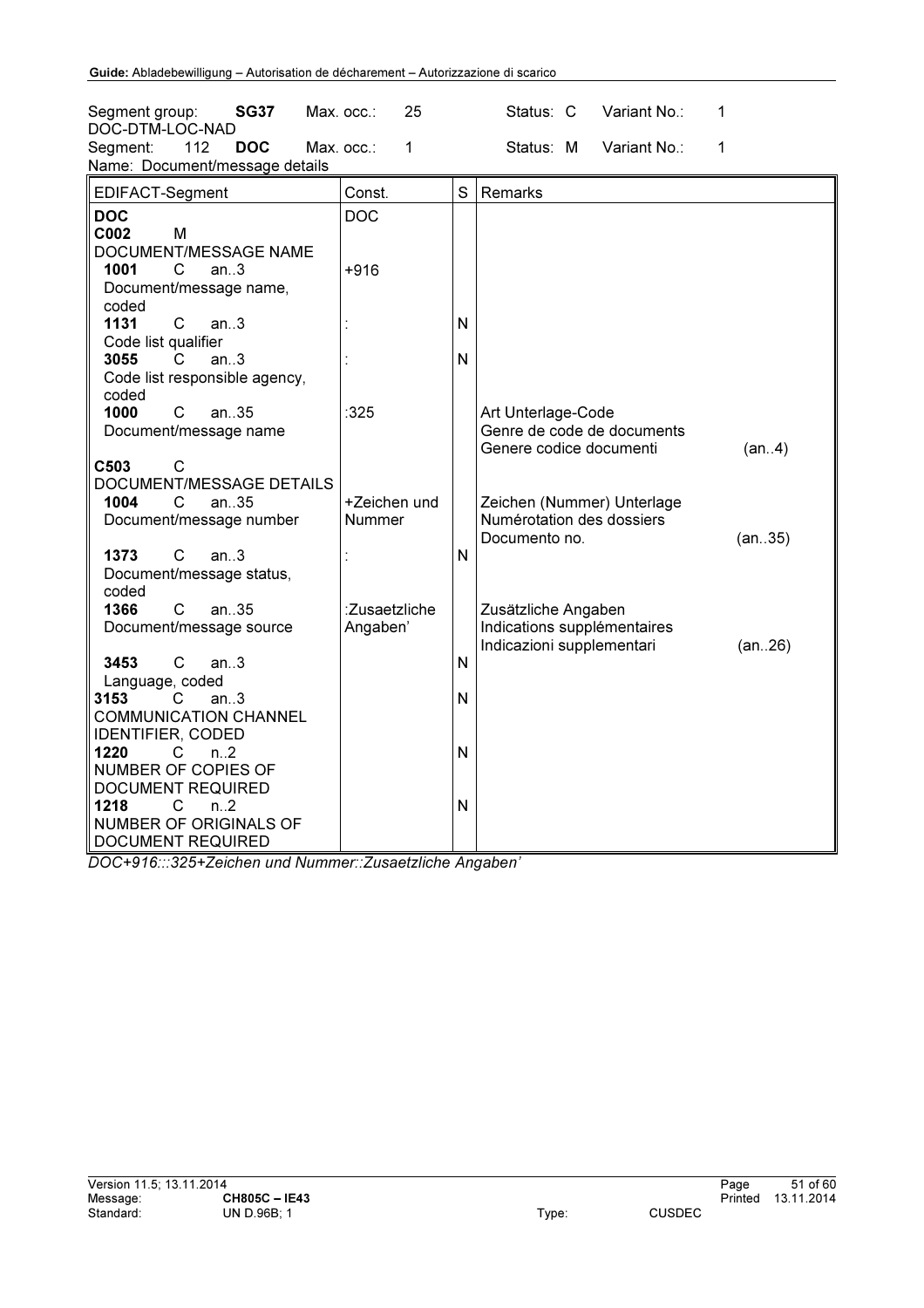| <b>SG38</b><br>Segment group:<br><b>TOD-LOC-FTX</b>                                                                                             | Max. occ.:              |   | Status: C                                                                              | Variant No.: |      |
|-------------------------------------------------------------------------------------------------------------------------------------------------|-------------------------|---|----------------------------------------------------------------------------------------|--------------|------|
| 116<br><b>TOD</b><br>Segment:<br>Name: Terms of delivery or transport                                                                           | 99<br>Max. occ.:        |   | Status: M                                                                              | Variant No.: | 1    |
| EDIFACT-Segment                                                                                                                                 | Const.                  | S | Remarks                                                                                |              |      |
| <b>TOD</b><br>4055<br>C<br>an.3<br><b>TERMS OF DELIVERY OR</b><br>TRANSPORT FUNCTION,<br>CODED<br>4215<br>C<br>an.3<br><b>TRANSPORT CHARGES</b> | <b>TOD</b><br>$+2$<br>+ | N |                                                                                        |              |      |
| METHOD OF PAYMENT, CODED<br>C <sub>100</sub><br>C<br><b>TERMS OF DELIVERY OR</b><br><b>TRANSPORT</b>                                            |                         |   |                                                                                        |              |      |
| 4053<br>$\mathsf{C}$<br>an.3<br>Terms of delivery or transport,<br>coded<br>1131<br>C<br>an.3                                                   | +<br>$:$ NL'            |   | Ausfuhr aus EG (Flag)<br>Exportation de la CE<br>Esport dalla CE<br>Ausfuhr aus "Land" |              | (n1) |
| Code list qualifier                                                                                                                             |                         |   | Exportation du "pays"                                                                  |              |      |
| 3055<br>C<br>an.3<br>Code list responsible agency,<br>coded                                                                                     |                         | N | Export da "paese"                                                                      |              | (a2) |
| an $.70$<br>4052<br>C.<br>Terms of delivery or transport                                                                                        |                         | N |                                                                                        |              |      |
| C<br>an.70<br>4052<br>Terms of delivery or transport                                                                                            |                         | N |                                                                                        |              |      |

*TOD+2++:NL'*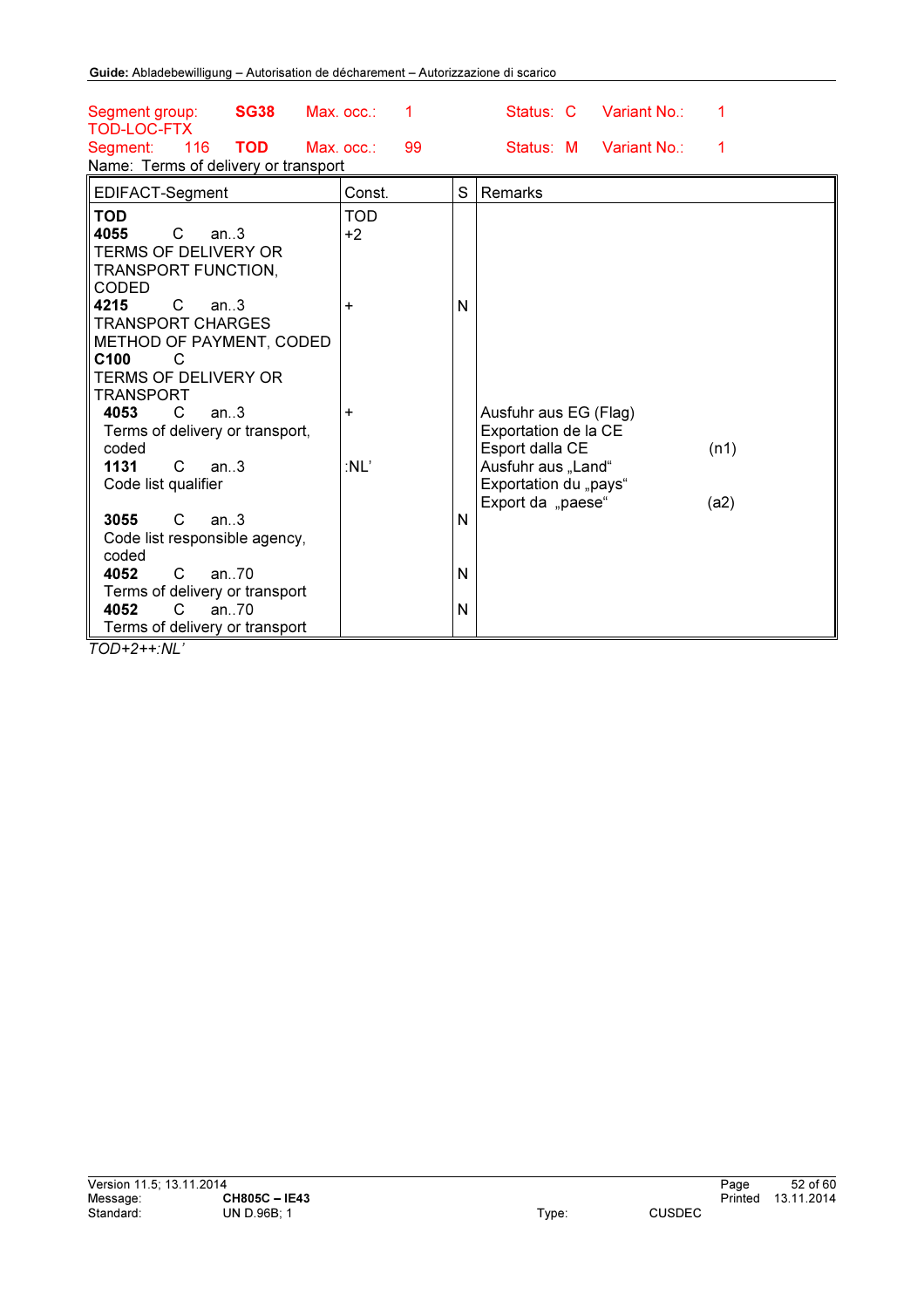| <b>SG38</b><br>Segment group: | Max. occ.:<br>1  |              | Status: C<br>Variant No.:<br>1       |       |
|-------------------------------|------------------|--------------|--------------------------------------|-------|
| <b>TOD-LOC-FTX</b>            |                  |              |                                      |       |
| 118<br><b>FTX</b><br>Segment: | 99<br>Max. occ.: |              | Status: C<br>Variant No.:<br>1       |       |
| Name: Free text               |                  |              |                                      |       |
| EDIFACT-Segment               | Const.           | S            | Remarks                              |       |
| <b>FTX</b>                    | <b>FTX</b>       |              |                                      |       |
| 4451<br>м<br>an.3             | $+ACB$           |              |                                      |       |
| <b>TEXT SUBJECT QUALIFIER</b> |                  |              |                                      |       |
| 4453<br>C<br>an.3             | +                | N            |                                      |       |
| TEXT FUNCTION, CODED          |                  |              |                                      |       |
| C107<br>C                     |                  |              |                                      |       |
| <b>TEXT REFERENCE</b>         |                  |              |                                      |       |
| 4441<br>M<br>an17             | +DG1'            |              | Zusätzliche Angaben-Code             |       |
| Free text identification      |                  |              | Code des indications supplémentaires |       |
|                               |                  |              | Codice degli indicazioni suppl.      | (an5) |
| 1131<br>C<br>an.3             |                  | N            |                                      |       |
| Code list qualifier           |                  |              |                                      |       |
| 3055<br>C<br>an.3             |                  | N            |                                      |       |
| Code list responsible agency, |                  |              |                                      |       |
| coded<br>C108<br>C            |                  |              |                                      |       |
| <b>TEXT LITERAL</b>           |                  |              |                                      |       |
| 4440<br>an70<br>M             |                  | N            |                                      |       |
| Free text                     |                  |              |                                      |       |
| 4440<br>C<br>an70             |                  | N            |                                      |       |
| Free text                     |                  |              |                                      |       |
| 4440<br>C<br>an70             |                  | N            |                                      |       |
| Free text                     |                  |              |                                      |       |
| 4440<br>C<br>an70             |                  | $\mathsf{N}$ |                                      |       |
| Free text                     |                  |              |                                      |       |
| 4440<br>C<br>an70             |                  | $\mathsf{N}$ |                                      |       |
| Free text                     |                  |              |                                      |       |
| $\mathsf{C}$<br>3453<br>an.3  |                  | $\mathsf{N}$ |                                      |       |
| LANGUAGE, CODED               |                  |              |                                      |       |

*FTX+ACB++DG1'*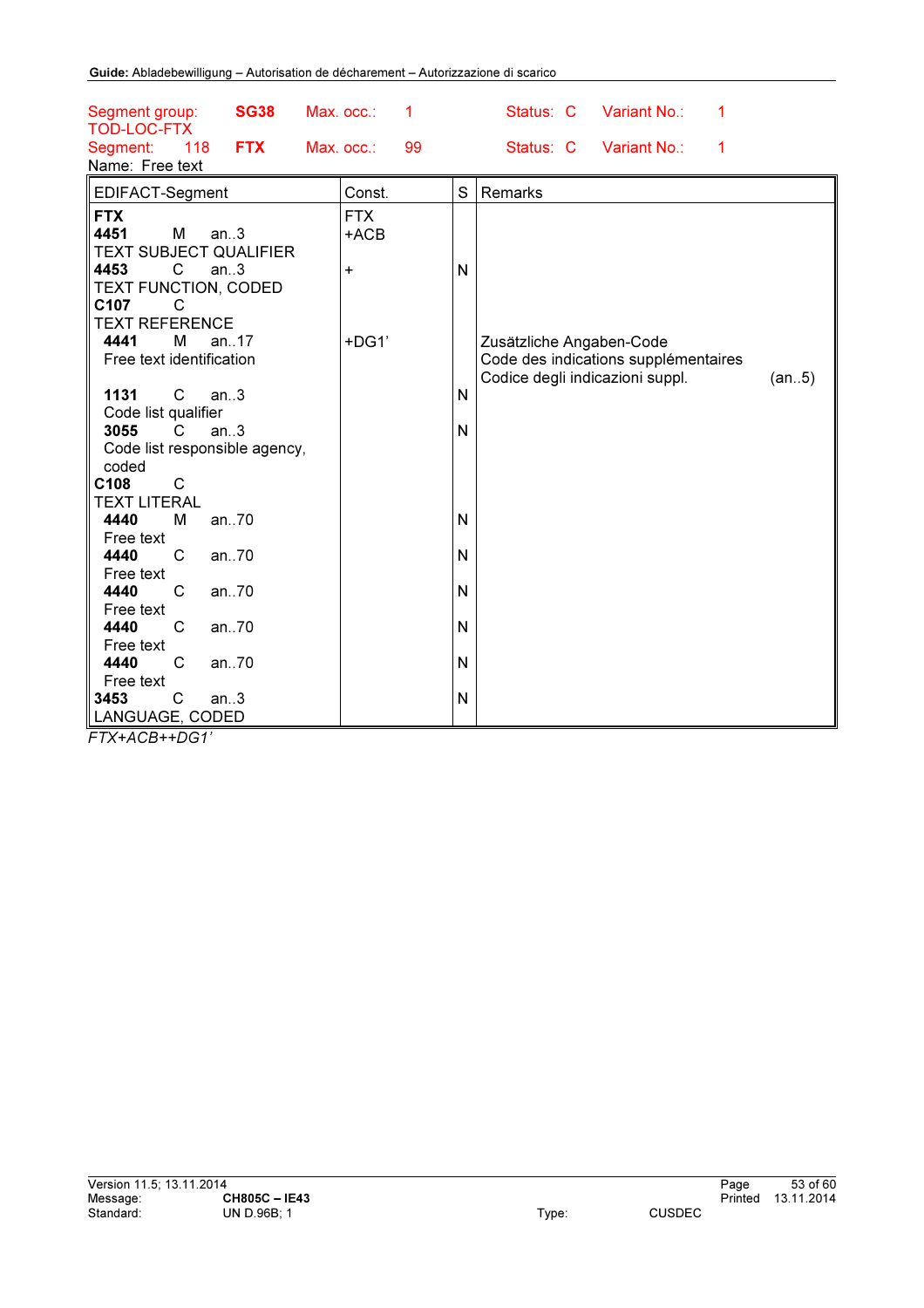| Segment group:<br><b>SG44</b><br>GIR-GIS-NAD-MEA-SG45-SG47-SG48                                                               | 50<br>Max. occ.:   | Variant No.:<br>Status: C<br>1                                                               |
|-------------------------------------------------------------------------------------------------------------------------------|--------------------|----------------------------------------------------------------------------------------------|
| 132<br><b>GIR</b><br>Segment:<br>Name: Related identification numbers                                                         | Max. occ.:<br>1    | Status: M<br>Variant No.:<br>1                                                               |
| EDIFACT-Segment                                                                                                               | Const.             | S<br>Remarks                                                                                 |
| <b>GIR</b><br>7297<br>M<br>an.3<br><b>SET IDENTIFICATION</b><br><b>QUALIFIER</b><br>C206<br>М<br><b>IDENTIFICATION NUMBER</b> | <b>GIR</b><br>$+3$ |                                                                                              |
| 7402<br>an35<br>м<br>Identity number<br>$\mathsf{C}$<br>7405<br>an.3<br>Identity number qualifier                             | +2000000           | <b>Empfindliche Menge</b><br>Quantité sensible<br>Quantità sensibile<br>(n. . 11, 3)<br>N    |
| 4405<br>C<br>an.3<br>Status, coded<br>C206<br>С<br><b>IDENTIFICATION NUMBER</b>                                               |                    | N                                                                                            |
| 7402<br>м<br>an35<br>Identity number<br>7405<br>C<br>an.3                                                                     | $+1'$              | Code Empfindliche Menge<br>Code quantité sensible<br>Codice quantità sensibile<br>(n.2)<br>N |
| Identity number qualifier<br>4405<br>C<br>an.3<br>Status, coded<br>C206<br>C                                                  |                    | N                                                                                            |
| <b>IDENTIFICATION NUMBER</b><br>7402<br>an35<br>м<br>Identity number<br>$\mathsf{C}$<br>7405<br>an.3                          |                    | N<br>N                                                                                       |
| Identity number qualifier<br>4405<br>an.3<br>C<br>Status, coded                                                               |                    | N                                                                                            |
| C206<br>С<br><b>IDENTIFICATION NUMBER</b><br>7402<br>M<br>an35<br>Identity number                                             |                    | N                                                                                            |
| 7405<br>$\overline{C}$<br>an.3<br>Identity number qualifier<br>4405<br>$C$ an3<br>Status, coded                               |                    | N<br>N                                                                                       |
| C206<br>C<br><b>IDENTIFICATION NUMBER</b><br>7402<br>an35<br>м                                                                |                    | N                                                                                            |
| Identity number<br>an.3<br>7405<br>C.<br>Identity number qualifier<br>4405<br>$\mathsf{C}$<br>an.3<br>Status, coded           |                    | N<br>N                                                                                       |

*GIR+3+2000000+1'*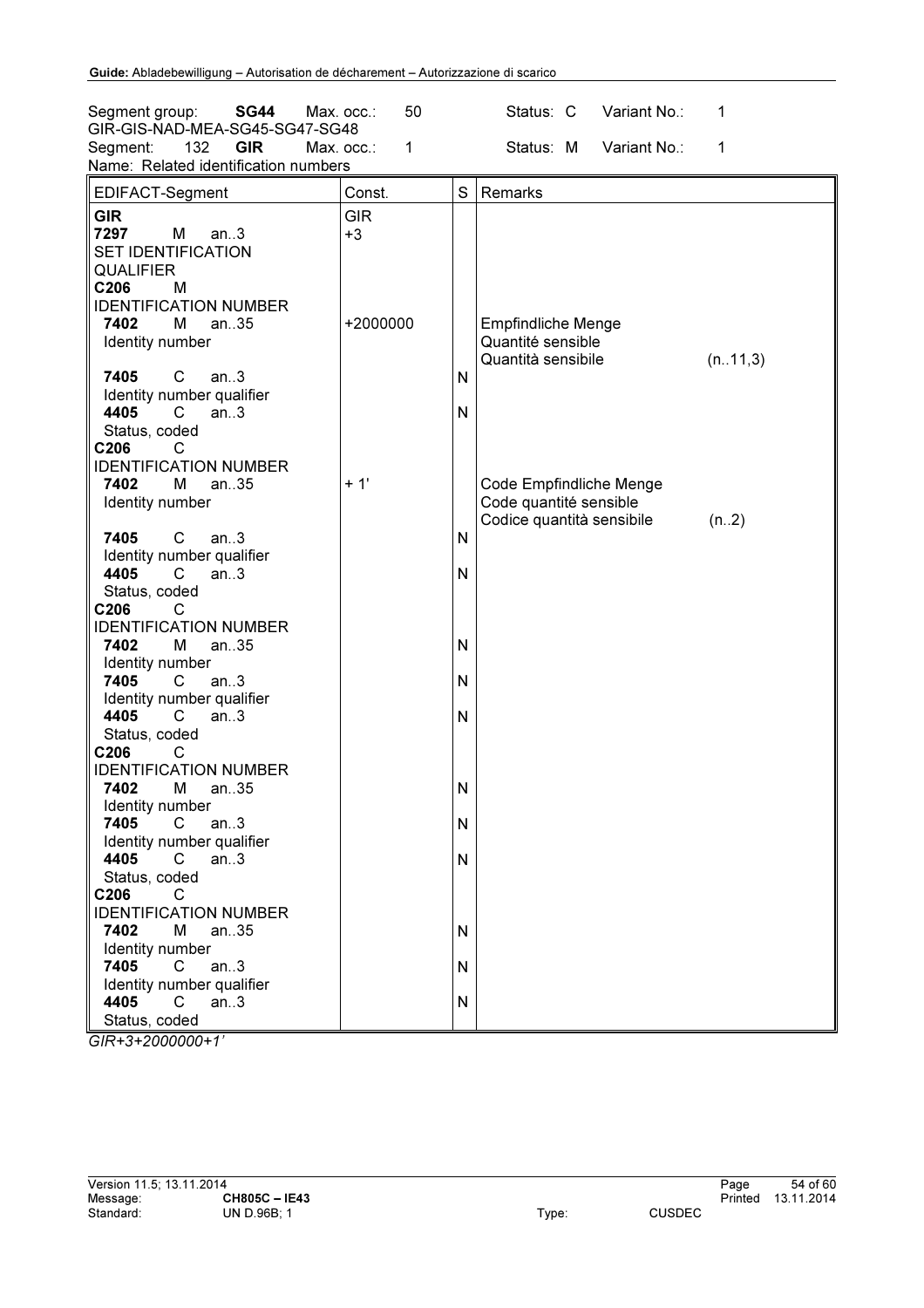Segment: 145 UNS Max. occ.: 1 Status: M Variant No.: 1 Name: SECTION CONTROL

| EDIFACT-Segment                                         | Const.            | C. | <b>Remarks</b> |
|---------------------------------------------------------|-------------------|----|----------------|
| <b>UNS</b><br>0081<br>м<br>a1<br>SECTION IDENTIFICATION | <b>UNS</b><br>+S' |    |                |
| $\left(11110 \cdot 0\right)$                            |                   |    |                |

*UNS+S'*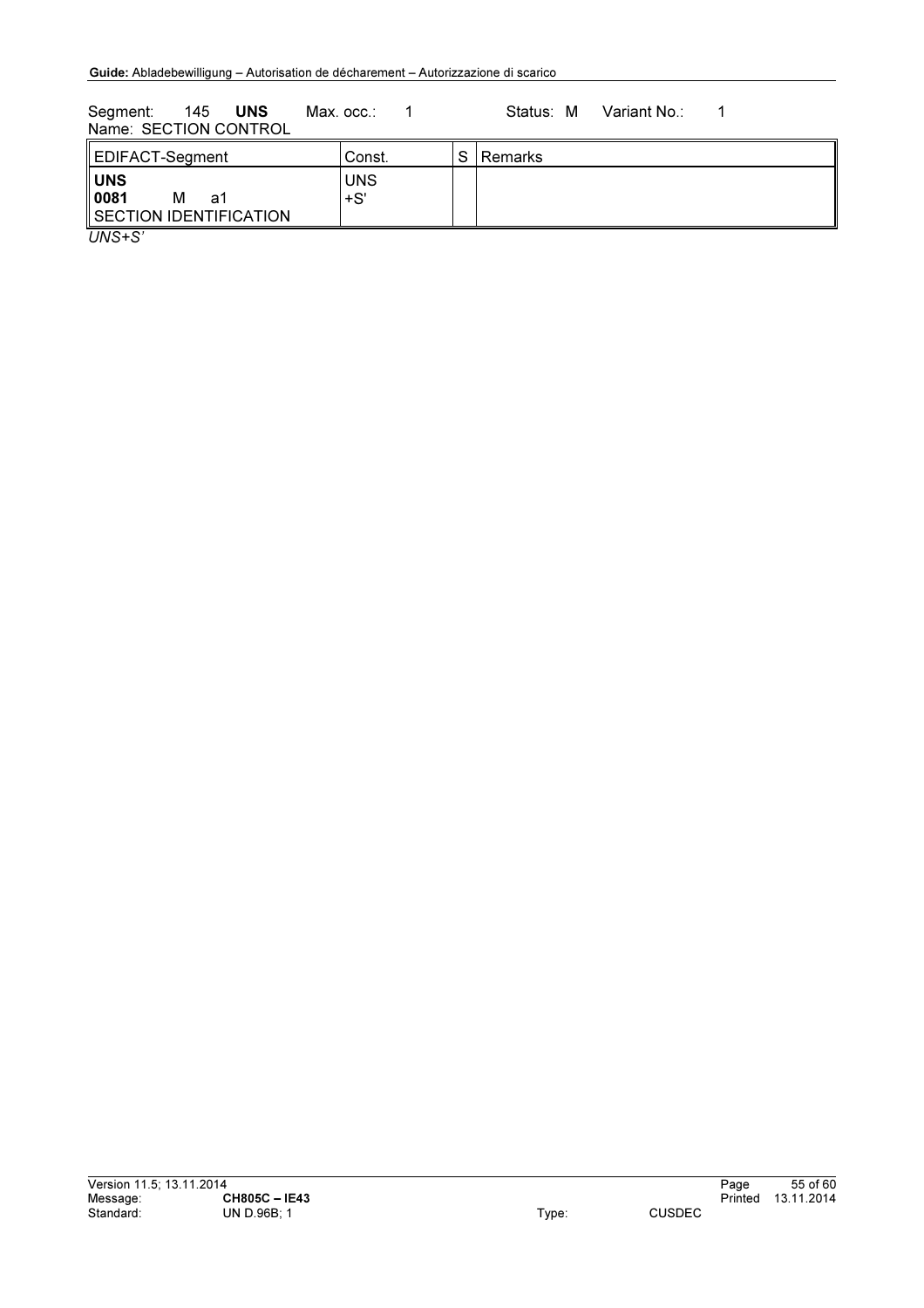| Name: Control total                                                                                                      |                           |   |                                                                |
|--------------------------------------------------------------------------------------------------------------------------|---------------------------|---|----------------------------------------------------------------|
| EDIFACT-Segment                                                                                                          | Const.                    | S | l Remarks                                                      |
| <b>CNT</b><br>M<br>C <sub>270</sub><br><b>CONTROL</b><br>6069 M an3<br>Control qualifier<br>6066 M n.18<br>Control value | <b>CNT</b><br>$+5$<br>:1' |   | Positionen insgesamt<br>Nbr de positions<br>Numero di<br>(n.5) |
| 6411<br>C<br>an3<br>Measure unit qualifier                                                                               |                           |   |                                                                |

Segment: 146 CNT Max. occ.: 5 Status: C Variant No.: 1

*CNT+5:1'*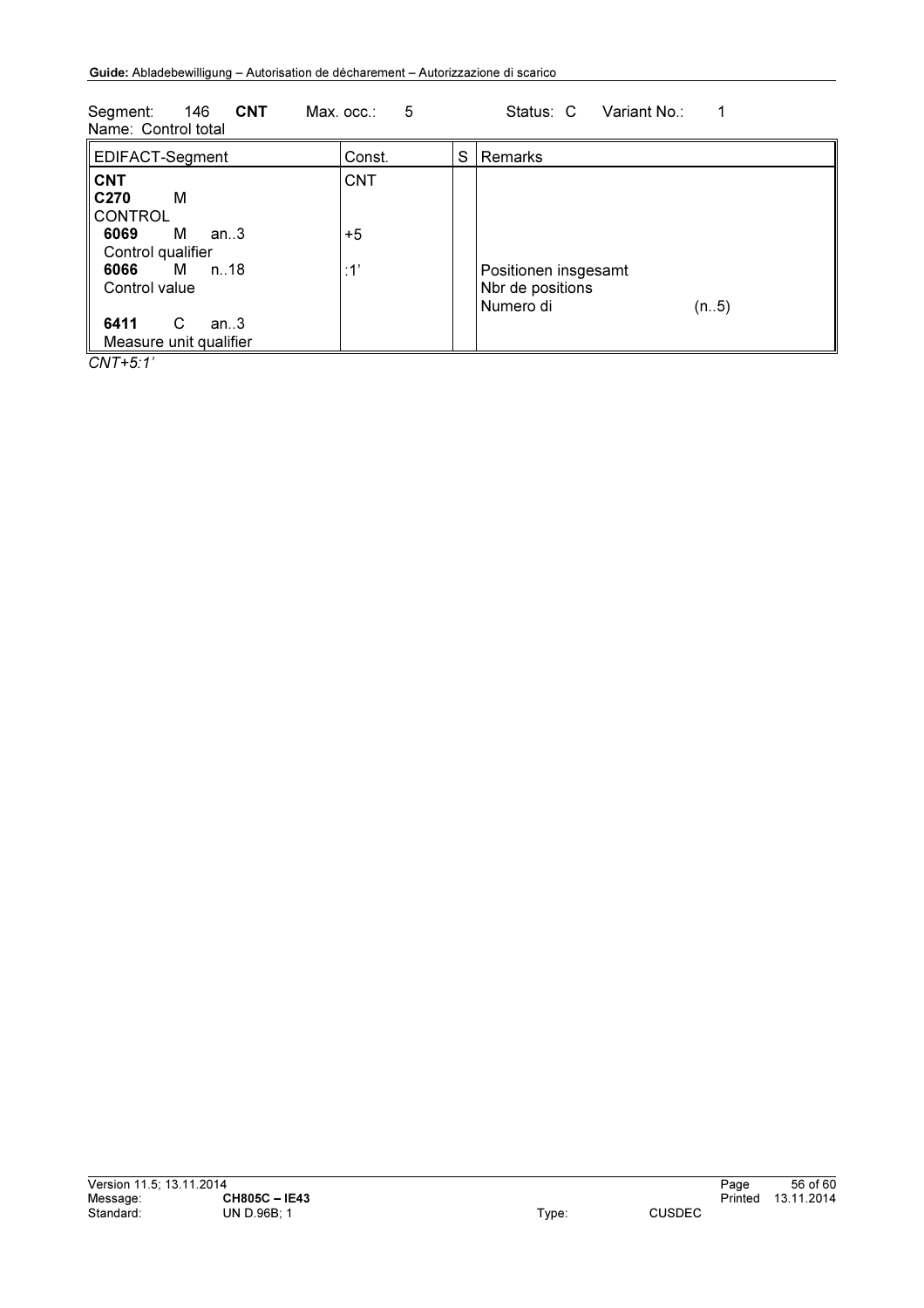| ---------<br>Name: Control total                                                                                                                                                |                             |   |                                                                 |
|---------------------------------------------------------------------------------------------------------------------------------------------------------------------------------|-----------------------------|---|-----------------------------------------------------------------|
| EDIFACT-Segment                                                                                                                                                                 | Const.                      | S | Remarks                                                         |
| <b>CNT</b><br>M<br>C <sub>270</sub><br><b>CONTROL</b><br>М<br>6069<br>an3<br>Control qualifier<br>6066<br>M n18<br>Control value<br>6411<br>C<br>an.3<br>Measure unit qualifier | <b>CNT</b><br>$+11$<br>:10' |   | Packstücke insgesamt<br>Nbr d'emballages<br>Quantità di<br>(n7) |

Segment: 146 CNT Max. occ.: 5 Status: C Variant No.: 1

*CNT+11:10'*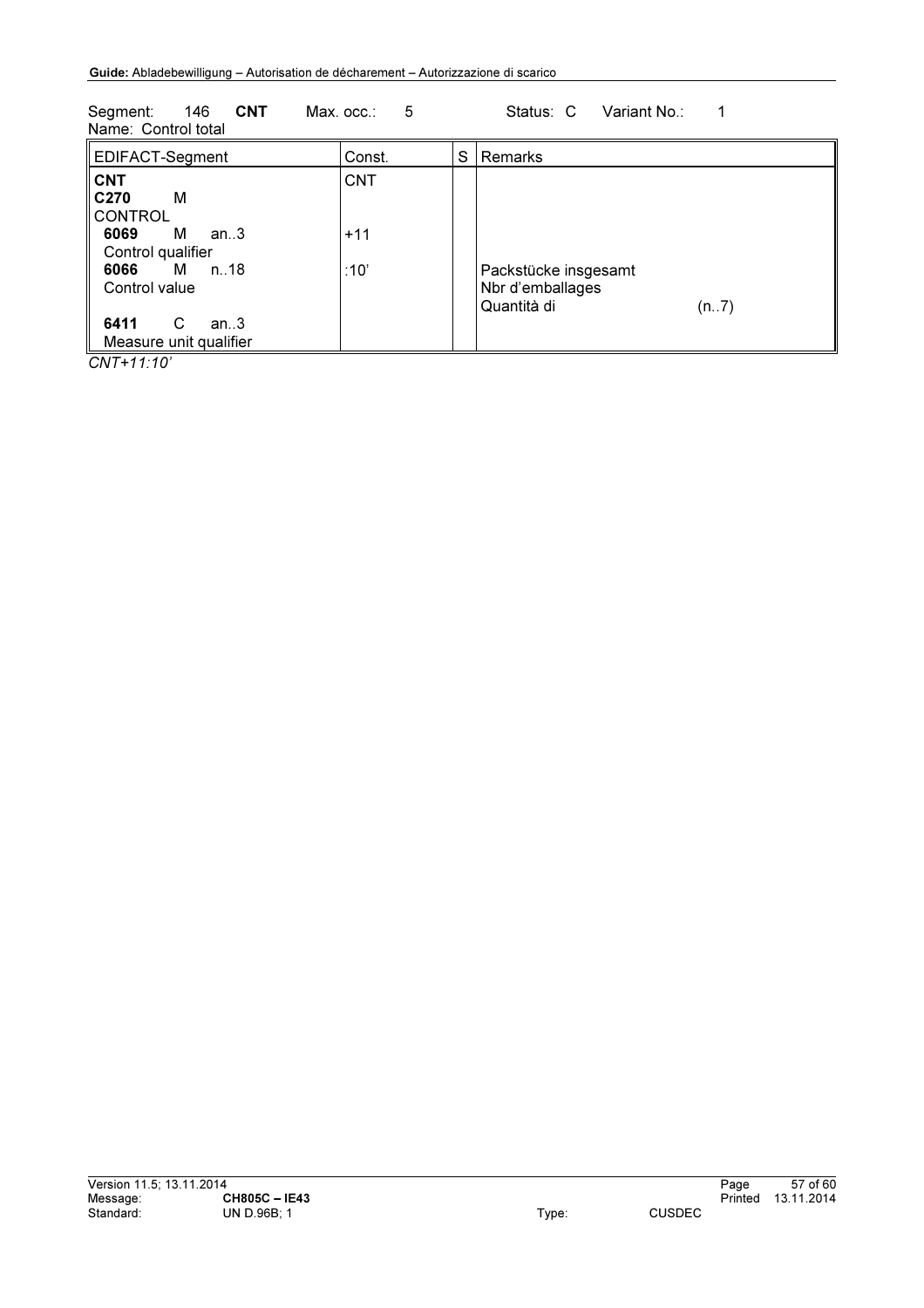| Name: Control total                                                                                                                                                      |                            |   |                                                                       |
|--------------------------------------------------------------------------------------------------------------------------------------------------------------------------|----------------------------|---|-----------------------------------------------------------------------|
| EDIFACT-Segment                                                                                                                                                          | Const.                     | S | Remarks                                                               |
| <b>CNT</b><br>C <sub>270</sub><br>M<br><b>CONTROL</b><br>M an3<br>6069<br>Control qualifier<br>6066 M n18<br>Control value<br>6411<br>C<br>an3<br>Measure unit qualifier | <b>CNT</b><br>$+16$<br>:1' |   | Anzahl Zollverschlüsse<br>Nbr de plombs<br>Quantità di piombi<br>(n7) |

Segment: 146 CNT Max. occ.: 5 Status: C Variant No.: 1

*CNT16 :1'*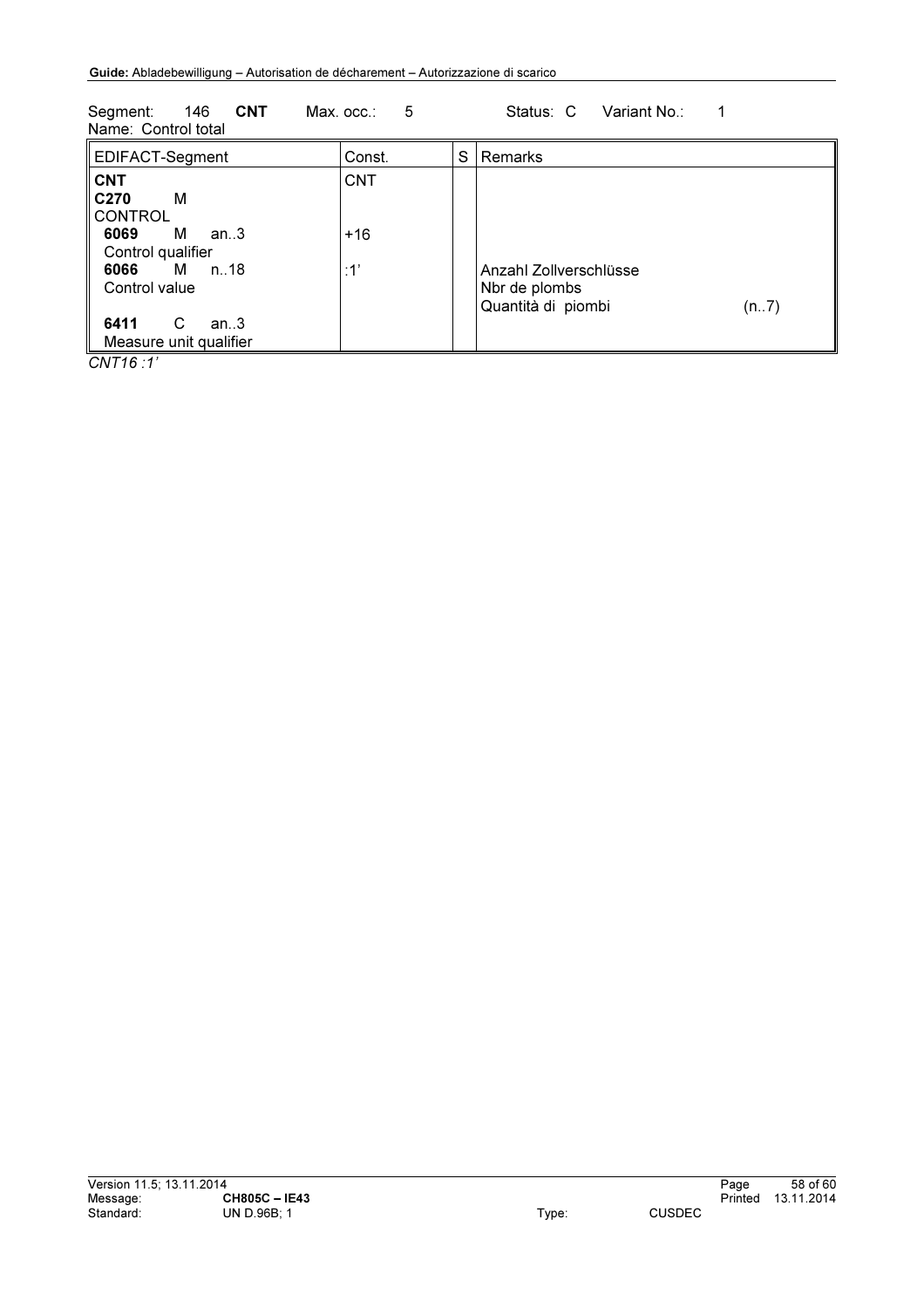Segment: 152 UNT Max. occ.: 1 Status: M Variant No.: 1 Name: MESSAGE TRAILER

| EDIFACT-Segment                                                                     | Const.              | S | Remarks      |
|-------------------------------------------------------------------------------------|---------------------|---|--------------|
| <b>UNT</b><br>   0074<br>м<br>n. 6<br>∥NUMBER OF SEGMENTS IN A                      | <b>UNT</b><br>$+49$ |   |              |
| ll MESSAGE<br>  0062<br>м<br>an14<br>$\parallel$ MESSAGE REFERENCE<br><b>NUMBER</b> | +ch805c00000001'    |   | $=$ UNH 0062 |

*UNT+42+ch805c00000001'*